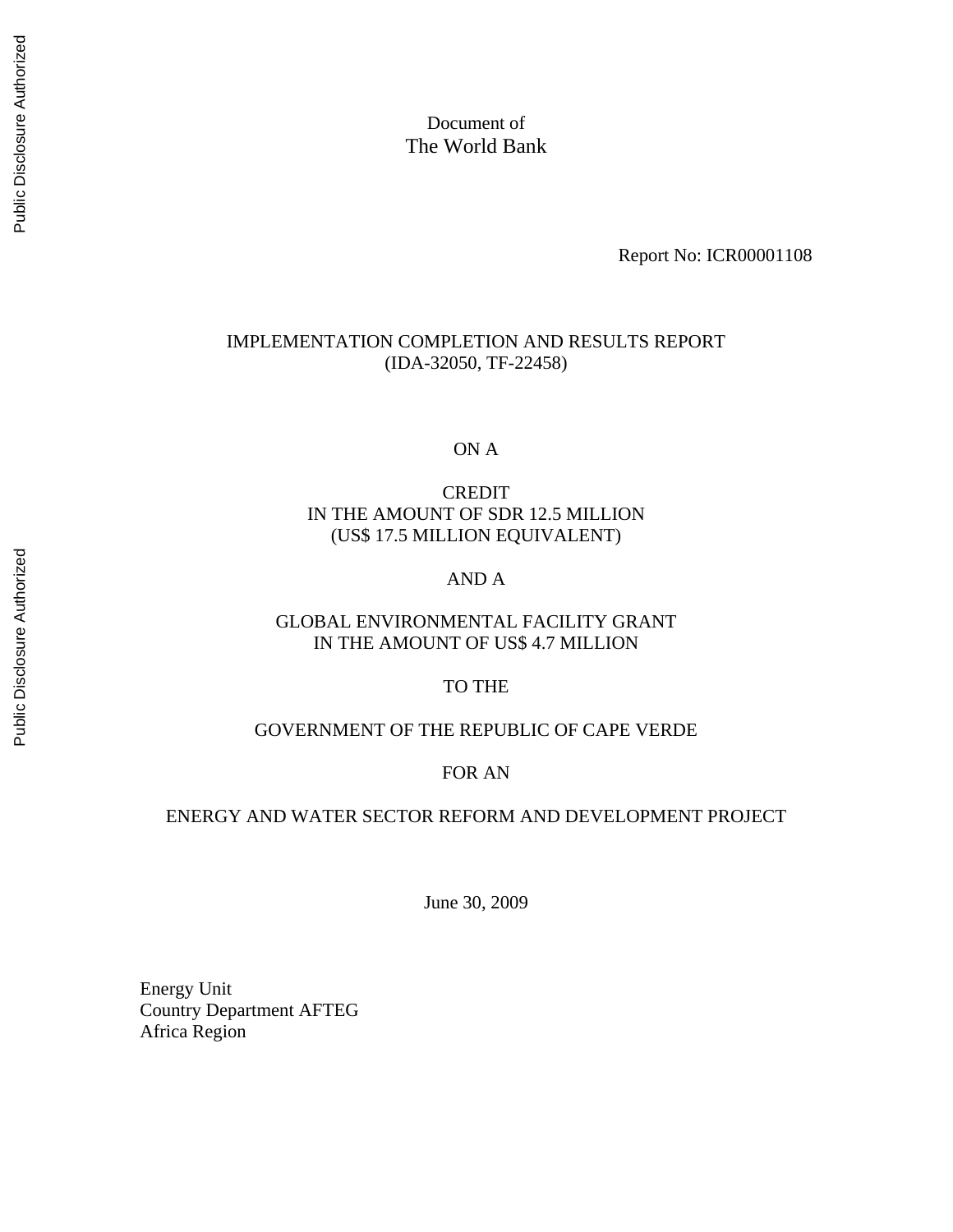# CURRENCY EQUIVALENTS

# (Exchange Rate Effective as of June 29, 2009)

Currency Unit = Cape Verde Escudo (CVE) Euro  $1.00 = US\$  1.40495 US\$ 1.00 = Euro 0.711769

# FISCAL YEAR January 1 – December 31

# ABBREVIATIONS AND ACRONYMS

| <b>ADP</b>      |                                                                                              |
|-----------------|----------------------------------------------------------------------------------------------|
|                 | <i>Água de Portugal</i> (Water Utility of Portugal)                                          |
| ARE<br>CAS      | Agência de Regulação Económica (Agency for Economic Regulation)                              |
|                 | <b>Country Assistance Strategy</b>                                                           |
| <b>CNAG</b>     | Conselho Nacional de Águas (National Council of Water)                                       |
| CO <sub>2</sub> | <b>Carbon Dioxide</b>                                                                        |
| <b>CVE</b>      | Cape Verde Escudo                                                                            |
| <b>DGIE</b>     | Direcção Geral da Indústria e Energia (Directorate of Industry and<br>Energy)                |
| <b>EDP</b>      | Electricidad de Portugal (Power Utility of Portugal)                                         |
| <b>ELECTRA</b>  | <i>Empresa Publica de Electricidade e Água</i> (Public Company for Electricity<br>and Water) |
| <b>ESAP</b>     | <b>Environmental and Social Action Plan</b>                                                  |
| EU              | European Union                                                                               |
| <b>GEF</b>      | <b>Global Environment Facility</b>                                                           |
| GoCV            | Government of Cape Verde                                                                     |
| <b>HFO</b>      | Heavy Fuel Oil                                                                               |
| <b>ICB</b>      | <b>International Competitive Bidding</b>                                                     |
| <b>IDA</b>      | <b>International Development Association</b>                                                 |
| Infraco         | Infrastructure Development projects in Africa and South East Asia                            |
| <b>INGRH</b>    | Instituto Nacional de Gestão dos Recursos Hídricos (National Institute for                   |
|                 | <b>Water Resources Management)</b>                                                           |
| <b>IRR</b>      | <b>Internal Rate of Return</b>                                                               |
| <b>MAAA</b>     | Ministério da Agricultura, Alimentação e Ambiente (Ministry of                               |
|                 | Agriculture, Food and Environment)                                                           |
| M&E             | Monitoring and Evaluation                                                                    |
| <b>MECC</b>     | Ministério de Economia, Crescimento e Competitividade (Ministry of the                       |
|                 | Economy, Growth and Competitiveness)                                                         |
| <b>MIH</b>      | Ministério das Infra-estruturas e Habitação (Ministry of Infrastructure                      |
|                 | and Housing)                                                                                 |
| <b>MCIE</b>     | Ministério do Comêrcio, Indústria e Energia (Ministry of Trade, Industry                     |
|                 | and Energy)                                                                                  |
| <b>MTR</b>      | Mid-Term Review                                                                              |
| <b>NDP</b>      | <b>National Development Plan</b>                                                             |
|                 |                                                                                              |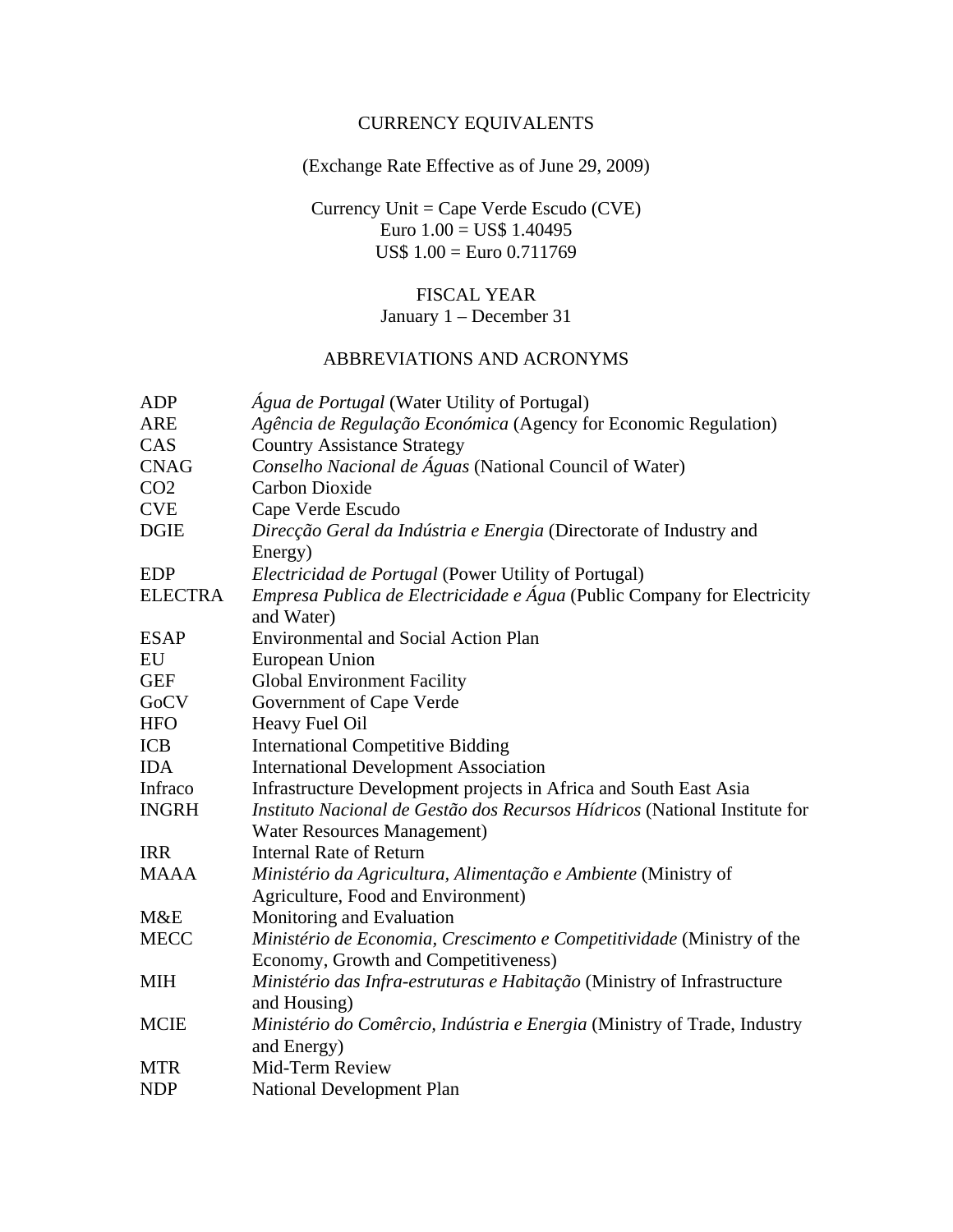| <b>NPV</b>  | <b>Net Present Value</b>                                         |
|-------------|------------------------------------------------------------------|
| <b>OPEC</b> | Oil Producing and Exporting Countries                            |
| <b>PDO</b>  | <b>Project Development Objectives</b>                            |
| <b>PEAS</b> | Projecto Energia, Água e Saneamento (Energy and Water Reform and |
|             | Development Project)                                             |
| <b>PHRD</b> | Policy and Human Resources Development Fund                      |
| <b>PMU</b>  | Project Management Unit                                          |
| <b>PSR</b>  | <b>Project Status Report</b>                                     |
| <b>PV</b>   | Photovoltaic                                                     |
| <b>KPI</b>  | Key Performance Indicator                                        |
| <b>SEPA</b> | Secretariado Executivo Para o Ambiente (Executive Secretary for  |
|             | Environment)                                                     |
| <b>SP</b>   | <b>Strategic Partner</b>                                         |
| <b>SSA</b>  | Sub-Saharan Africa                                               |
| TA.         | <b>Technical Assistance</b>                                      |
| <b>VPM</b>  | Vice Prime Minister (Office of the Vice-President)               |
|             |                                                                  |

Vice President: Obiageli K. Ezekweseli Country Director: Habib M. Fetini Sector Manager: Subramanian V. Iyer Project Team Leader: Stephan Claude Frederic Garnier ICR Team Leader: Stephan Claude Frederic Garnier ICR Primary Author: Joseph W.B. Bredie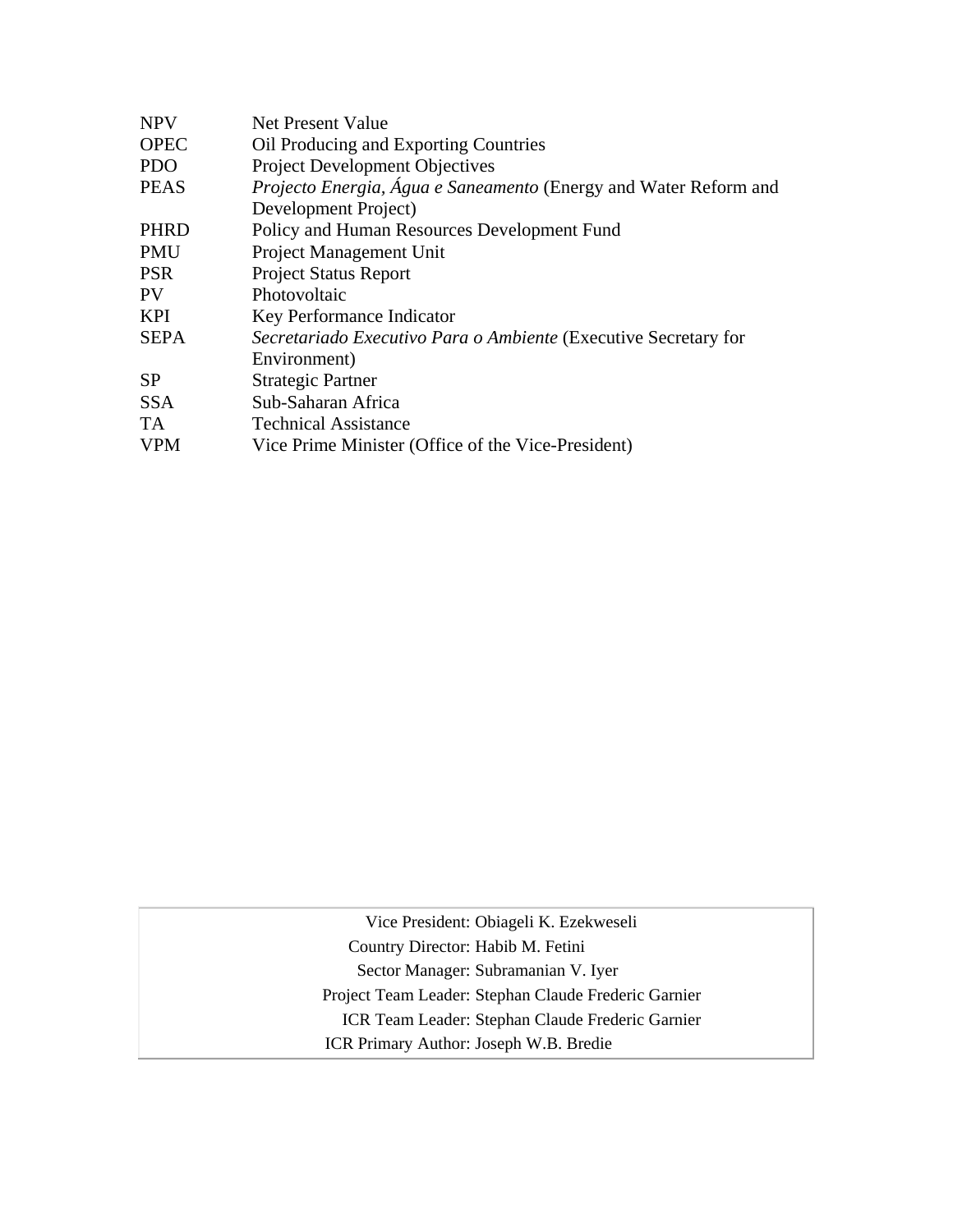# **REPUBLIC OF CAPE VERDE Energy and Water Sector Reform and Development Project**

# **CONTENTS**

# Data Sheet

| A. Basic Information                                                            |  |
|---------------------------------------------------------------------------------|--|
| <b>B.</b> Key Dates                                                             |  |
| C. Ratings Summary                                                              |  |
| D. Sector and Theme Codes                                                       |  |
| E. Bank Staff                                                                   |  |
| F. Results Framework Analysis                                                   |  |
| G. Ratings of Project Performance in ISRs                                       |  |
| H. Restructuring                                                                |  |
| I. Disbursement Graph                                                           |  |
|                                                                                 |  |
| 1. Project Context, Development and Global Environment Objectives Design        |  |
|                                                                                 |  |
|                                                                                 |  |
| 4. Assessment of Risk to Development Outcome and Global Environment Outcome  14 |  |
|                                                                                 |  |
|                                                                                 |  |
| 7. Comments on Issues Raised by Borrower/Implementing Agencies/Partners 20      |  |
|                                                                                 |  |
|                                                                                 |  |
|                                                                                 |  |
|                                                                                 |  |
|                                                                                 |  |
|                                                                                 |  |
|                                                                                 |  |
|                                                                                 |  |
|                                                                                 |  |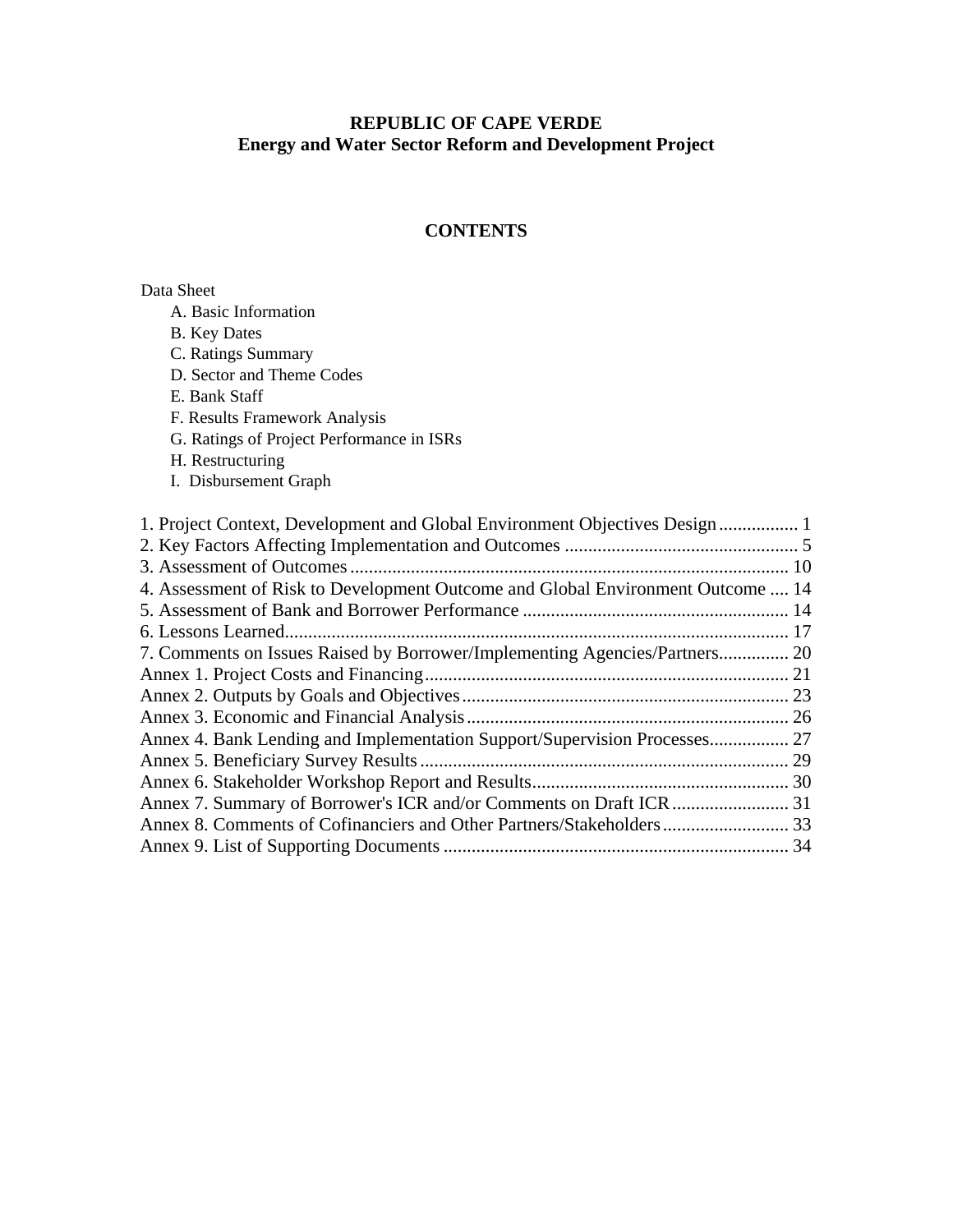# **A. Basic Information**

| <b>Focal Area: C</b><br><b>Environmental Category: B,B</b><br><b>Implementing Agencies:</b><br>Prorama Energia, Agua E Saneamento |                                       |                     |                                        |  |  |
|-----------------------------------------------------------------------------------------------------------------------------------|---------------------------------------|---------------------|----------------------------------------|--|--|
| Original Total<br>Commitment:                                                                                                     | XDR 12.5M, USD 4.7M Disbursed Amount: |                     | <b>XDR 12.5M, USD 1.9M</b>             |  |  |
| Lending Instrument:                                                                                                               | <b>SIL, SIL</b>                       | Borrower:           | <b>GOV.OF CAPE</b><br><b>VERDE</b>     |  |  |
| <b>ICR</b> Date:                                                                                                                  | 06/30/2009                            | <b>ICR</b> Type:    | Core ICR                               |  |  |
| Project ID:                                                                                                                       | P040990, P042054                      | $L/C/TF$ Number(s): | COFN-04320, IDA-<br>32050,TF-22458     |  |  |
| Country:                                                                                                                          | Cape Verde                            | Project Name:       | CV-Energy & Water<br><b>SIL (FY99)</b> |  |  |

| <b>B.</b> Key Dates                                                                                           |            |                   |            |            |  |
|---------------------------------------------------------------------------------------------------------------|------------|-------------------|------------|------------|--|
| <b>CV-Energy &amp; Water SIL (FY99) - P040990</b>                                                             |            |                   |            |            |  |
| <b>Revised / Actual</b><br><b>Original Date</b><br><b>Process</b><br><b>Process</b><br><b>Date</b><br>Date(s) |            |                   |            |            |  |
| <b>Concept Review:</b>                                                                                        | 10/02/1997 | Effectiveness:    | 10/01/1999 | 12/15/1999 |  |
| Appraisal:                                                                                                    | 05/25/1998 | Restructuring(s): |            | 12/18/2006 |  |
| Approval:                                                                                                     | 05/11/1999 | Mid-term Review:  |            |            |  |
|                                                                                                               |            | Closing:          | 06/30/2004 | 06/29/2007 |  |

| CV-GEF Energy & Water SIL (FY99) - P042054                                                                    |            |                   |            |            |  |
|---------------------------------------------------------------------------------------------------------------|------------|-------------------|------------|------------|--|
| <b>Revised / Actual</b><br><b>Original Date</b><br><b>Process</b><br><b>Process</b><br><b>Date</b><br>Date(s) |            |                   |            |            |  |
| Concept Review:                                                                                               | 10/02/1997 | Effectiveness:    | 10/03/1999 | 12/15/1999 |  |
| Appraisal:                                                                                                    | 05/25/1998 | Restructuring(s): |            |            |  |
| Approval:                                                                                                     | 05/11/1999 | Mid-term Review:  |            |            |  |
|                                                                                                               |            | Closing:          | 06/30/2004 | 12/31/2008 |  |

| <b>C. Ratings Summary</b>            |                |  |  |  |
|--------------------------------------|----------------|--|--|--|
| <b>C.1 Performance Rating by ICR</b> |                |  |  |  |
| <b>Outcomes</b>                      | Unsatisfactory |  |  |  |
| <b>GEO Outcomes</b>                  | Unsatisfactory |  |  |  |
| <b>Risk to Development Outcome</b>   | Substantial    |  |  |  |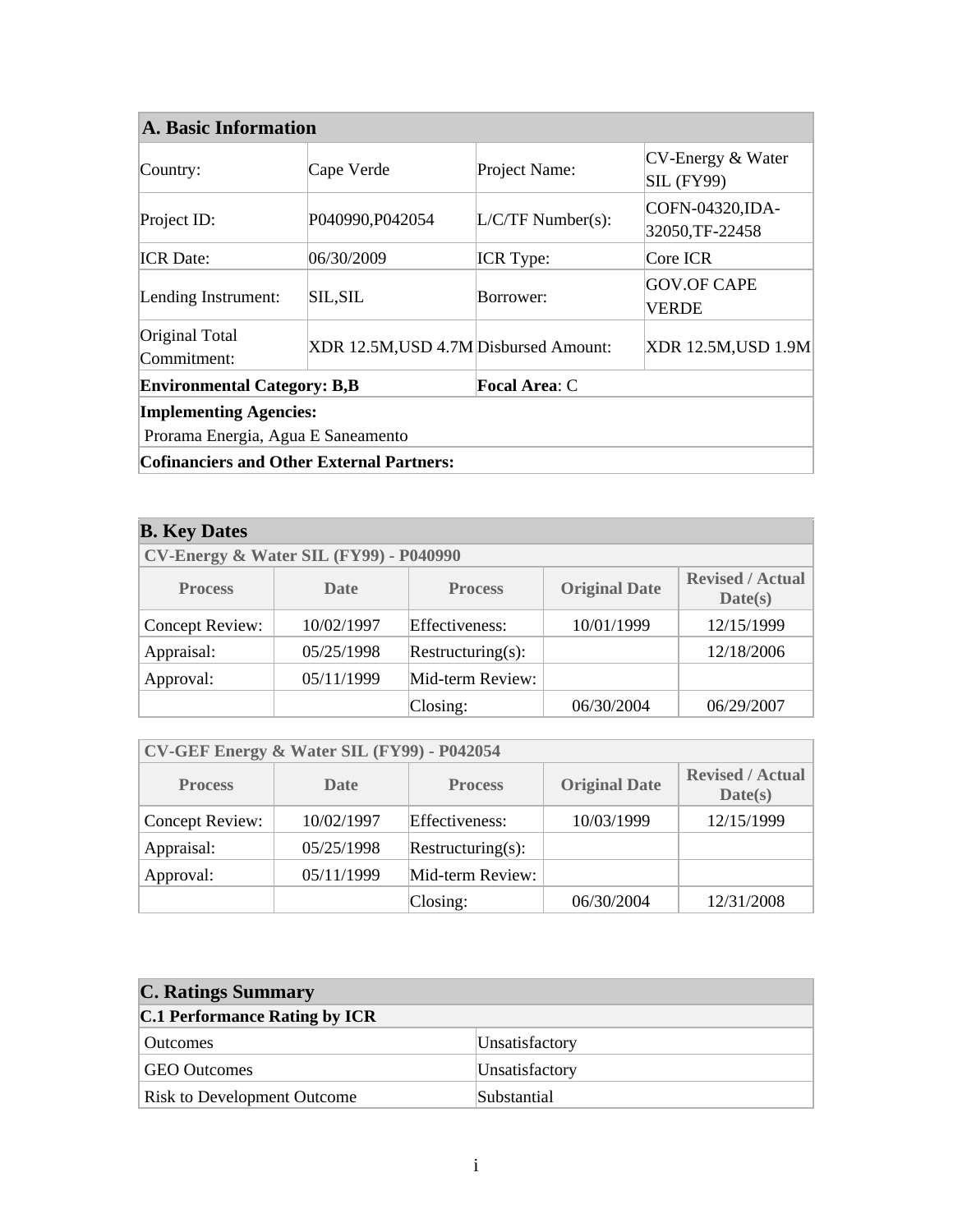| Risk to GEO Outcome         | Substantial    |
|-----------------------------|----------------|
| Bank Performance            | Unsatisfactory |
| <b>Borrower Performance</b> | Unsatisfactory |

| C.2 Detailed Ratings of Bank and Borrower Performance (by ICR) |                              |                                  |                              |  |  |
|----------------------------------------------------------------|------------------------------|----------------------------------|------------------------------|--|--|
| <b>Bank</b>                                                    | <b>Ratings</b>               | <b>Borrower</b>                  | <b>Ratings</b>               |  |  |
| <b>Quality at Entry</b>                                        | Moderately<br>Unsatisfactory | Government:                      | Unsatisfactory               |  |  |
| Quality of Supervision:                                        | Unsatisfactory               | Implementing<br>Agency/Agencies: | Moderately<br>Unsatisfactory |  |  |
| <b>Overall Bank</b><br>Performance                             | Unsatisfactory               | Overall Borrower<br>Performance  | Unsatisfactory               |  |  |

#### **C.3 Quality at Entry and Implementation Performance Indicators**

| CV-Energy & Water SIL (FY99) - P040990             |                            |                                    |                |  |  |
|----------------------------------------------------|----------------------------|------------------------------------|----------------|--|--|
| Implementation<br><b>Performance</b>               | <b>Indicators</b>          | <b>QAG</b> Assessments<br>(if any) | <b>Rating:</b> |  |  |
| Potential Problem Project<br>at any time (Yes/No): | No                         | <b>Quality at Entry</b><br>(QEA)   | None           |  |  |
| Problem Project at any<br>time $(Yes/No)$ :        | N <sub>0</sub>             | Quality of<br>Supervision (QSA)    | None           |  |  |
| DO rating before<br>Closing/Inactive status        | Moderately<br>Satisfactory |                                    |                |  |  |

| CV-GEF Energy & Water SIL (FY99) - P042054          |                   |                                    |                |  |  |
|-----------------------------------------------------|-------------------|------------------------------------|----------------|--|--|
| <b>Implementation</b><br><b>Performance</b>         | <b>Indicators</b> | <b>QAG</b> Assessments<br>(if any) | <b>Rating:</b> |  |  |
| Potential Problem Project<br>at any time (Yes/No):  | N <sub>0</sub>    | <b>Quality at Entry</b><br>(QEA)   | None           |  |  |
| Problem Project at any<br>time (Yes/No):            | N <sub>0</sub>    | Quality of<br>Supervision (QSA)    | None           |  |  |
| GEO rating before<br><b>Closing/Inactive Status</b> | Unsatisfactory    |                                    |                |  |  |

| <b>D. Sector and Theme Codes</b>                |          |        |  |  |  |
|-------------------------------------------------|----------|--------|--|--|--|
| $\text{CV-Energy}$ & Water SIL (FY99) - P040990 |          |        |  |  |  |
|                                                 | Original | Actual |  |  |  |
| Sector Code (as % of total Bank financing)      |          |        |  |  |  |
| Power                                           | 44       | 44     |  |  |  |
| Renewable energy                                |          |        |  |  |  |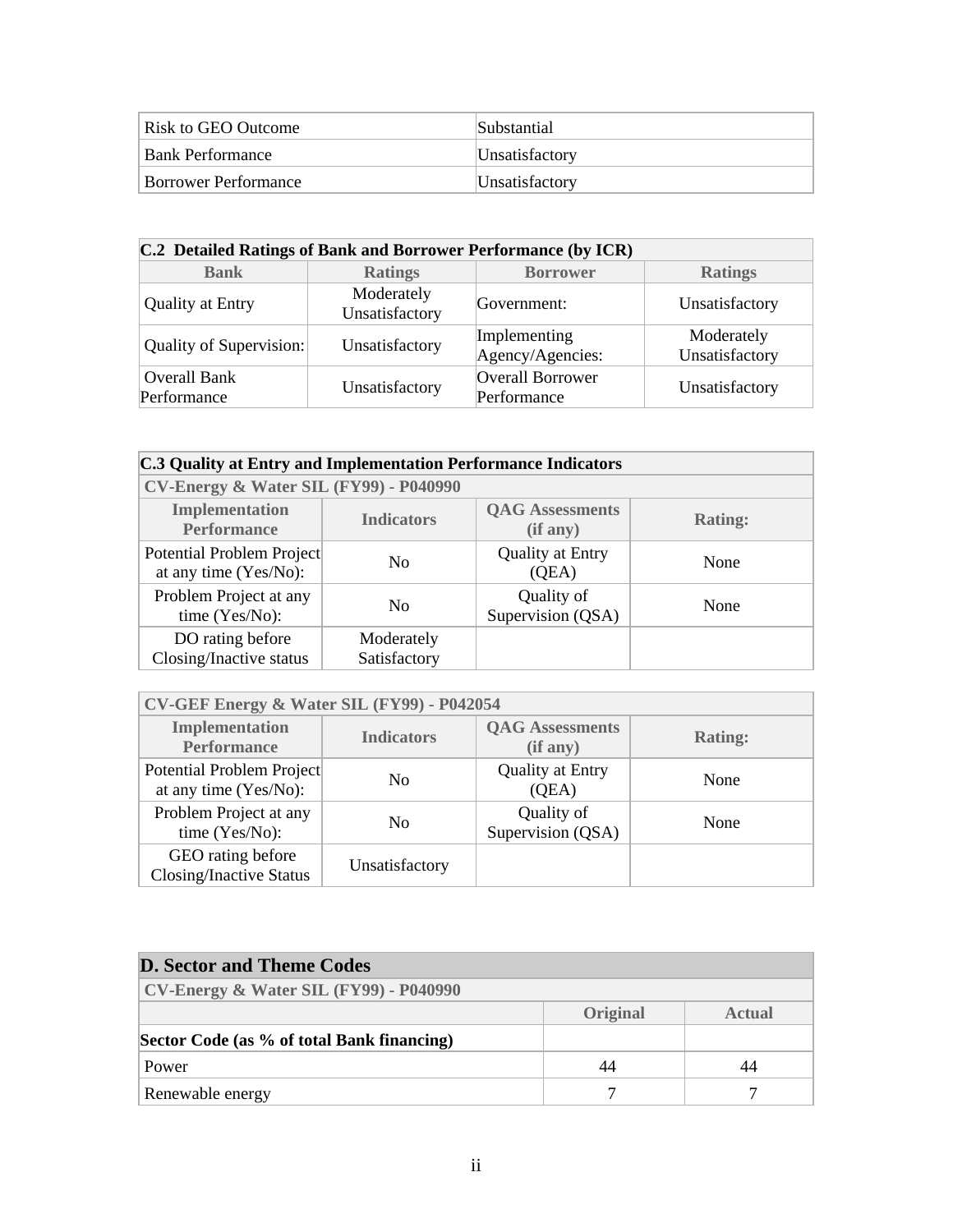| Sanitation                                            | 10 | 10 |
|-------------------------------------------------------|----|----|
| Water supply                                          | 39 | 39 |
|                                                       |    |    |
| Theme Code (as % of total Bank financing)             |    |    |
| Climate change                                        | 20 | 20 |
| Other financial and private sector development        | 20 | 20 |
| Other urban development                               | 20 | 20 |
| Regulation and competition policy                     | 20 | 20 |
| State enterprise/bank restructuring and privatization | 20 | 20 |

 **CV-GEF Energy & Water SIL (FY99) - P042054** 

|                                                | Original | <b>Actual</b> |
|------------------------------------------------|----------|---------------|
| Sector Code (as % of total Bank financing)     |          |               |
| Renewable energy                               | 100      | 100           |
|                                                |          |               |
| Theme Code (as % of total Bank financing)      |          |               |
| Climate change                                 | 25       | 25            |
| Other financial and private sector development | 25       | 25            |
| Other urban development                        | 25       | 25            |
| Pollution management and environmental health  | 25       | 25            |

| <b>E. Bank Staff</b>                              |                                 |                      |  |  |  |  |  |
|---------------------------------------------------|---------------------------------|----------------------|--|--|--|--|--|
| <b>CV-Energy &amp; Water SIL (FY99) - P040990</b> |                                 |                      |  |  |  |  |  |
| <b>Positions</b>                                  | At ICR                          | <b>At Approval</b>   |  |  |  |  |  |
| Vice President:                                   | Obiageli Katryn Ezekwesili      | Callisto E. Madavo   |  |  |  |  |  |
| <b>Country Director:</b>                          | Habib M. Fetini                 | Mahmood A. Ayub      |  |  |  |  |  |
| Sector Manager:                                   | Subramaniam V. Iyer             | Mark D. Tomlinson    |  |  |  |  |  |
| Project Team Leader:                              | Stephan Claude Frederic Garnier | Philippe J-P. Durand |  |  |  |  |  |
| <b>ICR</b> Team Leader:                           | Stephan Claude Frederic Garnier |                      |  |  |  |  |  |
| <b>ICR Primary Author:</b>                        | Joseph W. B. Bredie             |                      |  |  |  |  |  |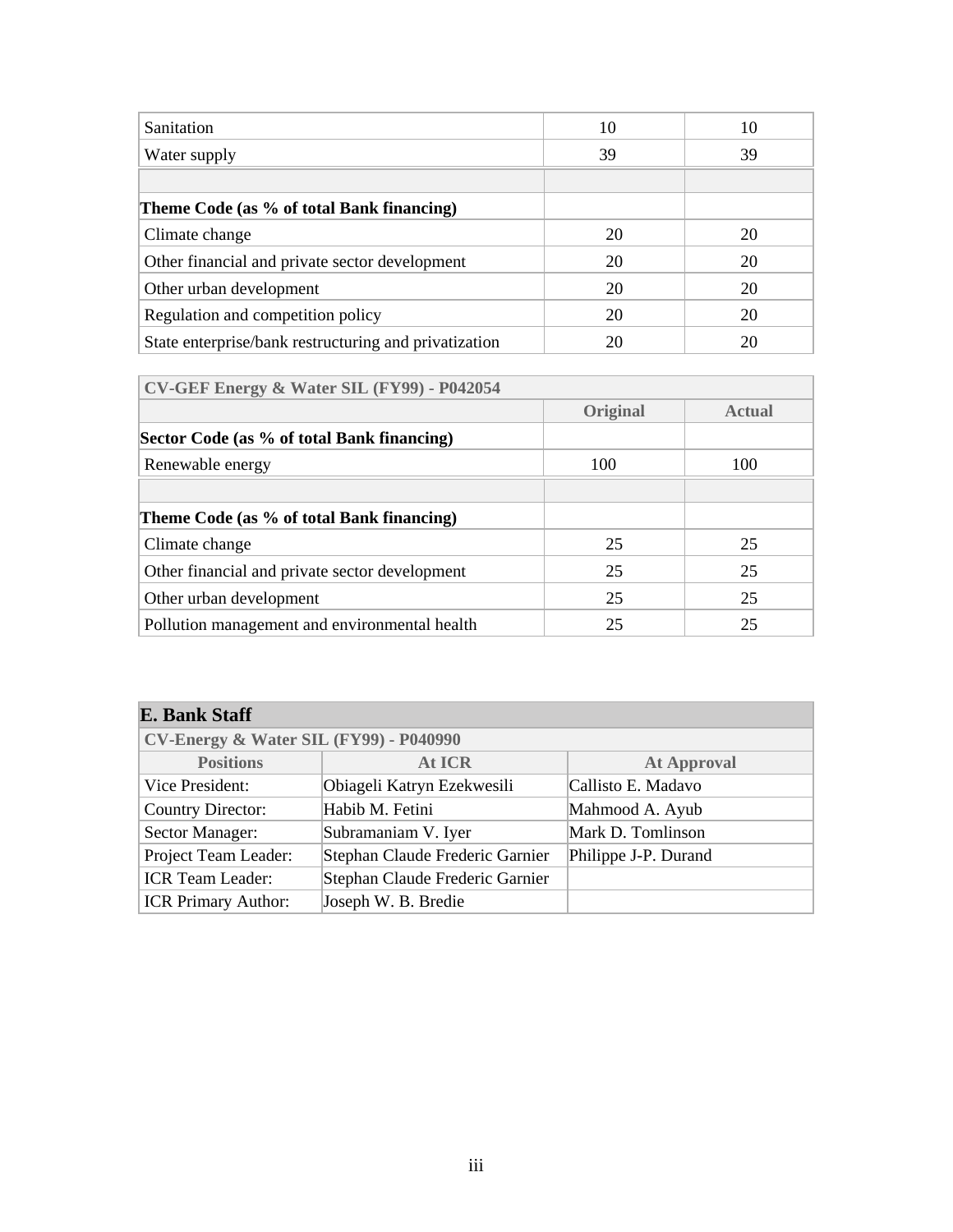| CV-GEF Energy & Water SIL (FY99) - P042054 |                                 |                      |  |  |  |  |
|--------------------------------------------|---------------------------------|----------------------|--|--|--|--|
| <b>Positions</b>                           | At ICR                          | <b>At Approval</b>   |  |  |  |  |
| Vice President:                            | Obiageli Katryn Ezekwesili      | Callisto E. Madavo   |  |  |  |  |
| <b>Country Director:</b>                   | Habib M. Fetini                 | Mahmood A. Ayub      |  |  |  |  |
| Sector Manager:                            | Subramaniam V. Iyer             | Mark D. Tomlinson    |  |  |  |  |
| Project Team Leader:                       | Stephan Claude Frederic Garnier | Philippe J-P. Durand |  |  |  |  |
| <b>ICR</b> Team Leader:                    | Stephan Claude Frederic Garnier |                      |  |  |  |  |
| <b>ICR Primary Author:</b>                 | Joseph W. B. Bredie             |                      |  |  |  |  |

# **F. Results Framework Analysis**

# **Project Development Objectives** (from Project Appraisal Document)

 Project was embedded in the objectives of the National Development Plan for 1997- 2000, and was to support the Government strategy to increase private sector participation in the infrastructure sectors. Development objectives are (i) to improve the supply of power, water and sanitation systems; (ii) to increase operational and end-use efficiency in the power and water sectors: (iii) to lessen the barriers to the development of renewable energy resources; and (iv) foster sound management of water resources. Specific objectives are:(a) privatization of Electra; (b) increased private participation in and financial autonomy of water operations; (c) expansion and rehabilitation of power, water and sanitation systems in major urban centers; ( d) development of wind power capacity with private financing; (e) promotion of solar photovoltaic and wind energy systems for decentralized use; (f) development of a regulatory and legal framework in the power and water sectors; (g) capacity strengthening for regulation, and promotion of energy efficiency.

**Revised Project Development Objectives** (as approved by original approving authority)

# **Global Environment Objectives** (from Project Appraisal Document)

 To reduce contribution to greenhouse gas emissions through increased use of wind power and solar photovoltaic electric systems in the energy balance of Cape Verde.

**Revised Global Environment Objectives** (as approved by original approving authority)

|                                         |                                                                                 | <b>Original Target</b> | <b>Formally</b> | <b>Actual Value</b>  |  |  |
|-----------------------------------------|---------------------------------------------------------------------------------|------------------------|-----------------|----------------------|--|--|
| <b>Indicator</b><br><b>Indicator 1:</b> | <b>Baseline Value</b>                                                           | <b>Values (from</b>    | <b>Revised</b>  | <b>Achieved at</b>   |  |  |
|                                         |                                                                                 | approval               | <b>Target</b>   | <b>Completion or</b> |  |  |
|                                         |                                                                                 | documents)             | <b>Values</b>   | <b>Target Years</b>  |  |  |
|                                         | Improved access to electricity, water and sanitation services, with optimum use |                        |                 |                      |  |  |
|                                         | of renewable resources, and promotion of private sector participation.          |                        |                 |                      |  |  |

# **(a) PDO Indicator(s)**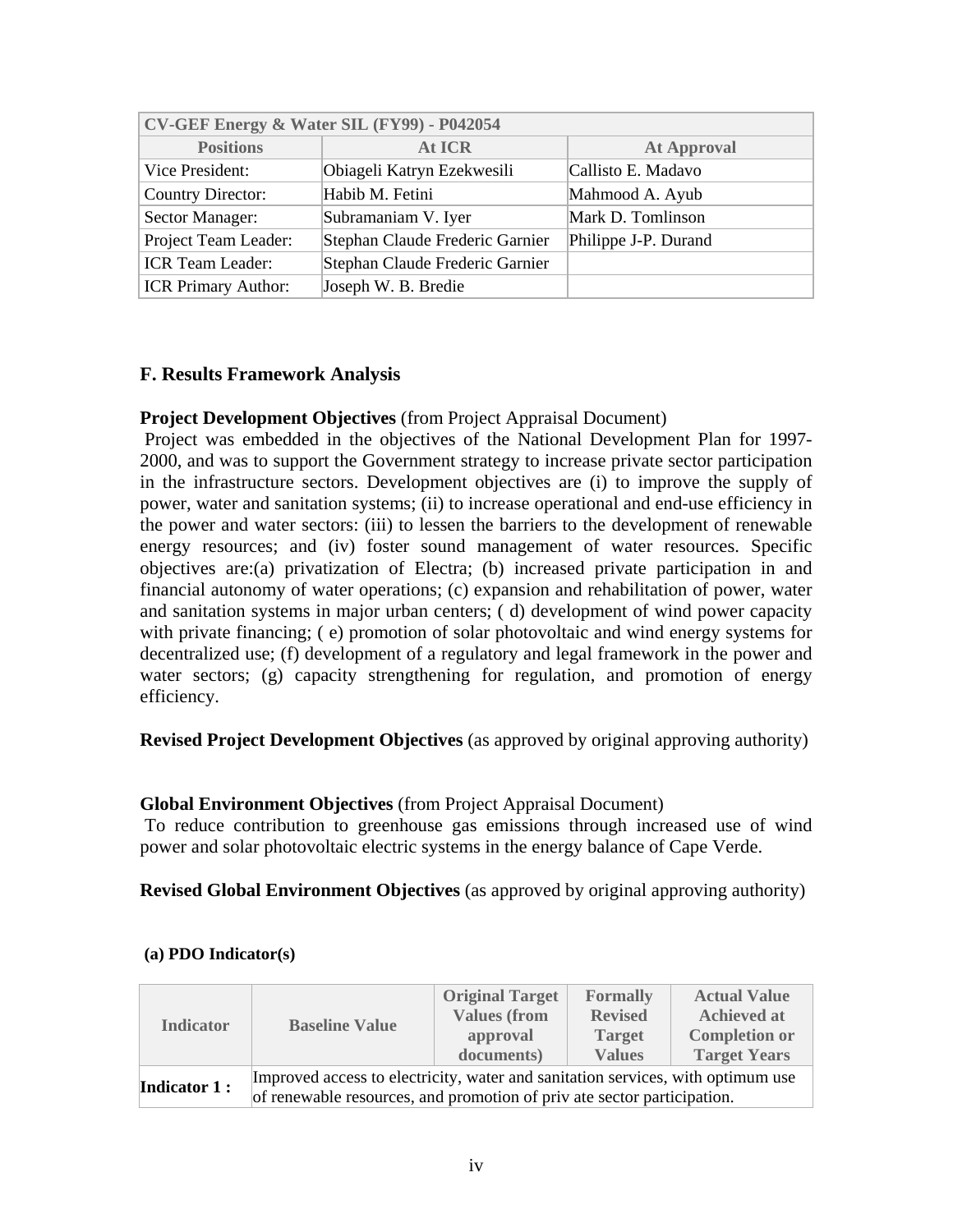|                                | Households                                                                   |                     |  |
|--------------------------------|------------------------------------------------------------------------------|---------------------|--|
|                                | Access to electricity in                                                     | Access to           |  |
|                                | major urban centers:                                                         | electricity         |  |
|                                | Praia - 69 %                                                                 | Praia - 90%         |  |
|                                | Midelo - 92%                                                                 | Mindelo - 98%       |  |
| Value                          | Access to water:                                                             | Access to water     |  |
| (quantitative or Praia $-25\%$ |                                                                              | Praia -45%          |  |
| Qualitative)                   | Mindelo - 50%.                                                               | Mindelo -60%        |  |
|                                | Access to sanitation                                                         | Access to           |  |
|                                | services:                                                                    | sanitation          |  |
|                                | Praia - 8%                                                                   | Praia - 20%         |  |
|                                | Mindelo-20%                                                                  | Mindelo -30%        |  |
|                                |                                                                              |                     |  |
| Date achieved                  | 12/31/1998                                                                   | 12/31/2006          |  |
| Comments                       |                                                                              |                     |  |
| $ $ (incl. %)                  |                                                                              |                     |  |
| achievement)                   |                                                                              |                     |  |
| <b>Indicator 2:</b>            | Increased operational and end-use efficiency in the power and water sectors. |                     |  |
|                                |                                                                              | Electra to achieve  |  |
|                                | Electra to achieve cost                                                      | break-even on       |  |
|                                | recovery by end-2002.                                                        | operations in 2008, |  |
| Value                          | Electricity losses decline                                                   | if appropriate      |  |
|                                | (quantitative or from 25% to 15% by                                          | actions are taken.  |  |
| Qualitative)                   | 2002, water losses : 23%                                                     | However 2006        |  |
|                                | in Praia, and 20% in                                                         | will be anothe year |  |
|                                | Mindelo                                                                      | of c ontinuing poor |  |
|                                |                                                                              | performance.        |  |
| Date achieved                  | 12/31/1998                                                                   | 12/31/2006          |  |
| Comments                       |                                                                              |                     |  |
| (incl. %                       |                                                                              |                     |  |
| achievement)                   |                                                                              |                     |  |
|                                |                                                                              |                     |  |

# **(b) GEO Indicator(s)**

| <b>Indicator</b>                          | <b>Baseline Value</b>                                                                                                                                | <b>Original Target</b><br><b>Values (from</b><br>approval<br>documents)                                        | <b>Formally</b><br><b>Revised</b><br><b>Target</b><br><b>Values</b> | <b>Actual Value</b><br><b>Achieved at</b><br><b>Completion or</b><br><b>Target Years</b> |
|-------------------------------------------|------------------------------------------------------------------------------------------------------------------------------------------------------|----------------------------------------------------------------------------------------------------------------|---------------------------------------------------------------------|------------------------------------------------------------------------------------------|
| <b>Indicator 1:</b>                       | Under GEF OP#6, remove the barriers to grid connected wind generation and<br>off-grid PV electric systems.                                           |                                                                                                                |                                                                     |                                                                                          |
| Value<br>(quantitative or<br>Qualitative) | Penetration of wind<br>power average 19% of<br>total electricity supply in<br>$2002$ ; and 4,500 houselds<br>connected off-grid solar<br>PV sys tems | Penetration of<br>wind will remain<br>about same, until<br>windfarm<br>extension is<br>carried out in<br>2007. |                                                                     |                                                                                          |
| Date achieved                             | 12/31/1998                                                                                                                                           | 12/31/2006                                                                                                     |                                                                     |                                                                                          |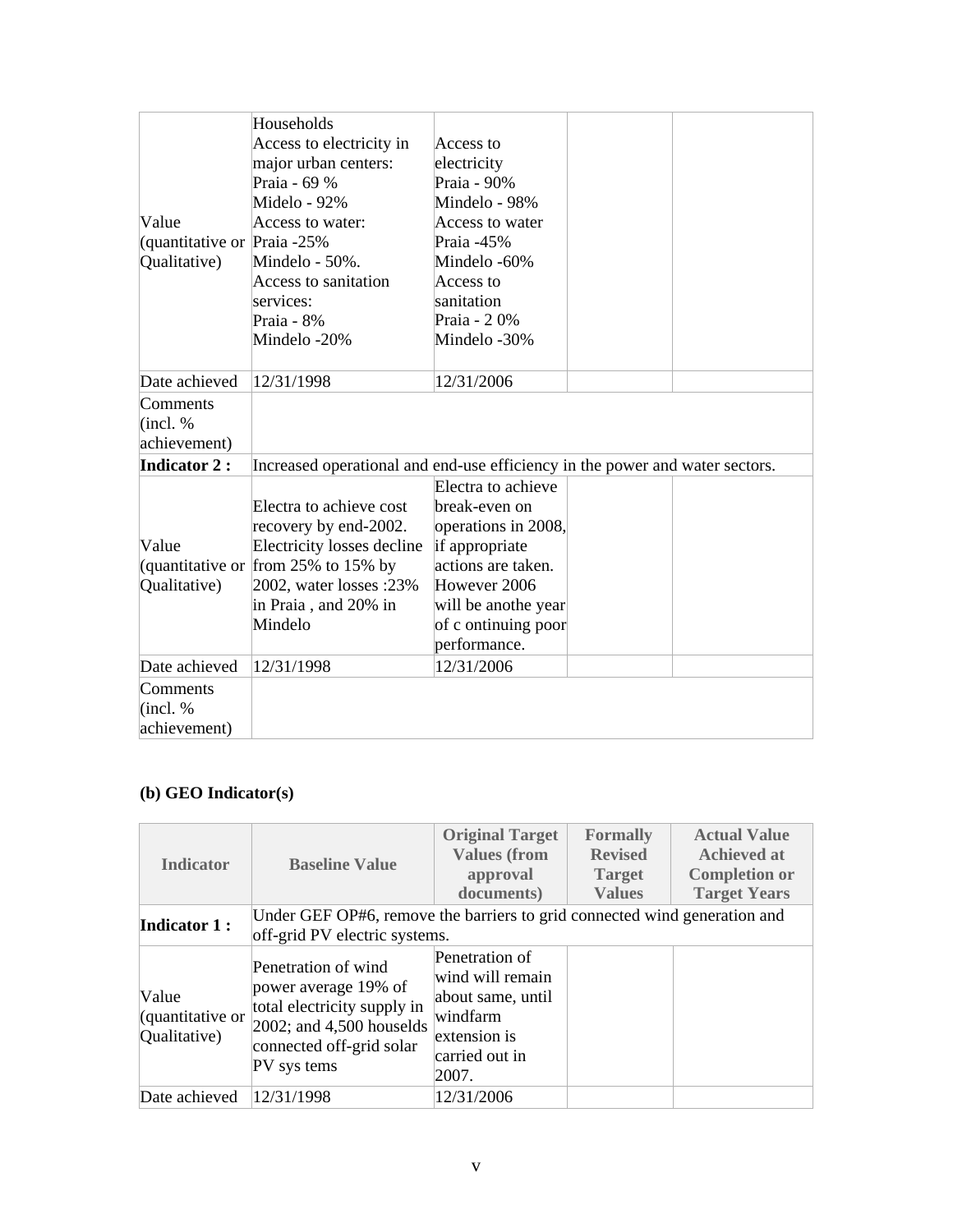| Comments     |  |  |
|--------------|--|--|
| (incl. %     |  |  |
| achievement) |  |  |

# **(c) Intermediate Outcome Indicator(s)**

| <b>Indicator</b>                          | <b>Baseline Value</b>                                                                                                                                                                    | <b>Original Target</b><br><b>Values (from</b><br>approval<br>documents)                                                                                                    | <b>Formally</b><br><b>Revised</b><br><b>Target Values</b> | <b>Actual Value</b><br><b>Achieved at</b><br><b>Completion or</b><br><b>Target Years</b> |
|-------------------------------------------|------------------------------------------------------------------------------------------------------------------------------------------------------------------------------------------|----------------------------------------------------------------------------------------------------------------------------------------------------------------------------|-----------------------------------------------------------|------------------------------------------------------------------------------------------|
| <b>Indicator 1:</b>                       | Household access to electricity at 80%, to water at 50%, and to sanitation at 35%<br>in Praia by year 2002.                                                                              |                                                                                                                                                                            |                                                           |                                                                                          |
| Value<br>(quantitative or<br>Qualitative) | See comparison with<br>above. The original<br>values at appraisal were<br>over-estimated due to<br>lack of accurate data.                                                                | The Target Values<br>at project<br>completion revised<br>accordingly.                                                                                                      |                                                           |                                                                                          |
| Date achieved                             | 06/10/2005                                                                                                                                                                               | 06/10/2005                                                                                                                                                                 |                                                           |                                                                                          |
| Comments<br>(incl. %<br>achievement)      |                                                                                                                                                                                          |                                                                                                                                                                            |                                                           |                                                                                          |
| <b>Indicator 2:</b>                       | Penetration of wind power in the main electricity grids average about 19% by<br>year 2002.                                                                                               |                                                                                                                                                                            |                                                           |                                                                                          |
| Value<br>(quantitative or<br>Qualitative) | Appraisal estimate was<br>based on expectations<br>from development of the<br>windfarm, and the private penetration of<br>approach to development wind power, and<br>of so lar PV system | Target value will<br>now reflect<br>possible<br>accomplishment<br>by project end, and<br>expected to be 8%<br>ab out 1,000<br>individual<br>household solar<br>PV systems. |                                                           |                                                                                          |
| Date achieved                             | 06/10/2005                                                                                                                                                                               | 06/10/2005                                                                                                                                                                 |                                                           |                                                                                          |
| Comments<br>(incl. %<br>achievement)      |                                                                                                                                                                                          |                                                                                                                                                                            |                                                           |                                                                                          |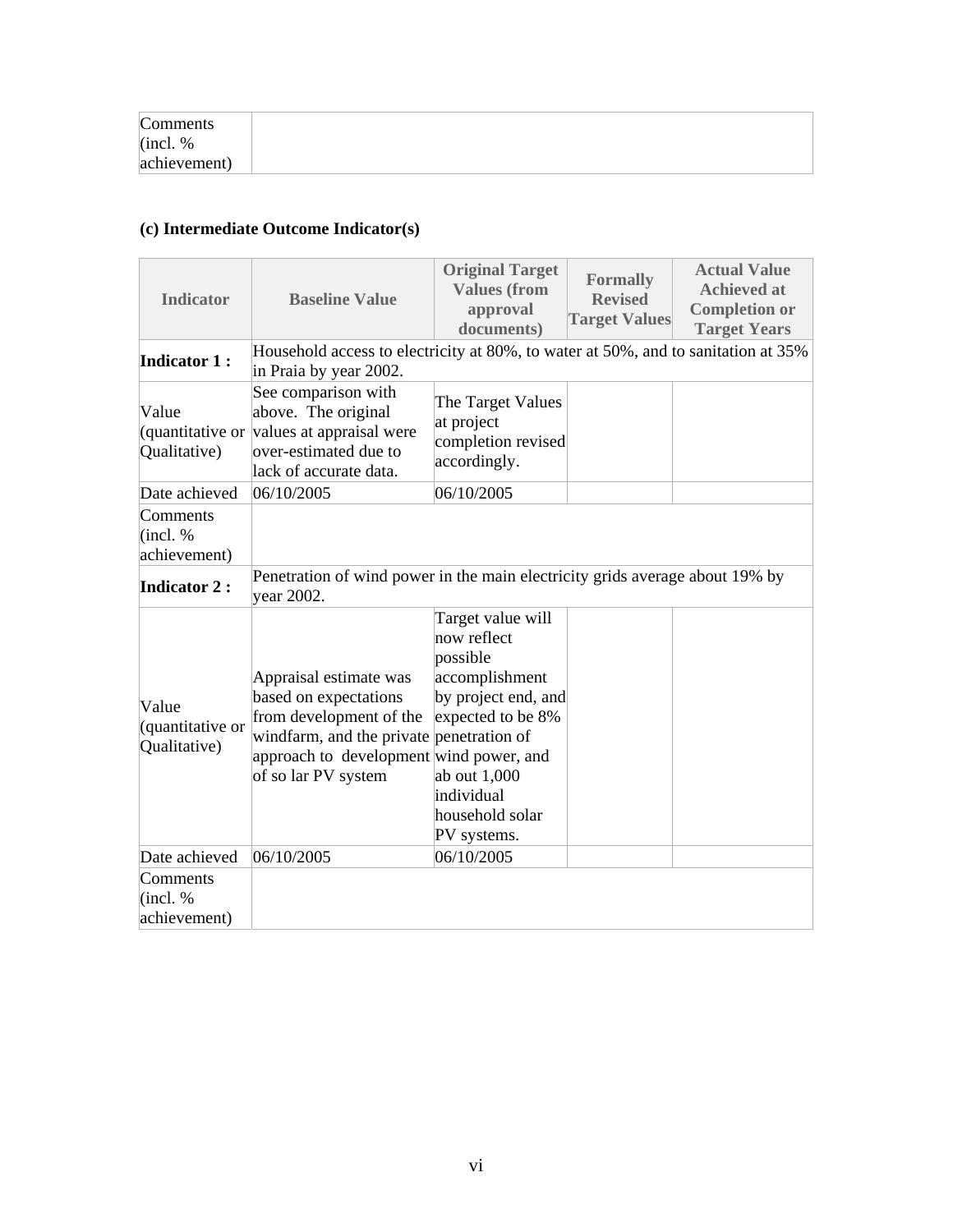| $\blacksquare$ |                                    |                |             |             |                                                         |           |
|----------------|------------------------------------|----------------|-------------|-------------|---------------------------------------------------------|-----------|
| No.            | <b>Date ISR</b><br><b>Archived</b> | D <sub>O</sub> | <b>GEO</b>  | IP          | <b>Actual</b><br><b>Disbursements</b><br>(USD millions) |           |
|                |                                    |                |             |             | Project 1                                               | Project 2 |
| $\mathbf{1}$   | 12/25/1999                         | S              | S           | S           | 0.00                                                    | 0.00      |
| $\overline{2}$ | 04/27/2000                         | S              | S           | S           | 1.52                                                    | 0.20      |
| 3              | 10/16/2000                         | <b>HS</b>      | <b>HS</b>   | S           | 2.04                                                    | 0.20      |
| $\overline{4}$ | 12/07/2000                         | <b>HS</b>      | HS          | S           | 2.04                                                    | 0.20      |
| 5              | 05/30/2001                         | <b>HS</b>      | <b>HS</b>   | ${\bf S}$   | 2.92                                                    | 0.32      |
| 6              | 12/27/2001                         | <b>HS</b>      | <b>HS</b>   | S           | 3.50                                                    | 0.44      |
| $\tau$         | 03/11/2002                         | S              | S           | S           | 3.70                                                    | 0.44      |
| 8              | 12/13/2002                         | S              | S           | S           | 6.08                                                    | 0.66      |
| 9              | 04/18/2003                         | S              | S           | S           | 6.64                                                    | 0.67      |
| 10             | 12/02/2003                         | U              | S           | U           | 8.36                                                    | 0.67      |
| 11             | 06/01/2004                         | U              | ${\bf S}$   | U           | 9.04                                                    | 0.67      |
| 12             | 06/15/2005                         | U              | $\mathbf U$ | U           | 11.05                                                   | 0.85      |
| 13             | 11/08/2005                         | U              | U           | U           | 12.03                                                   | 0.85      |
| 14             | 06/30/2006                         | U              | U           | <b>MS</b>   | 13.99                                                   | 0.94      |
| 15             | 12/28/2006                         | MU             | MU          | MU          | 16.90                                                   | 1.04      |
| 16             | 06/25/2007                         | <b>MS</b>      | <b>MS</b>   | <b>MS</b>   | 17.46                                                   | 1.05      |
| 17             | 12/17/2007                         | <b>MS</b>      | <b>MS</b>   | <b>MS</b>   | 17.55                                                   | 1.06      |
| 18             | 06/03/2008                         | <b>MS</b>      | <b>MS</b>   | <b>MS</b>   | 17.55                                                   | 1.22      |
| 19             | 06/25/2008                         | MU             | MU          | <b>MS</b>   | 17.55                                                   | 1.22      |
| 20             | 12/24/2008                         | $\mathbf U$    | $\mathbf U$ | $\mathbf U$ | 17.49                                                   | 1.44      |

# **G. Ratings of Project Performance in ISRs**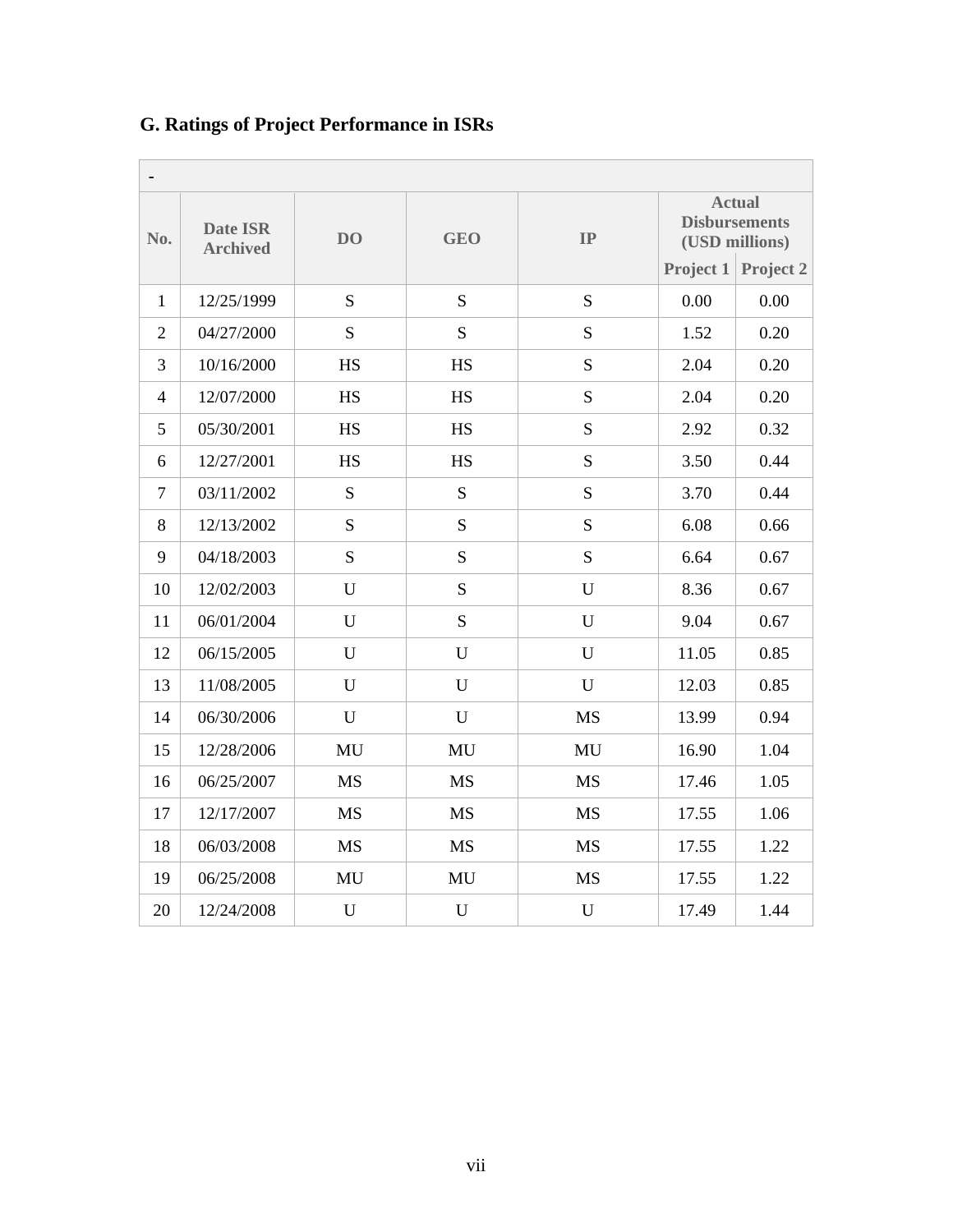# **H. Restructuring (if any)**

| <b>Restructuring</b> | <b>Board Approved</b> |                          | <b>ISR Ratings at</b><br>Restructuring |  | <b>Amount Disbursed</b><br>at Restructuring in<br><b>USD millions</b> |       | <b>Reason for</b><br><b>Restructuring &amp; Key</b> |                     |
|----------------------|-----------------------|--------------------------|----------------------------------------|--|-----------------------------------------------------------------------|-------|-----------------------------------------------------|---------------------|
| Date(s)              |                       | PDO GEO<br>Change Change |                                        |  |                                                                       |       | DO GEO IP Project1 Project 2                        | <b>Changes Made</b> |
| 12/18/2006           |                       |                          | MU                                     |  | MU                                                                    | 16.90 |                                                     |                     |

# **I. Disbursement Profile**

P040990

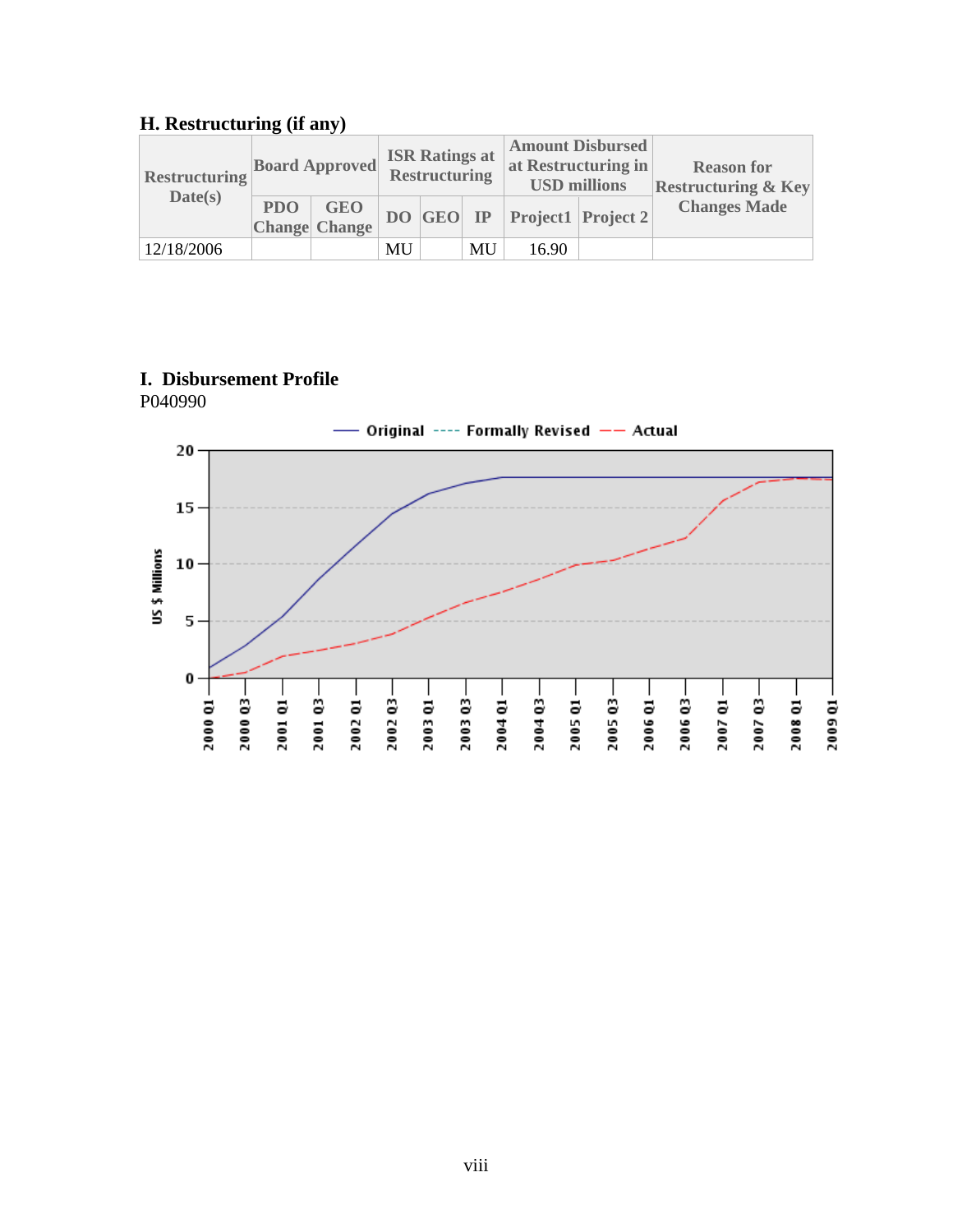

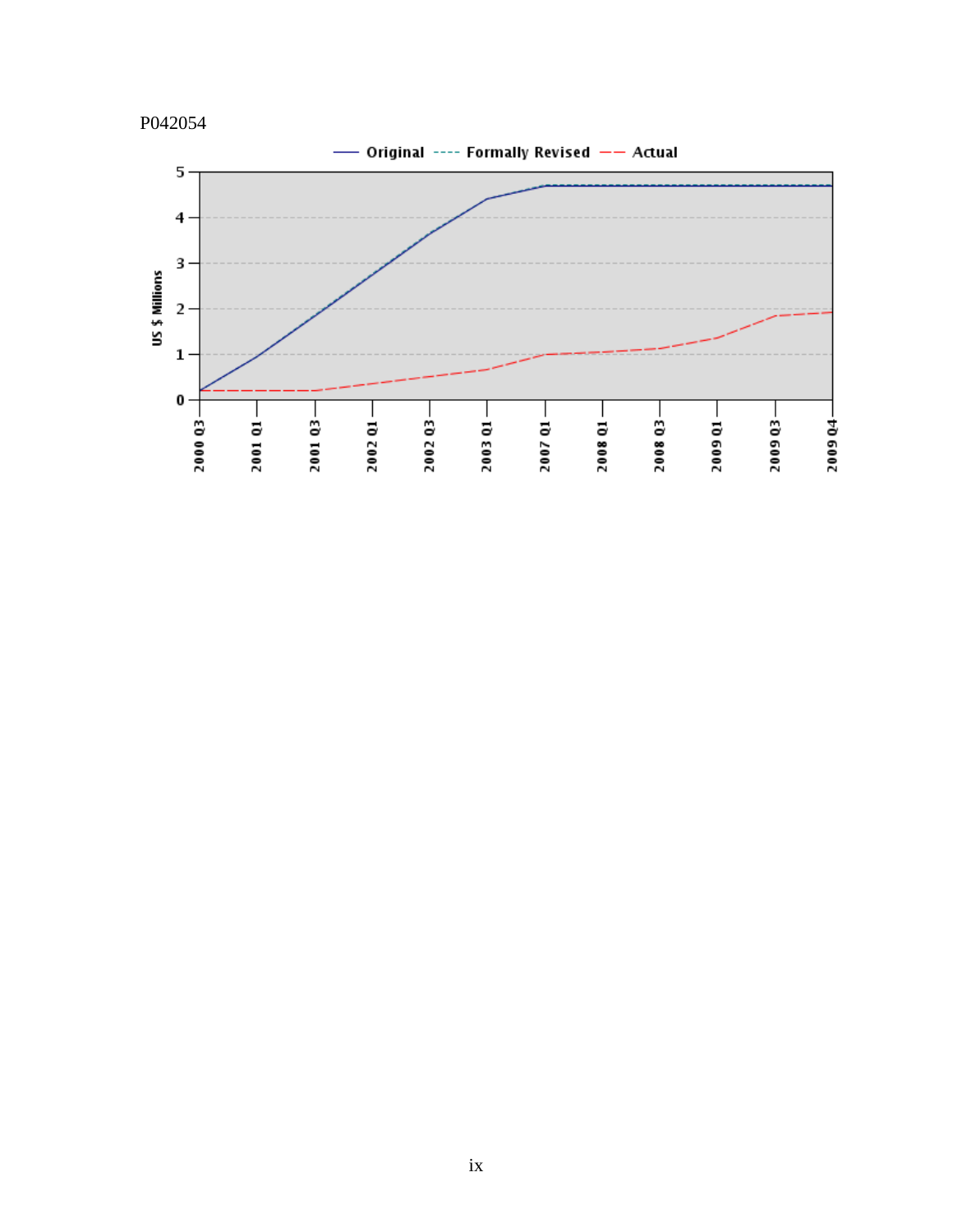# **1. Project Context, Development and Global Environment Objectives Design**

# **1.1 Context at Appraisal**

1. **Resource Scarcity.** The Republic of Cape Verde (CV), an island state off the coast of Senegal, has historically struggled with scarce energy and water resources. For energy it was entirely dependent on imported sources of fossil fuel for power generation. Local wind and solar energy were underdeveloped. Energy was also required for desalination to produce water. Even groundwater was scarce with average rainfall of 227mm/year and only 20% of that ending up in groundwater systems. In addition, the basic infrastructure for electricity, water and sewerage was old, beginning to deteriorate and covering only central parts of the major cities. The deteriorating water and sewerage systems posed a public health threat.

2. **Sector Institutions.** Until the end of the 90's, there was no public service law and the institutional framework for the power and water sector was weak. Tariffs for electricity and water had been fixed since 1985 and there was no cost indexing mechanism. ELECTRA, the national power and water utility generated and distributed power and desalinated water on four islands. It operated at a deficit, lacked financial and technical resources to maintain old generating assets and public distribution systems, and capital for expansion. The Government of Cape Verde (GoCV) financed the operating deficit and, in addition, subsidized customers by keeping tariffs low. Municipal utilities were the only source for power and groundwater on the other five inhabited islands. S. Vicente had the only water treatment plant. In 1999 at appraisal, only 43% of household were connected to the electric grid, 20% to water supply (with only a few hours/day or days/week service), 50% connected to the waste water system in Mindelo and only 7% in Praia, the capital. Electricity and water losses were around 14% and 23% respectively due primarily to lack of maintenance and system's age.

3. **Sector Policy.** The government's 1999 policy for the energy and water sectors, part of the 1997-2000 National Development Plan (NDP), called for: extending service coverage; improving service quality; reducing prices for electricity and water for consumers; providing incentives for conservation; encouraging renewable energy sources; and installing water treatment plants. To achieve that it intended to: (i) establish the legal and regulatory framework and regulatory authorities; define tariffs; (ii) privatize ELECTRA; (iii) create municipal enterprises for water treatment; find private providers for off-grid energy particularly photovoltaic (PV); and (iv) develop grid-connected wind power.

4. **The Project.** The Energy and Water Sector Reform and Development Project (Programa Energia, Agua e Saneamento - PEAS) built on the 1987 IDA Infrastructure and Technical Assistance Project (Cr.1954-CV) which had assisted ELECTRA in reducing distribution losses. PEAS was designed to support the agreements reached at the 1997 donor roundtable, organized by the GoCV, to reform the power and water sectors and privatize ELECTRA. PEAS supported the government's 1999 sector policy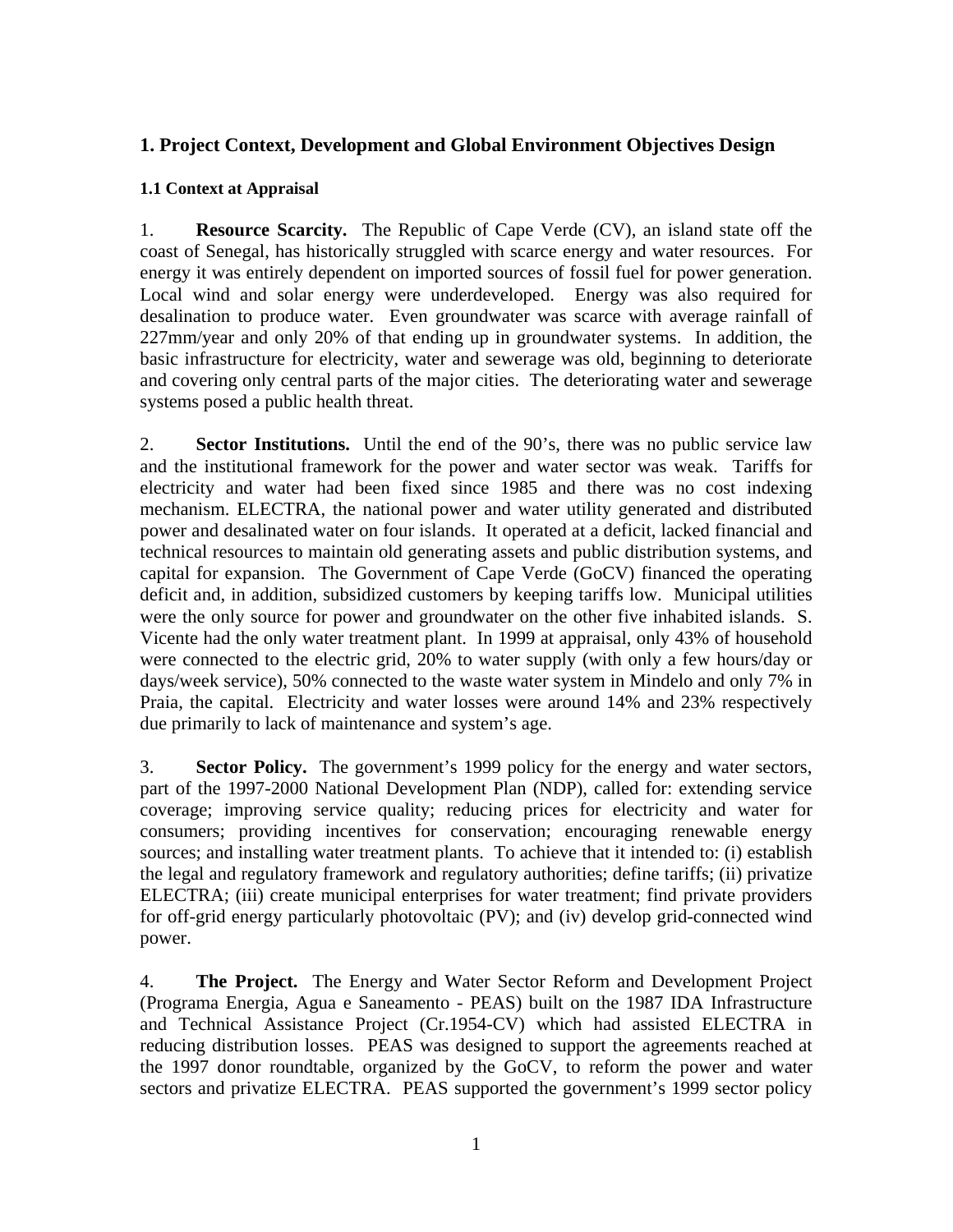and the strategy for private sector participation. It was consistent with the 1997 Country Assistance Strategy (CAS) which focused on achieving a viable and stable macroeconomic framework, consolidating policy reform for privatization, and accelerating poverty reduction. PEAS supported the climate change operational program of the Global Environment Facility (GEF) aimed at promoting renewable energy by reducing cost.

5. **Project Rationale.** At the time of project preparation, in the late 90's, the prevailing enthusiasm for private participation in infrastructure in developing countries was clear. The project design reflected worldwide and regional experience which suggested that institutional development by way of privatization ensures efficiency gains in a short period of time, and that sustainable development required improved institutional framework, optimum use of available resources and improved productivity of human capital by targeting poverty issues. There was strong ownership of this on the part of the Government.

# **1.2 Original Project Development Objectives (PDO) and Key Indicators (as approved)**

6. PEAS was embedded in the objectives of the NDP, and was to support the Government strategy to increase private sector participation in the infrastructure sectors. The development objectives were to: (i) improve the supply of power, water and sanitation systems; (ii) increase operational and end-use efficiency in the power and water sectors: (iii) lessen the barriers to the development of renewable energy resources; and (iv) foster sound management of water resources. Specific objectives were: (a) privatization of ELECTRA; (b) increased private participation in and financial autonomy of water operations; (c) expansion and rehabilitation of power, water and sanitation systems in major urban centers; (d) development of wind power capacity with private financing; (e) promotion of solar photovoltaic and wind energy systems for decentralized use; (f) development of a regulatory and legal framework in the power and water sectors; and (g) capacity strengthening for regulation, and promotion of energy efficiency.

# 7. The **Key Performance Indicators** were:

- (i) Household access to electricity in Praia and Mindelo increasing to 90% and 99% respectively by 2007;
- (ii) Household access to water in Praia and Mindelo increasing to 65% and 90% respectively by 2007;
- (iii) Household access to sanitation in Praia increasing to 43% by 2007;
- (iv) The penetration of wind power on the three main grids (Praia, Mindelo  $\&$ Sal) to an average of 19% by 2002;
- (v) 4,500 households to gain access to electricity from off-grid renewable sources;
- (vi) Cost recovery achieved for water distribution in 2002 (without subsidy);
- (vii) Water losses declining.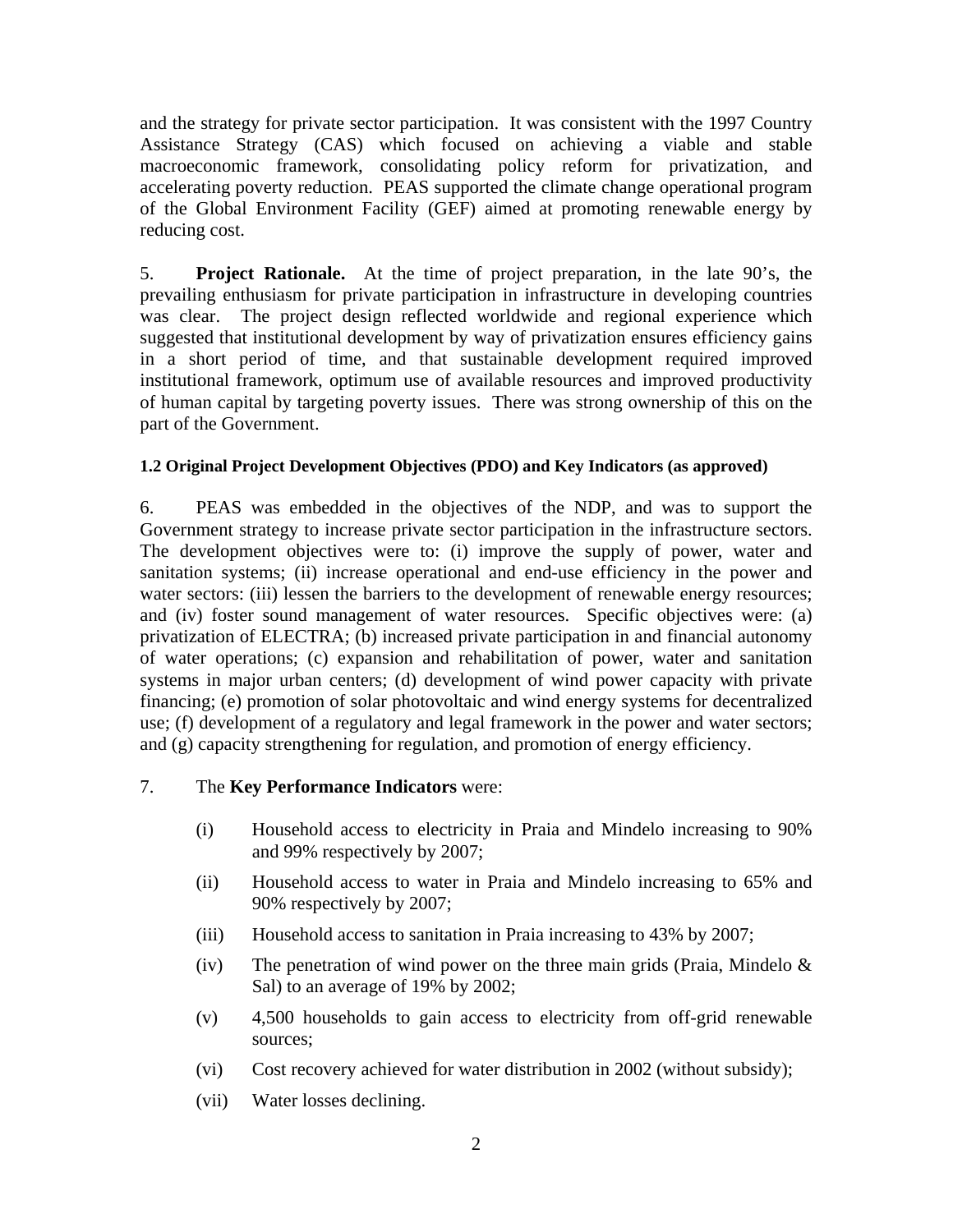#### **1.3 Original Global Environment Objectives (GEO) and Key Indicators (as approved)**

8. The GEO was to reduce carbon emissions from power generation through increased use of wind power and solar photovoltaic electric systems in the energy balance of Cape Verde.

# 9. The **Key Performance Indicators** were:

- (i) Full privatization of the power sector;
- (ii) Private participation in largest municipal water companies;
- (iii) Government subsidy for ELECTRA is phased out by 2000;
- (iv) At least 15% of all electricity generated by renewable energy by the year 2003;
- (v) Savings of 6500 tons of petroleum products in 2004 (substituted with renewable energy), equivalent to 19,000 tons of C02.

# **1.4 Revised PDO (as approved by original approving authority) and Key Indicators, and reasons/justification**

The PDO were not revised.

# **1.5 Revised GEO (as approved by original approving authority) and Key Indicators, and reasons/justification**

The GEO were not revised.

# **1.6 Main Beneficiaries**

10. Expected benefits of the project included: (i) improved quality of life and health for targeted population through increased access to electricity, safe water and sanitation systems; (ii) enhanced private sector development through supply of least-cost, reliable energy and water by private companies; (iii) increased private sector investment in the power and water sectors which would alleviate pressure on public resources; (iv) modernization of the power and water sectors; (v) foreign exchange savings by reducing the imports of fuel for power generation; (vi) development of efficient entities for the monitoring and regulation of power and water sectors; and (vii) reduction of greenhouse gas emissions and both its social and environmental benefits.

11. The project targeted the population and enterprises of major and secondary urban centers, including those that suffered from unsatisfactory power and water services and those in periphery urban areas that did not have access to these services and used inferior, less safe and more expensive means of supply. The project also targeted part of those isolated households that were likely to be excluded from modern supply of electricity in the medium term (about 12,000 households). Cape Verde's enterprises would benefit from the project by participating in new companies in the power and water sectors to supply, install and maintain renewable energy systems.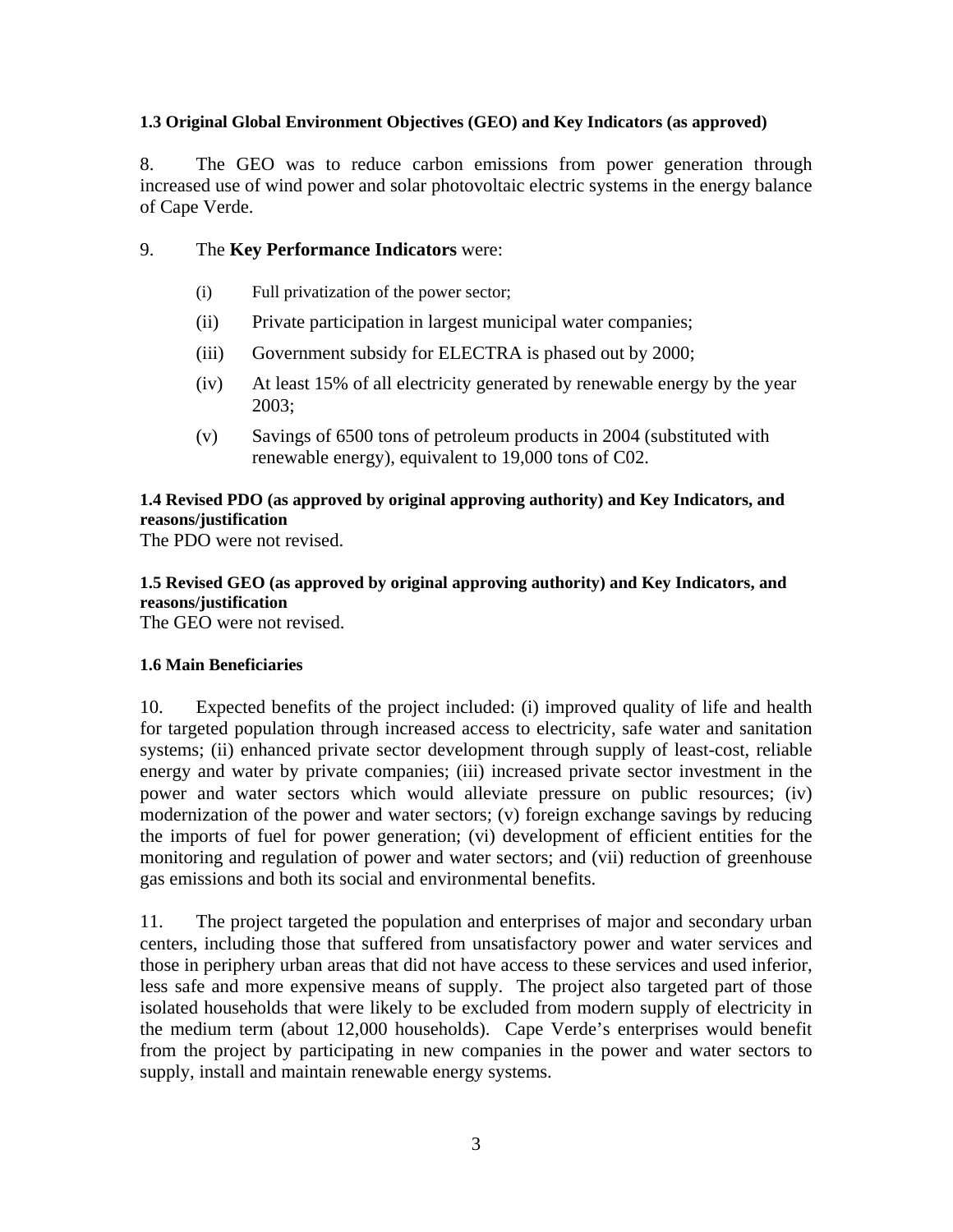#### **1.7 Original Components (as approved)**

12. The original components of the project are:

**12.1. Reform and Development of the Power Sector.** (i) Support for the privatization of ELECTRA; (ii) implementation of a sound regulatory and legal framework; (iii) promotion of demand-side management and energy efficient equipment; (iv) strengthening MCIE's capacity for policy, coordination and monitoring; (v) supply electricity to about 4,000 new customers; (vi) implement a sector investment program (marginally economic grid extension and mitigation of environment liabilities); and (v) related studies, technical assistance and training.

**12.2. Renewable Energy Promotion and Development.** (i) Extension of 7.8 MW of grid-connected wind farms in Praia, Mindelo and Sal; (ii) development of decentralized wind or solar photovoltaic public and individual systems; and (iii) related studies, technical assistance and training.

**12.3. Reform and Development of the Water Sector.** (i) Support for the implementation of a sound regulatory and legal framework; (ii) creation of autonomous municipal water companies in Assomada and other municipalities; (iii) extension and rehabilitation of the primary and secondary water distribution network and water production systems in Praia, Mindelo, Assomada and Tarrafal; and (iv) related studies, technical assistance and training.

**12.4. Sanitation Development.** (i) Extension of sanitation systems in Praia; (ii) improvement of sanitation systems in Assomada; (iii) construction of wastewater reuse systems for Praia; and (iv) related studies, technical assistance and training.

**12.5. Project Coordination and Monitoring**. Support to the Project Management Unit (staff, equipment) and for the implementation of the Environmental management program (studies, TA & training).

#### **1.8 Revised Components**

The components were not revised.

#### **1.9 Other significant changes**

13. **Extensions of the Closing Date.** The combined IDA-GEF project was last extended on December 2006 to ensure progress on the legal and regulatory framework; then the IDA Credit closed on June 29, 2007. The GEF Grant was first extended for twelve months to December 31, 2007, to allow the Government to enable the procurement of the grid-connected wind farms and the off-grid individual PV systems which encountered delays due to procurement problems and lack of investor interest. By the fourth and final extension, the original closing date of June 30, 2004 had been extended to December 31, 2008 to implement the redesigned critical Wind Farm Project.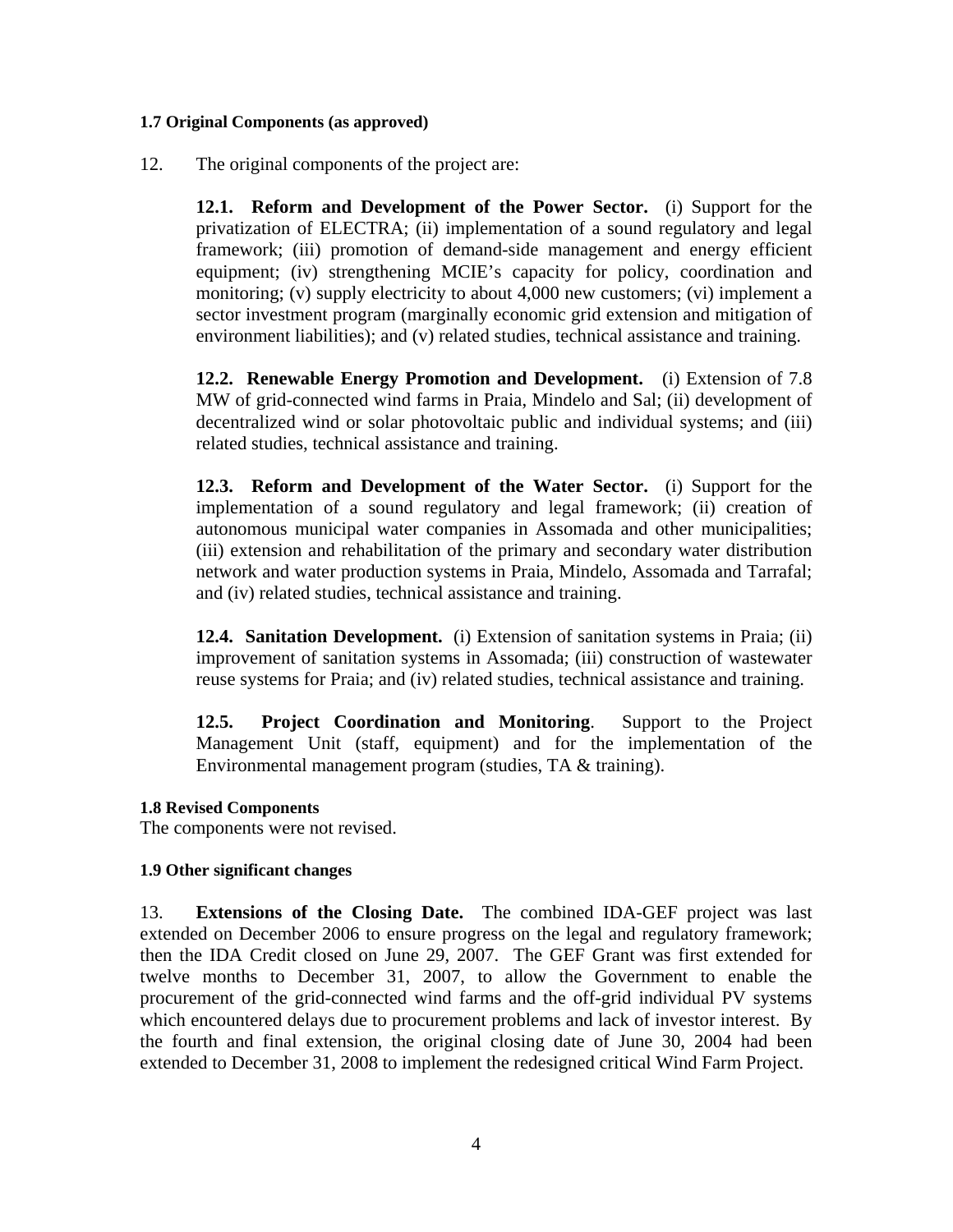# **2. Key Factors Affecting Implementation and Outcomes**

## **2.1 Project Preparation, Design and Quality at Entry**

14. Preparation commenced in 1996 with a project unit preparing technical, social and environmental sector studies financed by a Japan Policy and Human Resources Development Fund (PHRD) grant. Preparation accelerated with the 1997 water and power sector reform donor roundtable. Civil society representatives and eight donors participated in the roundtable and reached consensus on privatizing ELECTRA and coordinating donor programs in the water and sanitation sector of the major urban centers under the umbrella of PEAS. It was decided to establish a task force and regulatory committee to prepare the legal and regulatory framework for the privatization of ELECTRA and for tariff reform. This was to be completed by 1998. In early 1999 at appraisal, a Privatization Advisor had been recruited and the Statement of Sector Development Policy had been issued. The legal framework for privatization was signed in late 1999.

15. PEAS was approved in May 1999, a year after appraisal, and became effective seven months later in December 1999. Effectiveness conditions included the release by the GoCV of final documents for the privatization of ELECTRA (including a draft concession agreement) satisfactory to IDA. However, elections in 2000 delayed the signing of the concession agreement till 2002 when the new Government had come into power. Soon, the complexity of PEAS – privatization of the national utility for electricity and water, expanding its generation capacity, reducing its losses, improving its efficiency, collection and finance, setting tariffs, environmental remediation, social connections for the poor, procuring renewable energy projects, expanding water supply and sanitation systems and treating plants – became apparent and started to slow implementation. In part, these implementation issues were aggravated by PEAS's fragmentation – project activities spread over nine islands each with their own power and water systems and local agencies and municipalities to manage these. Moreover, it soon became apparent that implementation capacity of ELECTRA, the newly established regulatory agency, the environmental agency, and the ministries in charge of energy and water was weak.

16. PEAS' design did not include mitigating measures to deal with the delays, complexity or fragmentation. The risk that Government commitment for the privatization would falter was considered negligible to modest. In addition, risks related to an unsatisfactory concession agreement were considered negligible and to be mitigated with the recruitment of advisors (which was done in 2005 with limited benefits). Also, technical or economic limitations to the wind farm extension were considered negligible while household's ability/willingness to pay for power, water and sanitation services that do not meet their expectations was considered modest as was the performance of implementing entities and delays with procurement decisions. However, overall risk rating was substantial. Taken together, PEAS' design and quality-at-entry were moderately unsatisfactory given the complexities, fragmentation, weak implementation and procurement capacity and the unrealistic expectations regarding consumers' willingness to pay for sanitation services (in view of the fact that all or most had septic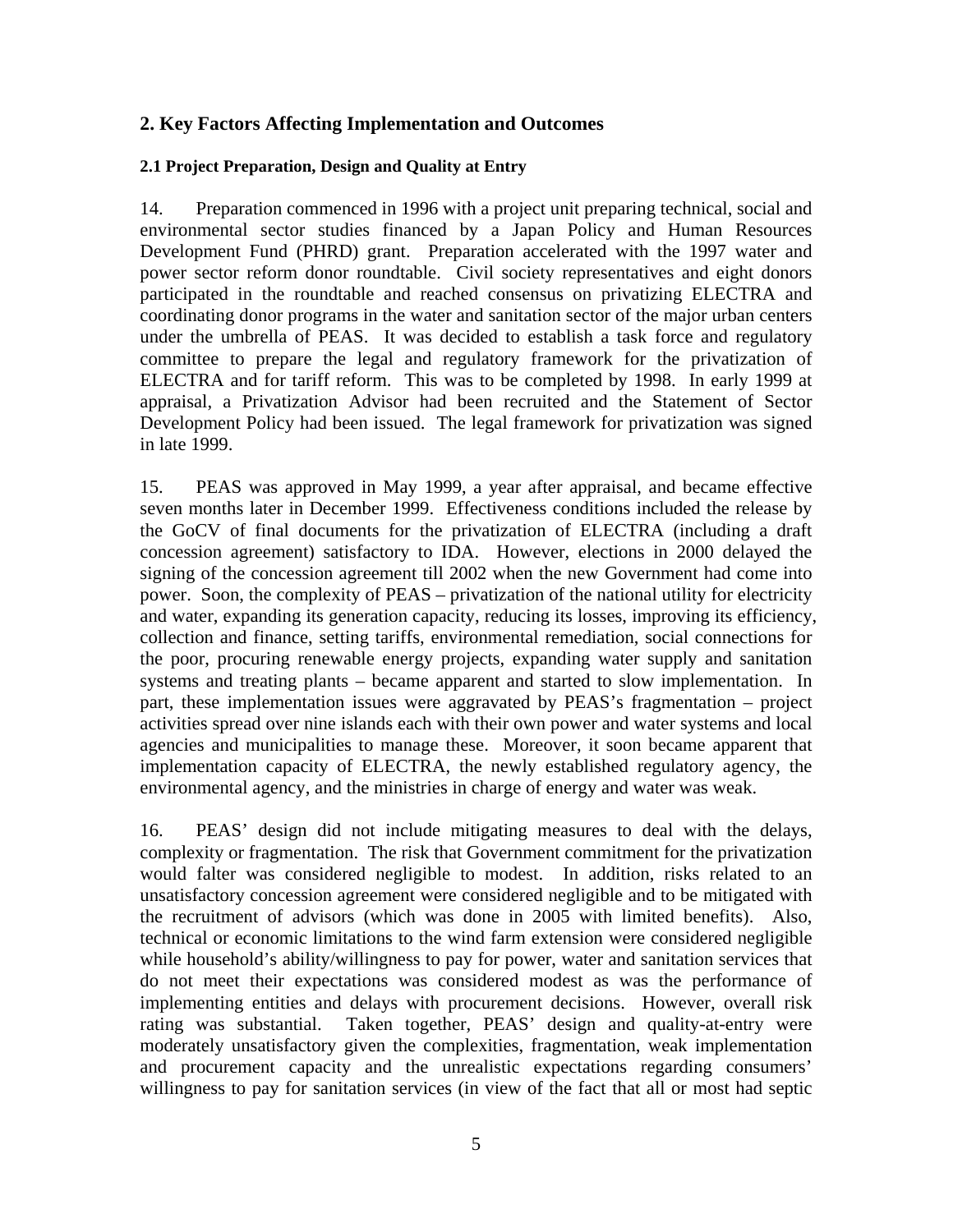tanks) and their demand for PV systems (in view of the expanded connections and rural electrification).

# **2.2 Implementation**

17. The success of the project was largely predicated on its implementation by a financially viable ELECTRA, under the management and majority ownership of a private foreign operator. The implementation period (2000-2008) turned out to be unpropitious for the restoration of power sector finances. The continued rise in oil prices throughout the period seriously affected ELECTRA because its power generation is based almost exclusively on imported oil. In addition, the authorities failed to put in place adequate tariff mechanisms allowing for cost recovery. Starting from a situation where electricity tariffs were below cost recovery, the GoCV found it politically and socially difficult to adjust tariffs to ensure adequate return on investments for the private operator, in addition to the increase required to pass on rising oil prices to consumers. The poor performance of ELECTRA and the issues with tariffs affected implementation severely.

18. **Failure of ELECTRA's privatization.** According to the sector development policy, the GoCV had decided to privatize ELECTRA because not only did it supply power to less than half and water to only one fifth of households, but it did so at costs that generated financial deficits that had to be covered by government contributions. The privatization agreement, which included investments by the Strategic Partners (SP) in power and desalination plants, was signed in late 2000. But the finalization of the concession agreement was held up for a variety of reasons including the delays in the mobilization of the funds by the SP and disagreements between the SP and the GoCV (which was represented on ELECTRA Board of Directors) on the tariff adjustments to accompany the investments. The 2000/2001 elections, resulting in a new Government delayed the signing of the concession agreement further till 2002. Investments expanding power generation and water production capacity eventually took place in 2002/2003. This allowed a significant increase in access to utility services (ELECTRA's customers increased from less than 30,000 in 1998 to around 95,000 in 2008). It also resulted in an improvement in generation efficiency and costs (with new engines running on HFO instead of diesel).

19. However, management and supervision by the Board remained ineffective and ELECTRA's dire financial position hold up improvement in other areas. Quality and reliability of service remained inadequate, and brown-outs and cuts in water supply continued. High levels of distribution losses, resulting from fraud and illegal connections, persisted, particularly in Praia. The SP trained staff, but their participation in ELECTRA's daily management was minimal, especially in the strategic, financial and engineering areas. No further investments were made during 2004-2006 given the persistent disagreements over tariff adjustments. Eventually, in 2006 the GoCV recuperated a majority equity participation in ELECTRA and assumed again the responsibility for appointing the managers of the utility. ELECTRA's operational performance deteriorated further in 2007. In 2008, the SP ceded back to the GoCV their remaining equity share in ELECTRA.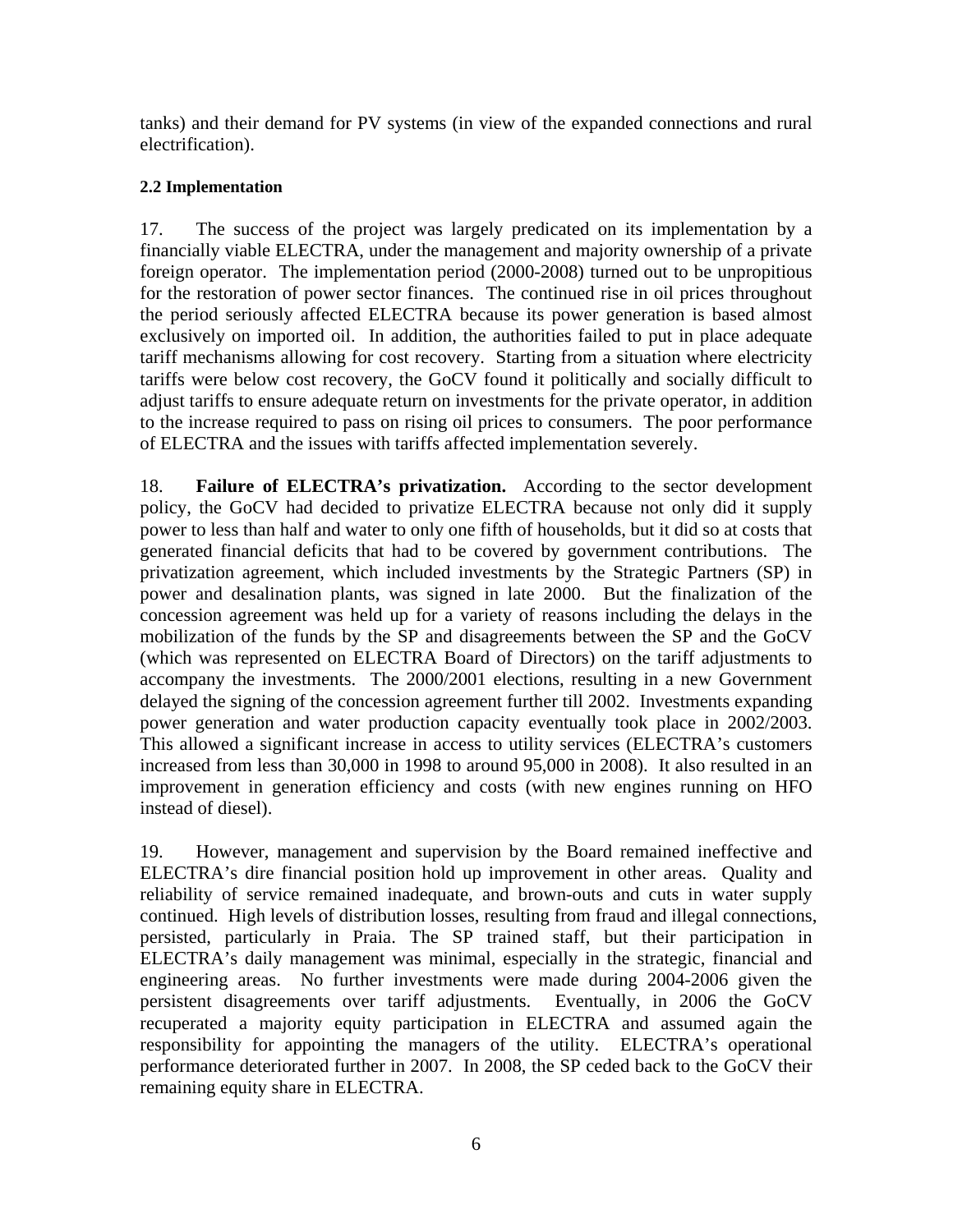20. In addition to managing the expansion of power generation and desalination capacity, ELECTRA took on, under the concession agreement, several commitments related to project components, such as: operating a new water treatment plant in Praia, connecting a much larger proportion of households to the expanded water supply and sewerage systems, managing the procurement of the wind farm extensions and of the PV system. Achieving these goals proved difficult given ELECTRA financial distress and persistent disagreements between the SP and the authorities regarding tariff adjustments.

21. Privatization did bring positive changes in some areas, such as financial reporting and accounting. However, at project completion, key indicators of commercial and financial performance had not improved. ELECTRA's financial situation remained dire, and in the absence of significant investments after 2003, the growing demand for power, water and sanitation remained unmet.

22. **Regulatory Delays.** To accompany privatization, the legal and regulatory framework for the sector had to be developed from scratch. Legislation for power, water, concessionary arrangements and independent regulations was passed in 1999. However, adequate tariff-setting mechanisms and regulatory arrangements for the sectors had yet to be put in place. During project preparation, these were identified as key elements for the success of privatization, and PEAS included technical assistance to support "the implementation of a sound regulatory framework for the power and water sectors, to be monitored and enforced by a multi-sector regulatory entity". However, their absence at the beginning of the privatization process proved to be a source of uncertainties, conflicts and failure. Subsequently, in the absence of sustained political commitment, putting in place adequate tariff regulation proved difficult.

23. The (first) Multisectoral Regulatory Agency was created in 2000, but appointment and training of staff were slow and regulatory capacity remained inadequate. In view of this situation, the newly elected GoCV dissolved the agency in 2002. The (second) Agency for Economic Regulation *(Agencia de Regulacao Economica – ARE)* created in 2003 also took a long time to develop staff and regulatory capacity. The GoCV enacted legislation to cap tariffs for five years allowing ARE only annual adjustments based on cost factors. However, these adjustments were difficult to make given ARE's capacity and the lack of planification of ELECTRA's investments (aggravated by the physical distance between ELECTRA's headquarter located in Mindelo on the Island of S. Vicente and the regulator located in the capital Praia on Santiago). At project closing, after significant technical assistance, supported by the Bank, ARE functioned satisfactorily, but consumers find tariffs for electricity and water, and particularly sewerage, high in view of the inadequate supply and the frequent cuts.

24. **Procurement Problems.** The first tender for the wind farms was launched in 2002. IDA had agreed (Project Appraisal Document-PAD p. 9; Aide Memoire of 11/27/2000) that ELECTRA could use its own procurement procedures. However, it did not approve the prequalification proposing instead a new ICB tender with post qualification. The ICB was launched in 2003 and one of the two bids was considered responsive. However, ELECTRA could not come up with the funds to pay the gap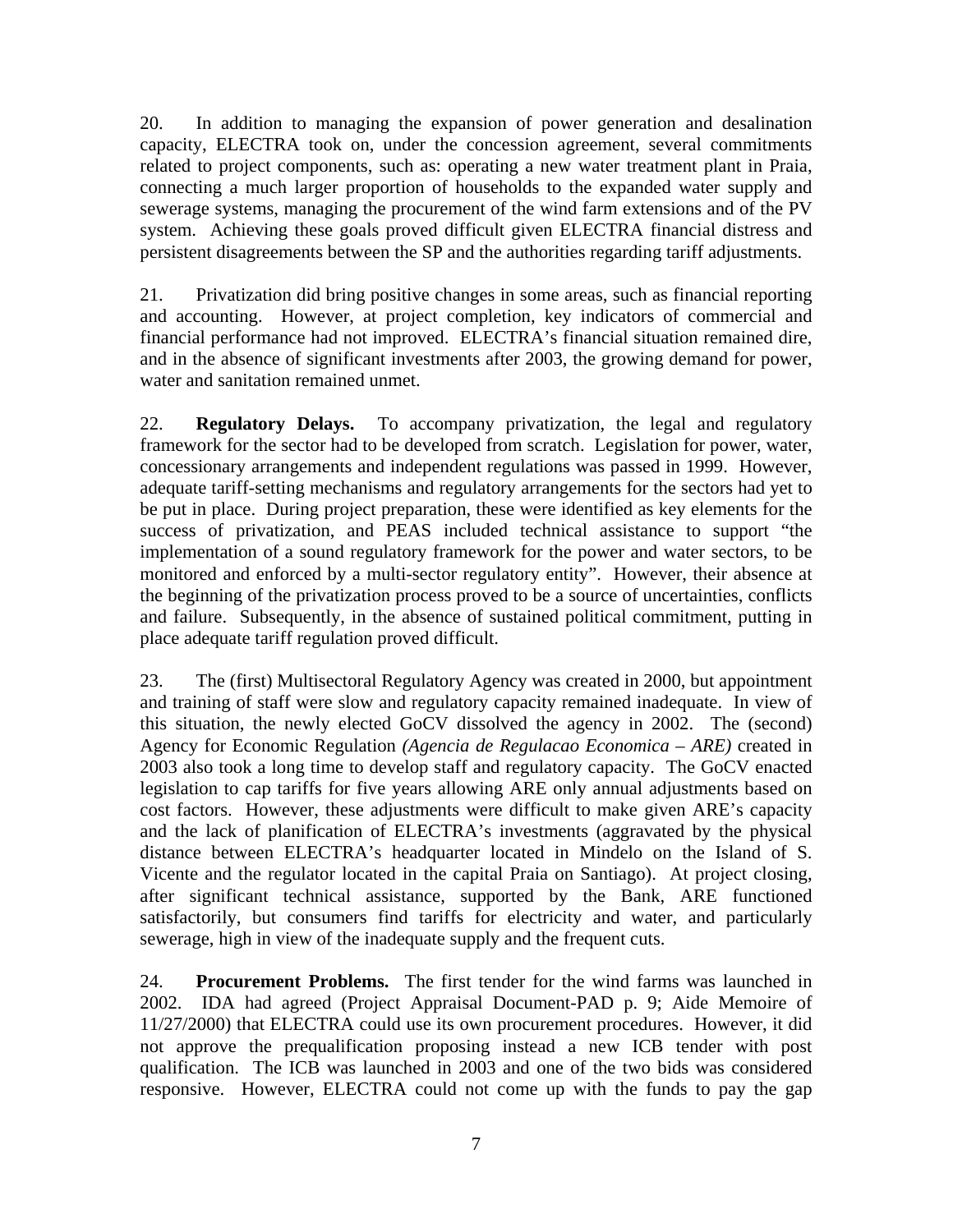between the GEF grant and bid price. During 2006 and 2007, the GoCV looked for new donors to co-finance the wind farms. In 2007, Infraco - an EU-NGO for public-private partnership – agreed to develop a much larger (28MW instead of 5MW) wind farm extension project. Infraco issued EU standard bidding documents, but although the Bank agreed that these were unrestrictive, transparent and competitive, it could not accept a tender that did not use Bank procedures and procurement documents (the bidding document used by the project sponsors would have required numerous waivers to ensure compliance with the Bank guidelines including the World Bank Fraud and Corruption / Audit, the Bank Remedies and the refunding clauses in the case of misprocurement in the EPC contract). Consequently, the Bank did not approve the use of the GEF grant for this tender despite an official request for waivers from the GoCV. Sixty percent of the GEF grant for renewable energy was cancelled.

25. It should be noted that none of the supervision missions included procurement specialists and the PMU said that between 2003 and 2007 it had to wait, often for months, to obtain no-objections or advice for procurement activities.

# **2.3 Monitoring and Evaluation (M&E) Design, Implementation and Utilization**

26. The PAD does not have an M&E section. Annex 1 lists 27 Key Performance Indicators (KPIs), five for sector-related CAS Goal, seven for the PDOs and GEF operational program objective, and fifteen for project outputs. The monitoring would be done from supervision, economic and sector reports. The indicators have individual achievement dates, with the majority for the power; water and sanitation; and, renewable energy components to be reached by 2007. The KPIs have been monitored and updated only in 2002, 2006 and at closing. It is clear that the project did not invest enough in a specific M&E system neither for the PMU nor for ELECTRA. Neither the Bank, the PMU nor ELECTRA paid sufficient attention to the KPIs; the M&E system in place failed in generating data in a timely manner, as a result, during most of the project's lifetime, ARE barely knew what to look for and then got little from ELECTRA to work on. Therefore, there is a clear disconnect with the M&E satisfactory rating in the PSRs.

27. At Mid Term Review (MTR), the KPIs were reviewed for achievement and realism. Proposals for resetting starting points and unrealistic targets and problematic definitions were put forward when the starting point of the indicator clearly relied on faulty data or the targets were unrealistic (as noted in the Aide memoire of the January 2003 mission). However, target values were never formally revised. The majority of the GEO and PDO indicators had either not been achieved or not reported on and therefore clearly not used. Exceptions were ELECTRA's privatization, investments, and training of workers which had been achieved. Also achieved were: the per capita water consumption in Praia and Assomada for 2002; the legal framework for the water/sanitation sector; and, the installation of autonomous water services. The PMU has updated the indicators at closing which are shown in the data sheet, part F. Results Framework Analysis and in Annex 2. Globally, only one third of the 27 indicators have been achieved.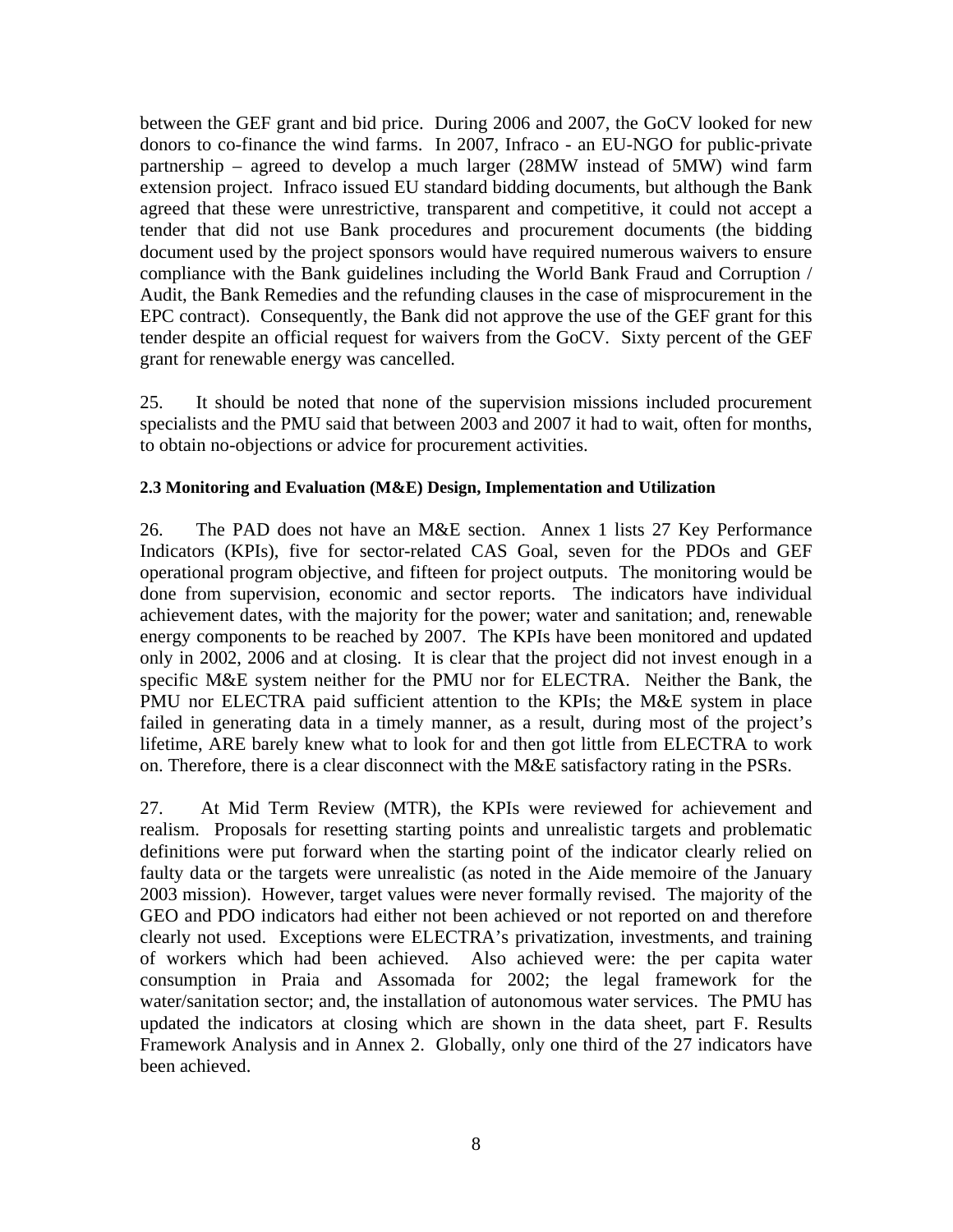#### **2.4 Safeguard and Fiduciary Compliance**

28. **Safeguards.** The Executive Secretary for Environment *(Secretariado Executivo Para o Ambiente-SEPA*) was to oversee compliance with the Environmental and Social Action Plan (ESAP). The ESAP comprised the cleaning up of ELECTRA's production sites (noise, gas emissions and oil spills) and applying social and environmental standards during the construction of the power, water and sanitation systems infrastructures. Although SEPA's Directorate was provided with the required equipments to fulfill their work, it was not effective at monitoring and ensuring compliance and was replaced in 2005 by the General Direction of the Environment of the Ministry of Environment Agriculture and Fishing. Compliance was ensured through regular Bank supervision missions (although these did not include safeguard specialists), the inclusion of mitigation measures in construction contracts, and the oversight of the implementation of the mitigation activities by ELECTRA. These were completed in 2005. There was no resettlement, either for the construction, or the acquisition of sites for the wind farms, and OP 4.12 – Involuntary Resettlement did not apply.

29. **Fiduciary.** Financial management including audits has been satisfactory throughout implementation. Supervision missions included financial management specialists at the MTR and in 2006. The procurement of some activities on the other hand was plagued by confusion and misunderstandings. The Bank did not allow other than its own procurement procedures for the purchase of wind power equipments. With the benefit of hindsight, this impossibility should have been clarified from the beginning, instead of leaving open the possibility of the use of ELECTRA's own procedures. Also, the PIU has indicated that access to and supervision by procurement specialists was not sufficient (paragraph 23). While procurement related issues were not the primary cause of the very partial implementation of the renewable energy component, they created additional delays without which an earlier restructuring of this component might have been possible.

# **2.5 Post-completion Operation/Next Phase**

30. Connections to the water supply and sewerage continue to be made although at a very slow pace, for instance, about 200/year for sewerage connections in Tarrafal. At this rate it will take years before the water treatment plants can function properly. In view of the continuing strong demand for more power and water, ELECTRA's investment plans include power and water production, water reserve build-up, and distribution expansion. However, unresolved revenue/tariff-, collection and billing-, and operational issues hamper efforts to meet demand. These issues and lack of capital/equity make it difficult for ELECTRA to access capital markets and investors to finance expansion of supply. The Bank is working with ELECTRA to address strategic and financing issues and investments in power on the islands of Sal and Sao Vicente and in water in Praia.

31. Further sector reforms in terms of restructuring ELECTRA and tariff reform are needed to achieve PEAS objectives of efficiency, sound management and renewable energy. The GoCV plans to restructure ELECTRA and the Bank is proposing support for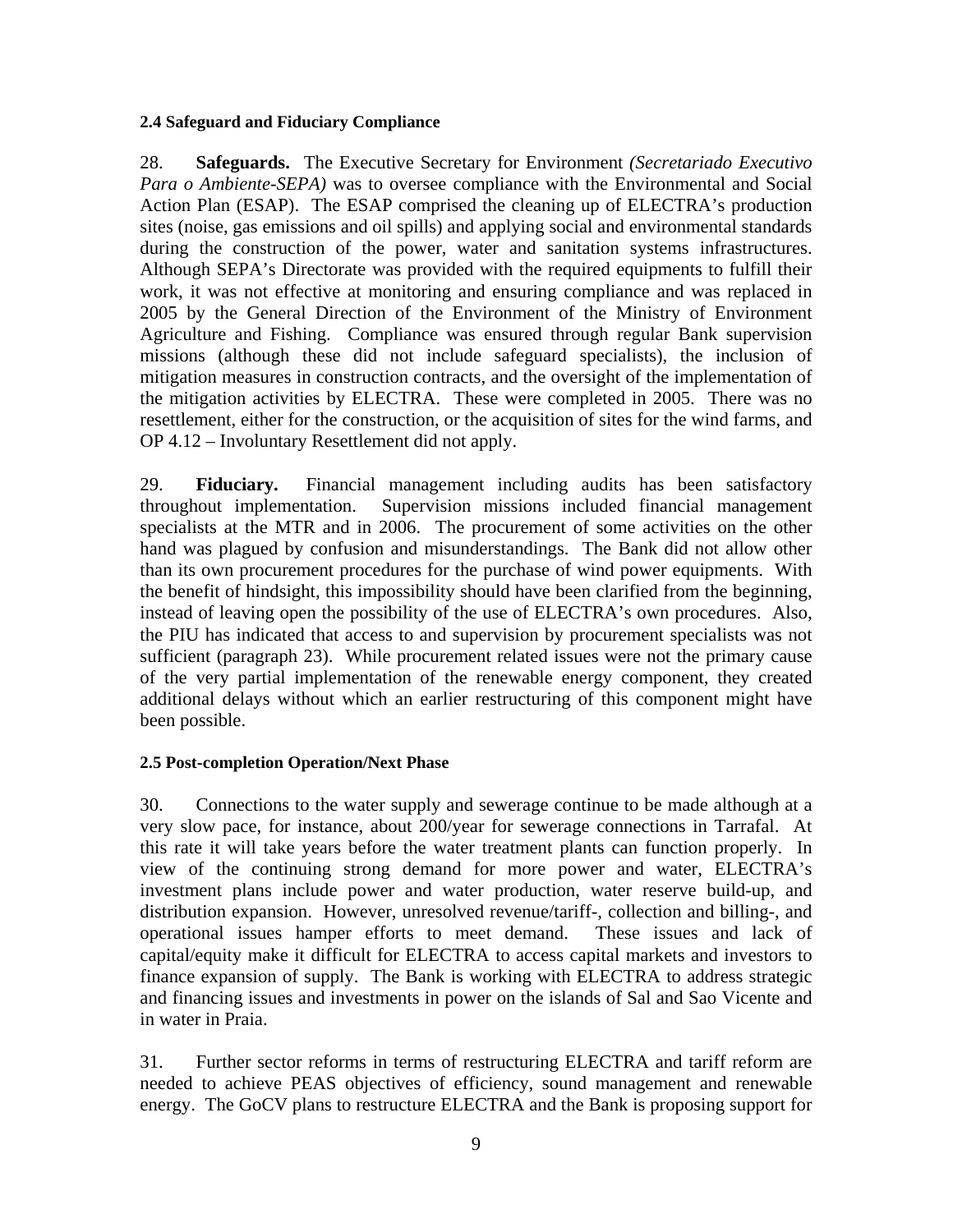policy, strategy, efficiency and cost reforms. The Bank and other donors are also looking into further support for ARE to strengthen its regulatory capacity. Tariffs do not yet function as incentives for ELECTRA to improve efficiency and meet demand, while high connection fees discourage consumers from connecting to sewers. On the other hand, given observed oil price volatility, ELECTRA should be able to pass on fully and without delays the variations of oil prices to its customers. The use of the current tariff methodology based on performance benchmarks developed for distribution utilities in developed countries is not appropriate (at least in the short run). This is important as the Government has been clear that it wishes to avoid subsidizing inefficiency at ELECTRA through higher tariffs. Therefore, a robust and incentive-compatible tariff adjustment mechanism that is better tailored to Cape Verde's logistical realities is still essential for the viability of the power and water sectors. Since ARE has not been able to function without political interference in tariff setting, it is recommended to review ARE's governance arrangements, including a better delineation of its role in relation to that of other agencies exercising regulatory functions, and to strengthen its analytical capacity to base tariffs on sound economic and social analysis. Additional capacity building within ARE will be required.

# **3. Assessment of Outcomes**

# **3.1 Relevance of Objectives, Design and Implementation**

32. The PDO of improving supply of power, water and sanitation, increase efficiency, and develop renewable energy were (and remain) important priorities for Cape Verde and for Bank assistance. PEAS's design to establish the legal and regulatory environment, privatize utilities, increase supply, and expand renewable energy was relevant.

33. The project was designed around the introduction of private participation. The success of the project was largely predicated on its implementation by a financially viable ELECTRA, under the management and majority ownership of a private foreign operator. The Renewable Energy Component, with the objective to increase Grid Connected Wind farms (7.8MW) and off-grid electrification services using photovoltaic and wind systems have proved to be unsuccessful due to lack of financing to fill the gap and weak appraisal of market conditions for the PV system, which was largely superseded by on-grid electrification.

34. Implementation did result in increased connections to power, water and sanitation albeit less than planned for water and sanitation and insufficient to satisfy demand. No new renewable energy resources have been built despite grant funding availability and extensive technical assistance.

# **3.2 Achievement of Project Development Objectives and Global Environment Objectives**

35. The PDO indicators for improved access to energy, water and sanitation were not achieved, although access improved significantly for energy (90% of households connected), less rapidly for water (60% connected and consumption still low) and very gradually for sanitation (30% connected) (see Annex 2). This level of achievement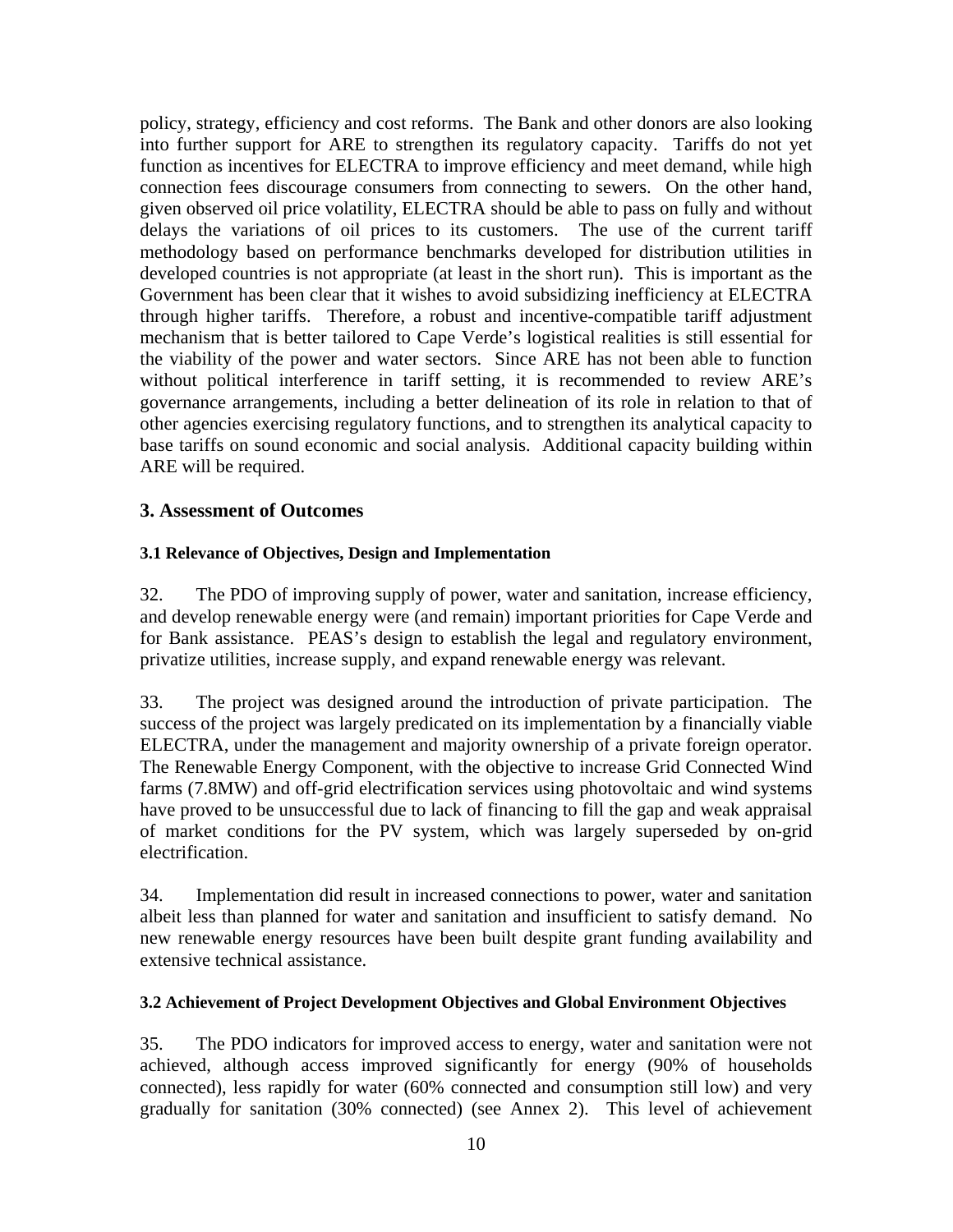resulted from the investments in power and desalination by ELECTRA and in basic infrastructure under PEAS. The achievement will improve after the closing date of PEAS with the additional connections that are planned for the next 4 or 5 years. This is possible since the water supply and sanitation - including waste water treatment - systems have been greatly expanded and rehabilitated in the major urban and suburban areas. An increase in the supply of water and a decrease in the high costs of connection – particularly for sewerage – are needed to optimize the PEAS investments in basic water, sewerage and water treatment infrastructure.

36. Private sector participation in the sector was achieved for most of the life of PEAS with the buy-in of ELECTRA by private partners. Lack and/or failure of (tariff) regulations and ineffective management and supervision by the Board caused ELECTRA to revert back to the State, partially at the end of 2006, and completely in 2008, without much if any benefit from the privatization in terms of commercial performance or quality of service. Efficiency improvements in energy and water use have not been adequately monitored and do not appear to have been achieved with the notable exception of the generalization of efficient lighting financed under the GEF grant, which is the most costeffective way to reduce energy consumption and reduce green-house emissions. Distribution losses in both sectors remain high. Clandestine connections, especially in Praia, are now a major issue causing unacceptable levels of distribution losses. It has to be noted that since ELECTRA's management reverted back to the State, the situation and sector sustainability has worsened.

37. The GEF objective of removing barriers to renewable energy has been extensively studied both before and during implementation. It has not been achieved, however, as a result of a mix of design, management and supervision failures. No new sources of renewable energy – grid-connected wind farm extensions and off-grid PV systems - have been built due to inability to finance by ELECTRA and failed procurement of the wind farms and conceptual and analytical misunderstandings of the viability of the PV systems. Greenhouse gas emissions have not been monitored, but are very likely to have declined as a result of increased efficiency in desalination and cleaner power generation plants.

# **3.3 Efficiency**

38. PEAS was to bring about efficiency improvements in water and sanitation and power, lower the cost of services to consumers, increase revenues for the Government, and improve the environment. At appraisal, the investment in increasing water supply was projected to yield a Net Present Value (NPV) of 797 million CVE. At closing, the NPV was calculated at 993 million CVE. For sanitation, the average incremental cost per cubic meter of effluent was estimated at 30.23 CVE at appraisal. At completion, this incremental cost was not possible to calculate due to lack of data. The improvements in efficiency, quantity and quality of electricity were not quantified at appraisal and are likely to have been achieved at least in part (see Annex 2). Benefits in terms of reduced losses and increased revenues to the Government as a result of privatization have not been achieved. The Government had to exchange financing subsidies for power and water for financial guarantees of ELECTRA's commercial loans. The renewable energy component was not realized and the economic benefits from that have not been achieved.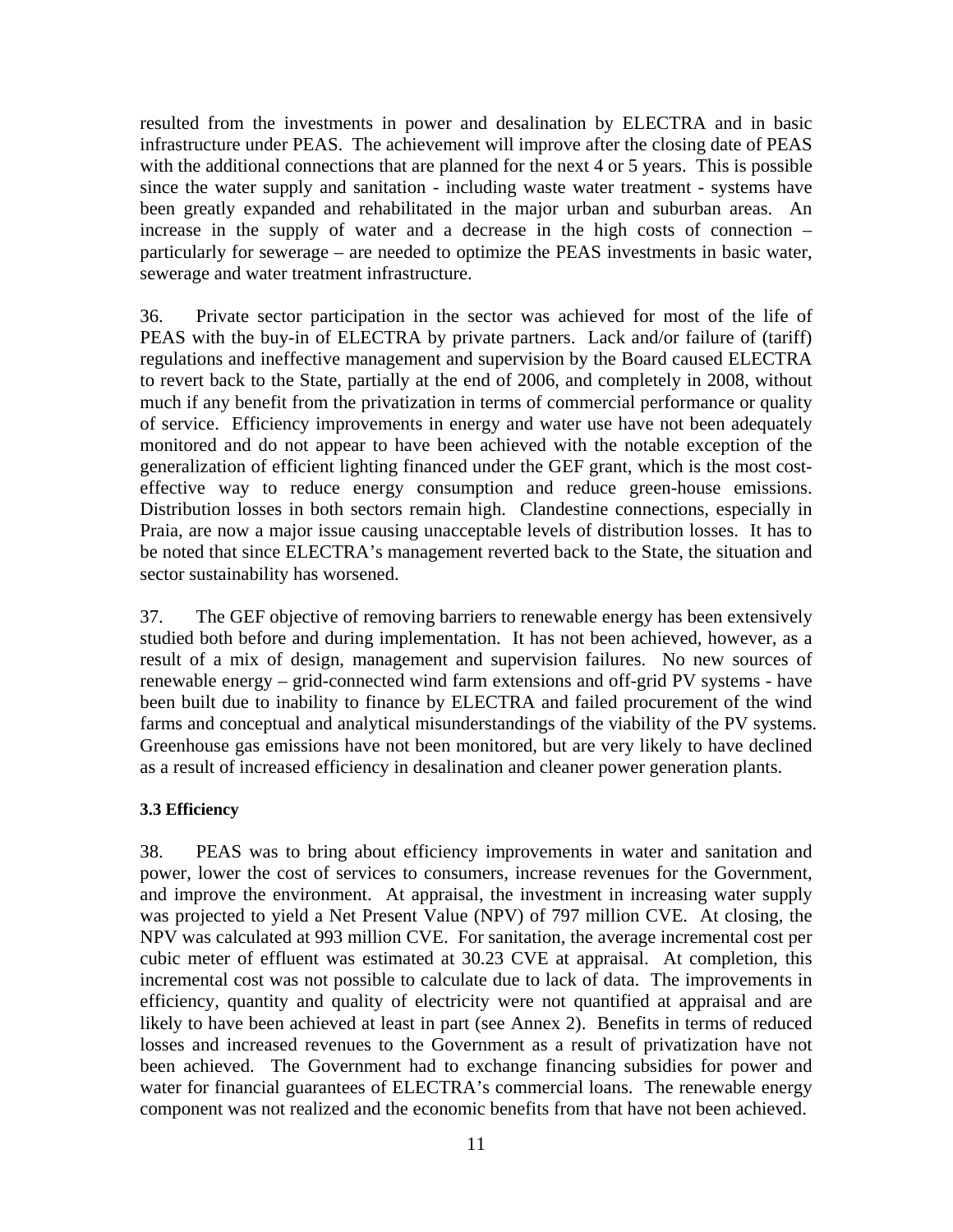39. Financial benefits in terms of increased revenues and efficiency for ELECTRA have not been achieved largely because of inadequate tariff adjustments and the reversal of ELECTRA's privatization. International investors have not been found for the off-grid PV systems. Institutional benefits have been uneven although consumers in secondary towns have benefitted from the establishment of autonomous utility companies in terms of better quality services. On the other hand, the costs of services have increased for both power and water while the service quality of the latter has not. PEAS has brought about improvements in the environment. ELECTRA's power plants have been cleaned-up; emissions from desalination and generation have been lowered thanks to better technologies that use less energy and fuel.

## **3.4 Justification of Overall Outcome and Global Environment Outcome Rating Rating: Unsatisfactory**

40. The partial outcomes of PEAS in terms of: (i) increased power, water and sanitation services; (ii) better sector institutions and a new regulatory framework; and (iii) mixed outcomes with privatization and efficiency, have been lowered by the fact that the renewable component has not been realized. The assessment of outcomes must also take into account the rapid increase in customer demand for sector services. For instance, population growth in Praia has been between 2 and 3% annually for most of the life of PEAS. While supply has increased, the demand for connections has begun to exceed the increase in supply. As a result, the level of service (i.e. liters of water/day available per customer) has been declining. Also, the small base of basic infrastructure at effectiveness and the almost total lack of a legal and regulatory framework, combined with a weak national utility must be taken into account in assessing progress with increasing supply of power, water and sanitation and developing a regulatory framework and tariff agency. But, even taking the small positive outcomes in the global environment into account the overall outcome is unsatisfactory.

41. The GEF objective of removing barriers to renewable energy, it has not been achieved and no new sources of renewable energy have been built. The GEF disbursement rate is, at the end of the project, low with less than 40%. The KPIs for the GEF component have not been achieved. The one redeeming future has been the effective support for energy efficient lighting; however the overall outcome is unsatisfactory.

# **3.5 Overarching Themes, Other Outcomes and Impacts**

#### **(a) Poverty Impacts, Gender Aspects, and Social Development**

42. PEAS's increases in access to power, water and sanitation have contributed to poverty reduction. As a matter of fact, PEAS financed some 3,200 social connections to power for poor families. It is unfortunate that such an initiative did not cover all targeted stakeholders, especially the poor and most vulnerable households in Tarrafal and Praia. Consequently, this missed opportunity resulted in lower social outcomes (in terms of environment enhancement and social development). The rural electrification and major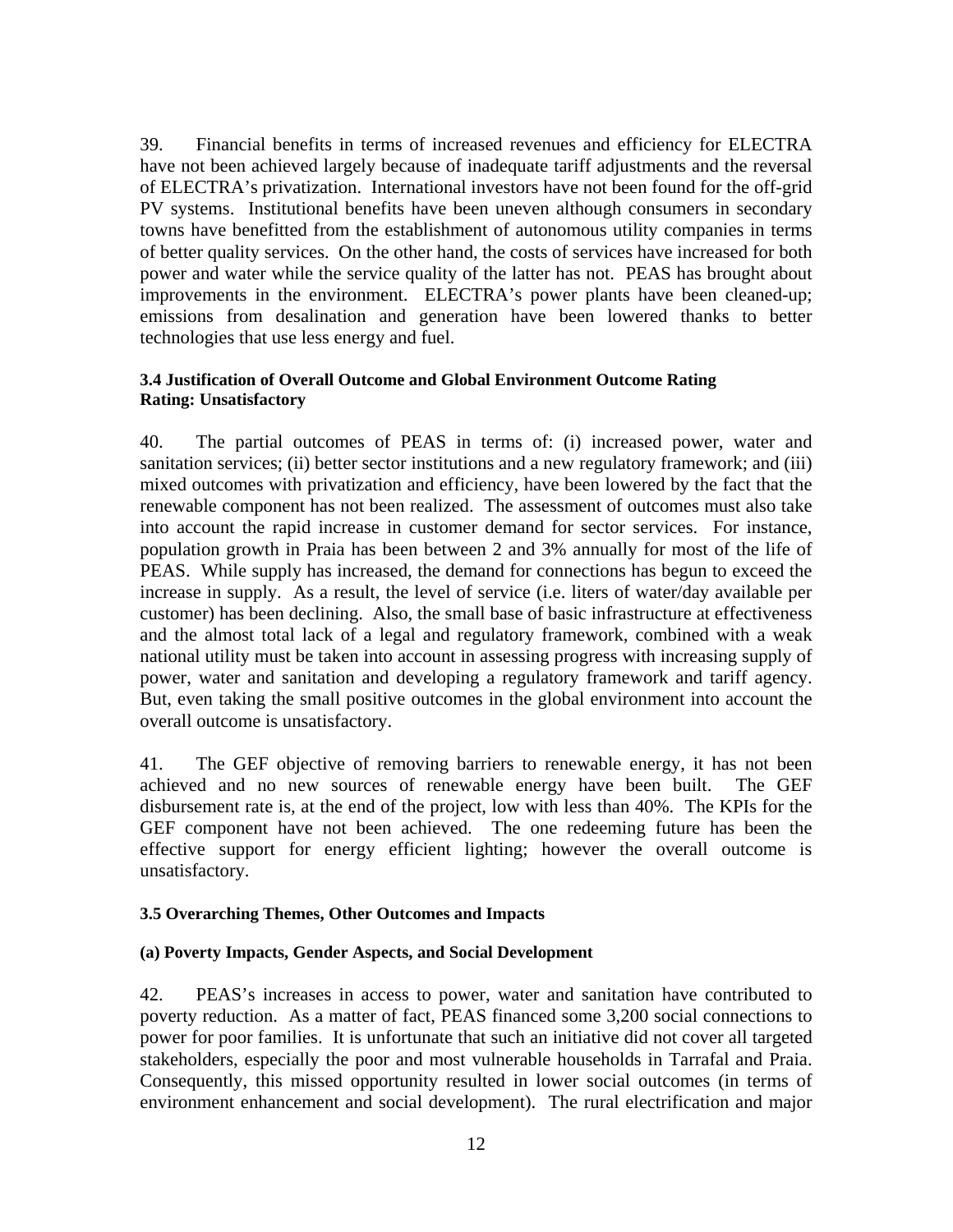improvements of the roads network undertaken in parallel by the GoCV have brought electricity to towns and villages throughout the country and improved mobility and access to, among other, schools and markets. Moreover, the GoCV gave away 300,000 low-consumption lamps (financed by the GEF portion of the project) to families helping to lower their electricity bills.

# **(b) Institutional Change/Strengthening**

43. Within the Cape Verdean government, the DGIE still does not have the technical means to efficiently manage the sector and exercise its supervisory role over ELECTRA and PEAS did not provide enough attention on DGIE's capacity building. Institutional change in the regulatory area has been slow and it has been poor in the privatization policy area. The GoCV created the legislative basis for the power, water and sanitation sector in 1999/2000, which did not exist. It was less effective in creating an independent regulatory agency for the sector, which took until 2006. Strengthening the Instituto Nacional de Gestão dos Recursos Hidricos (National Institute for Water Resource Management – responsible for groundwater) was slow as was the strengthening of the environmental agency and ministry.

# **(c) Other Unintended Outcomes and Impacts (positive or negative)**

44. To improve public health PEAS not only included an expansion of the water and sewerage systems in urban areas to replace tanker trucks, old reservoirs, standpipes and septic tanks, but also water treatment plants in Praia, Tarrafal and St Cruz among others. The new treatment plant in Praia operated by ELECTRA has a capacity of 8,000- 14,000m3/day and uses gas from sludge to treat the sludge so that it can be used for agricultural purposes. However, in part because the water supply is still inadequate (a few hours/day), but more because connections to the expanded sewerage system are expensive, only about 1,000 households are connected and the plant gets less than 1,500m3 of sewerage/day. This is insufficient to use the sludge processing part of the plant. Also, some of the sophisticated purification sub-systems do not work. The end result is that the sludge is dumped and the (semi-treated) effluent is pumped into the ocean (some 1,000m3/day). Only by 2014 is the plant expected to treat some 9.000m3 of sewerage. In Tarrafal, there are only 200 connections to the sewers and the (small amount of) sewerage is made to bypass the large treatment plant and dumped in the ocean. The plant is St. Cruz is also not used for similar reasons.

45. ARE has not been able to regulate the connection costs (for water/sewerage) charged by ELECTRA or come up with incentives to encourage household to connect to the sewerage system. It is cheaper for household to use their (often self-built and not normally serviced) septic tanks. Neither the intended impact on the environment from the investment in the wastewater treatment plants, nor the projected economic return (selling sludge and effluent) had been realized at closing.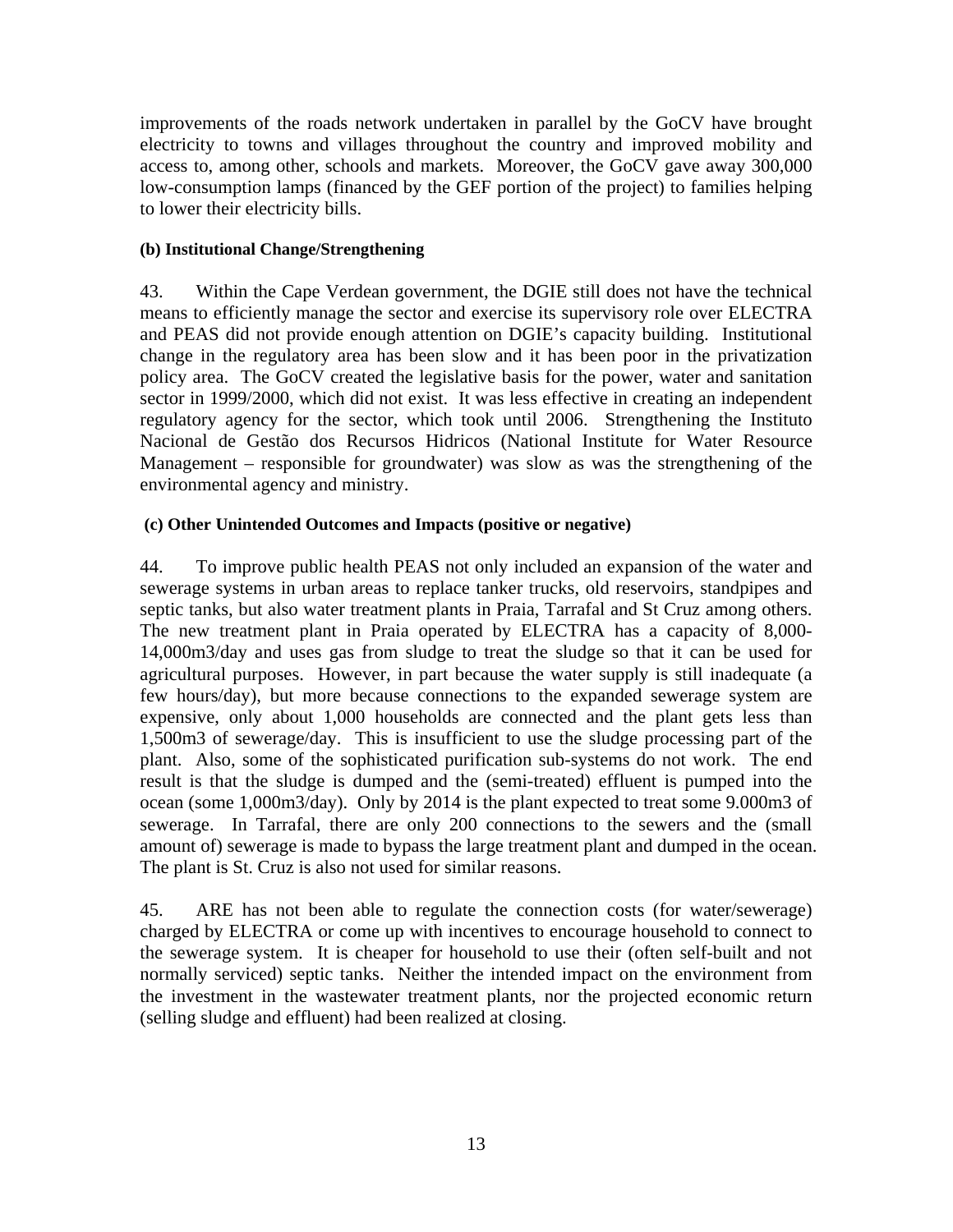#### **3.6 Summary of Findings of Beneficiary Survey and/or Stakeholder Workshops**

46. There have not been further stakeholder workshops after the one in 1997 (paragraph 13). However, customers have various channels to discuss (or complain about) power, water or sanitation services. ELECTRA has offices in most urban areas as has ARE where customers can discuss their issues. As a matter of fact, ARE publishes information leaflets about public services and the rights of customers. Finally, services and tariffs are subject of debate in the National Assembly, and representatives of the municipalities have a seat on the Board of ELECTRA.

# **4. Assessment of Risk to Development Outcome and Global Environment Outcome**

#### **Rating: Substantial**

47. The GoCV is planning further expansion of power and water supply (www.governo.cv/ Programa do Governo Para A VII Legislatura 2006-2011). The infrastructure built and/or rehabilitated under PEAS will allow the distribution of energy and water to more consumers. The greatest risk will be, however, to find a balance between tariffs that will be affordable for customers and at the same time enable utilities to recover cost and improve earnings. The challenge for ARE will be to come up with a more progressive tariff structure that's responsive to consumers of different income and consumption levels. In addition, a financial risk remains with regards to ELECTRA and to the guarantees provided by the Government. ELECTRA's financial situation remains dire and its level of debt high and still needs to be addressed. The risk to the global environment outcomes is relatively small although the challenge of untreated effluent being dumped into the sea needs to be resolved. New power and desalination plants will have cleaner technologies, planned investments in wind power will help reduce emissions, and once the water treatment plants become fully operational, disposal of sewerage will improve.

# **5. Assessment of Bank and Borrower Performance**

# **5.1 Bank Performance**

#### **(a) Bank Performance in Ensuring Quality at Entry Rating: Moderately Unsatisfactory**

48. PEAS's design responded to the urgent needs of customers for more energy, water and sewerage services. Also, cooperation with other donors and with civil representatives and government agencies was satisfactory during preparation and appraisal. Three donors, the Austrian Government, the OPEC Fund, and the European Union co-financed the Project. However, with the benefit of hindsight, it appears that progress with a regulatory entity and framework was not sufficiently advanced, and the analyses of ELECTRA's financial health and of the prospects of attracting investors for the off-grid PV systems were overly optimistic. In addition, the costing of the wind equipments was underestimated (in fairness, the devaluation of the USD against the euro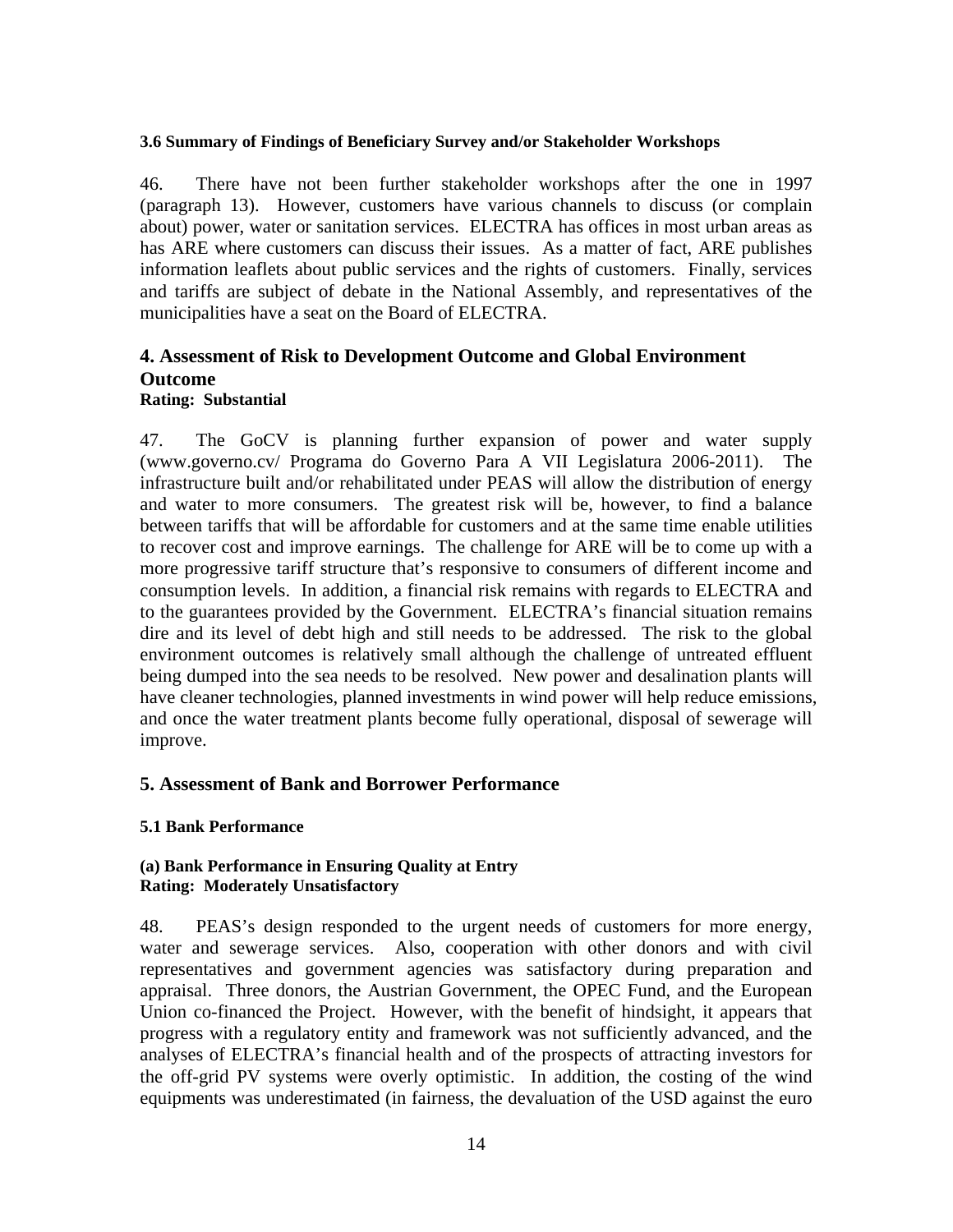and increasing international demand for wind power equipments were parameters that were difficult to forecast at project preparation). The viability of the sewage plant was not sufficiently analyzed. Connections for poor and vulnerable households should have been highly subsidized and seen as contributing to improvements in public health.

## **(b) Quality of Supervision Rating: Unsatisfactory**

49. The first supervision mission and the PMU agreed that future missions would be conducted semi-annually. However, between the December 1999 effectiveness and the December 2008 closing, there were 12 missions with in some cases intervals exceeding 18 months. Beginning in 2005, supervision missions actively addressed the unresolved tariff setting issue, providing technical assistance to ARE, and including financial analyst in supervisions. The Bank financed the services of a mediator to help resolve the differences between the GoCV and the SP. In view of the difficulties with ELECTRA's privatization and finances, management suggested to add the country economist to supervision missions, and to perform a quality of supervision assessment (QSA). These suggestions were not taken up. Overall, there was an intense, if ultimately unsuccessful, supervision focus on salvaging the privatization experiment.

50. There were four Task Team Leaders (TTLs) over the lifetime of the project (9 years) and although the energy and sanitary specialists provided continuity, there was never a procurement specialist on the supervision missions to work with the PMU and ELECTRA on the complicated procurement of the wind farm extension, nor were Social Development or Environmental Specialists included to address the social and environmental issues. As the Government's ICR indicates, the PMU at times did not know which staff could be contacted to help with procurement, regulatory, social or environmental issues. Moreover, the project languished for long periods with insufficient proactivity of restructuring. The MTR was done at the right time, but did not push for solutions with privatization and tariffs.

51. All this said, it is important to point out that the project has suffered from very negative external circumstances and the financial viability of ELECTRA and of the GoCV have been severely affected by the increase in oil prices. In addition, the successful implementation of the project was predicated on the privatization of ELECTRA and on implementation by the private operators. The Bank was very actively involved in trying to bridge the differences between EDP and the authorities regarding tariff adjustments and save privatization and the failure of the GoCV to put in place adequate tariff setting mechanisms cannot be blamed on a lack of effort on the Bank part. It is not clear if more intense supervision efforts and resources would have made a significant difference. The failure of privatization and the slow progress in the establishment of adequate regulatory institutions and mechanisms must be put in the context of similar problems with power/water sector reforms and privatization in Sub Saharan Africa countries in the same period. The complete dependence of ELECTRA on imported oil products for power generation and water production meant that the stress put by the oil price shock on ELECTRA was even more severe than for other African utilities.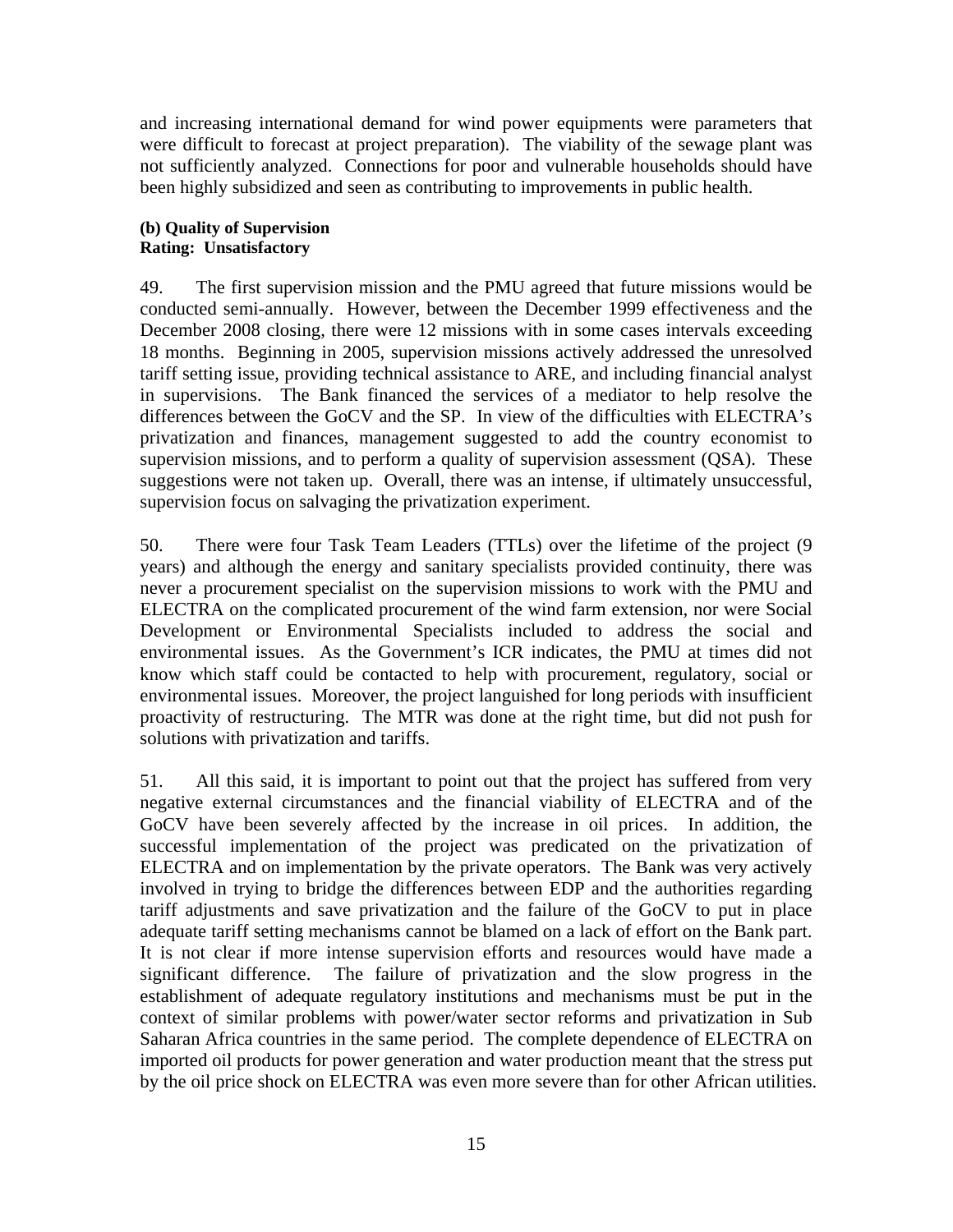#### **(c) Justification of Rating for Overall Bank Performance Rating: Unsatisfactory**

52. Bank performance in terms of working with the GoCV in establishing: (i) a regulatory environment and authority; (ii) a commercially minded and responsive supervisory Board for ELECTRA; and (iii) a tariff structure that provided incentives for ELECTRA as well as for consumers, was not effective overall. In part because of the lack of continuity in the TTLs and uneven skill composition of the task teams, supervision was less effective than expected by the GoCV. PEAS was designed to make major contribution to both social and environmental conditions with the renewable energy projects, however inconsistencies about procurement procedures, paucity of timely advice, and misunderstandings contributed to cancellation of these project investments.

# **5.2 Borrower Performance**

#### **(a) Government Performance Rating: Unsatisfactory**

53. At the time of project preparation, in the late 90's, the prevailing enthusiasm for private participation in infrastructure in developing countries was clear. However, the delay with the preparation of the regulatory framework and the establishment of the agency was to haunt the privatization of ELECTRA as well as the implementation of PEAS. Throughout the privatization episode, the strength of GoCV commitment to privatization and tariff reform remained in question. The government was committed to protecting the consumers by keeping tariffs low. The resulting tariff did not reflect commercial costs in an environment of rising oil prices. These conflicting policies affected the success of ELECTRA's privatization and ELECTRA's performance has worsened since the return to public ownership with a rapid rise in non-technical losses in Praia. It is not clear if even at this time, the expertise of ELECTRA's Board is adequate to deal with the many strategic difficulties in the planning, financing, billing, and maintenance areas the utility is facing. The sector ministries and ARE have been only partially effective in overseeing regulations, the utilities and tariffs, and environmental protection. The government's performance in implementing PEAS was unsatisfactory and there is a need for structural sector reforms in the ministries to improve oversight of ELECTRA and the municipal utilities and for genuine independence of regulatory agencies if investments in the water and electricity sectors are to generate the expected benefits.

# **(b) Implementing Agency or Agencies Performance Rating: Moderately Unsatisfactory**

54. The PMU has been diligent in the fiduciary area and in reporting. It has worked well with the other donors, but has been less proactive with ELECTRA, ARE, the sector ministries and the Government. Although a number of issues are not fully under its control, the PMU has to share the failure in coordinating the management and procurement of the renewable energy projects with ELECTRA, the sector ministries and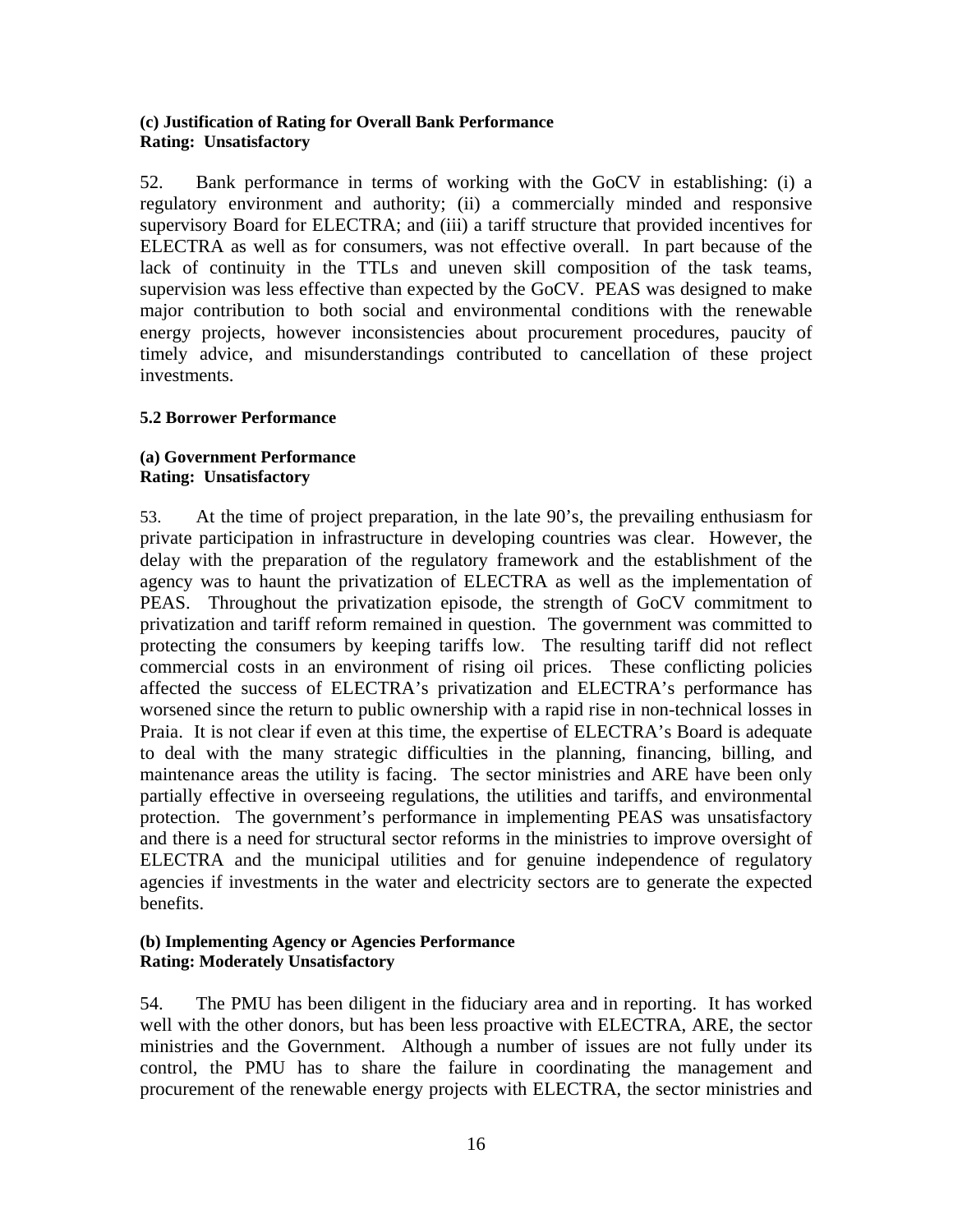the Bank. Similarly, the agencies – ARE, INGRH and SEPA - have also shown uneven performance. ELECTRA's performance has been unsatisfactory and part of that was due to poor oversight by the Board, especially of the government and municipal representatives who had golden shares in the company.

# **(c) Justification of Rating for Overall Borrower Performance Rating: Unsatisfactory**

55. While preparation of PEAS by the PMU, ministries, agencies and the Government showed strong commitment, these partners have been less effective in implementing the Project. PEAS was not given the attention it required from DGIE, commensurate with the level of resources provided to DGIE under PEAS. The dispute with the SP over investment efficiency and tariff policy persisted for a large share of the life of the project, and the underlying issues remained unresolved after Government resumed ownership of ELECTRA in 2006. Parts of PEAS investments such as the extension of the water and sewerage systems and the water treatment plants are not operational and do not generate benefits. In the end, customers are not having their need for power, water and sanitation met despite the investments made. The Government has to take its share of responsibility for this unsatisfactory situation.

# **6. Lessons Learned**

56. **Project preparation and quality at entry**. Some issues could have been better anticipated during project preparation.

- The **underestimation of the difficulties and risks related to privatization** had a significant impact on project implementation. While there was broad agreement on the overall privatization scheme, there was insufficient appreciation and consensus on among other issues, the tariff, and the duration and exclusiveness conditions of the concession agreement. Moreover, even after the agreement had been signed, disagreements persisted about the timing and size of investments, source and cost of finance/loans, tariffs, earnings and efficiency/performance standards. It is now widely accepted that an enabling condition for a successful privatization is to put in place a comprehensive, sound concession agreement (including tariff adjustment provisions) prior to signing a privatization contract.
- The project suffered from an **unrealistic timeframe for the implementation of the legal and regulatory reform**. Initiating the privatization process when the legal and regulatory framework has to be established from scratch is a major challenge. Although in retrospect, the sequencing of the legal and regulatory reform in relation to the privatization process could be called into question, the focus here is the insufficient time allocated to the establishment of the regulatory agency prior to project effectiveness. Experience from other countries has shown that, in principle, a role of the regulator is to play an honest-broker role, independently intermediating between the government and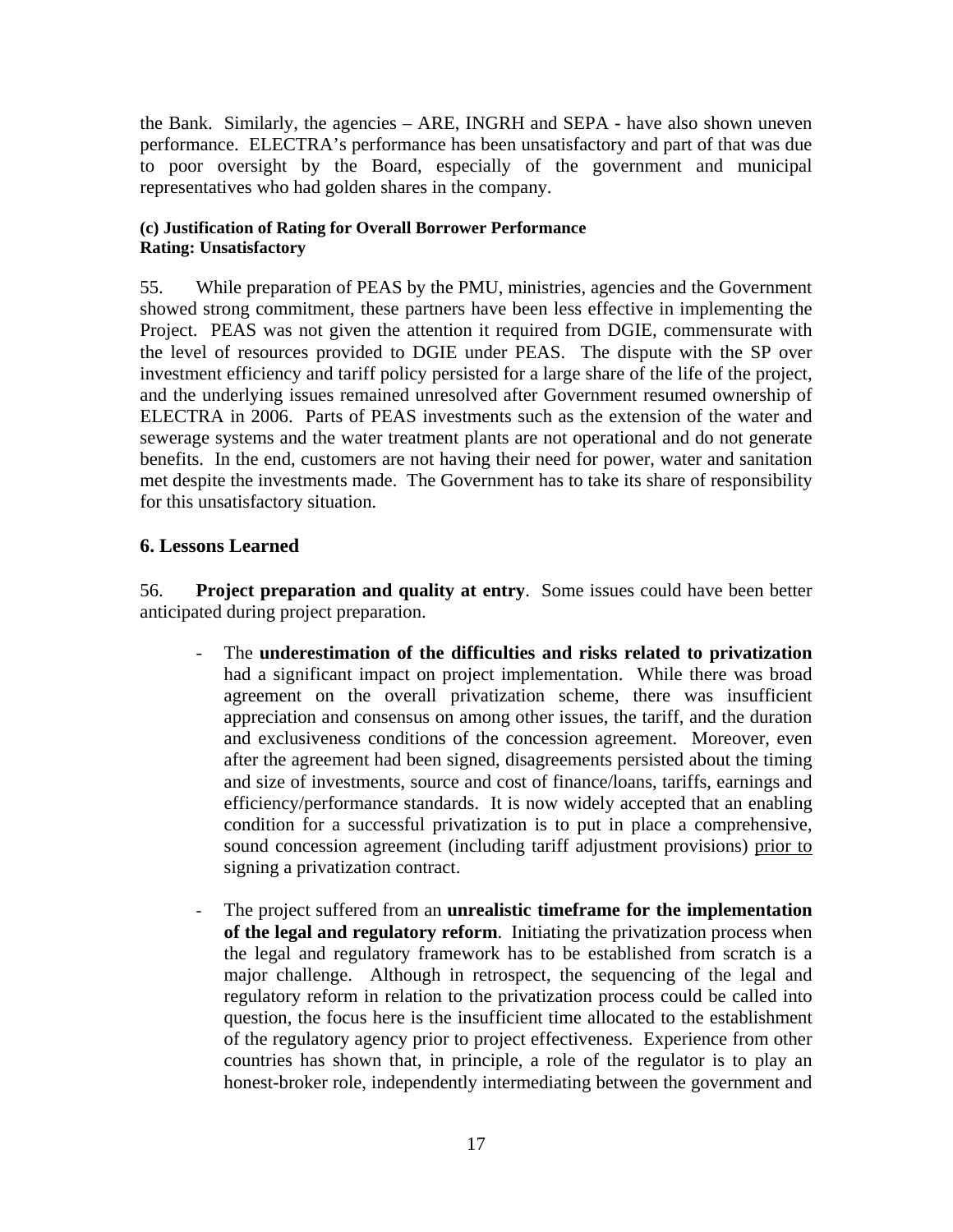operator. Its earlier establishment might have mitigated the many difficulties that impacted the privatization process.

- The implementation of the regulatory framework and entity was crucial for the success of this power/water project, but was designed and supported under a different IDA-financed project, which created some difficulties during implementation. The ingredients of successful utility regulation are largely sector specific and it appears important to have a strong and sustained input of sector experts in the design and supervision of activities in support to regulatory reform and capacity-building.
- With hindsight, the support to regulatory reform provided by the Bank under this project appears to have not been focused enough on the critical elements for the success of the project. One possible approach would have been to move forward with regulation by contract, which is a well established model for water utilities, and is used as well as for small power utilities. A contractual tariff adjustment formula could have been agreed at the time of privatization. It would have set the indexing parameters for the first few years of privatization (e.g. five years), and established the broad principles for subsequent revisions. This would have left enough time to establish the sector regulator and build its capacity, which could have avoided the disputes between the GoCV and the SP over tariff adjustments that were the main source of failure of the privatization experiment.
- Finally, in retrospect, a **strong policy and regulatory framework also needed to be in place to exploit opportunities for alternative energy,** in order to deal in a satisfactory manner with demand-side issues.Cape Verde had excellent opportunities for alternative energies but a policy and regulatory framework conducive to renewable energy needed to be in place for wide scale adoption to be successful. Most potential users did not have enough incentives, or could not afford the initial investment in energy systems such as solar. It is imperative for the Government and donors to find a way to have customers take a longer view about their energy needs and costs and act upon incentives to invest in alternative energies to meet their needs. Similarly, the demand-side issues had not been sufficiently analyzed for the sanitation component.

57. **Putting in place robust and realistic tariff adjustment mechanisms is still essential for the viability of the power and water sectors.** Given observed oil price volatility, ELECTRA should be able to pass on fully and without delays the variations of oil prices to its customers. There is ample evidence that financially distressed utilities react by cutting maintenance and reducing investments, and that their operational performance tends to deteriorate as a result. The tariffs set by ARE, need to recognize that ELECTRA's costs of operation are inherently high: providing electricity and water services to nine inhabited islands (only three of which have any substantial demand) presents ELECTRA with serious logistical challenges. In addition, ELECTRA will need to meet the increase in demand and catch up with the lack of investments since 2003. In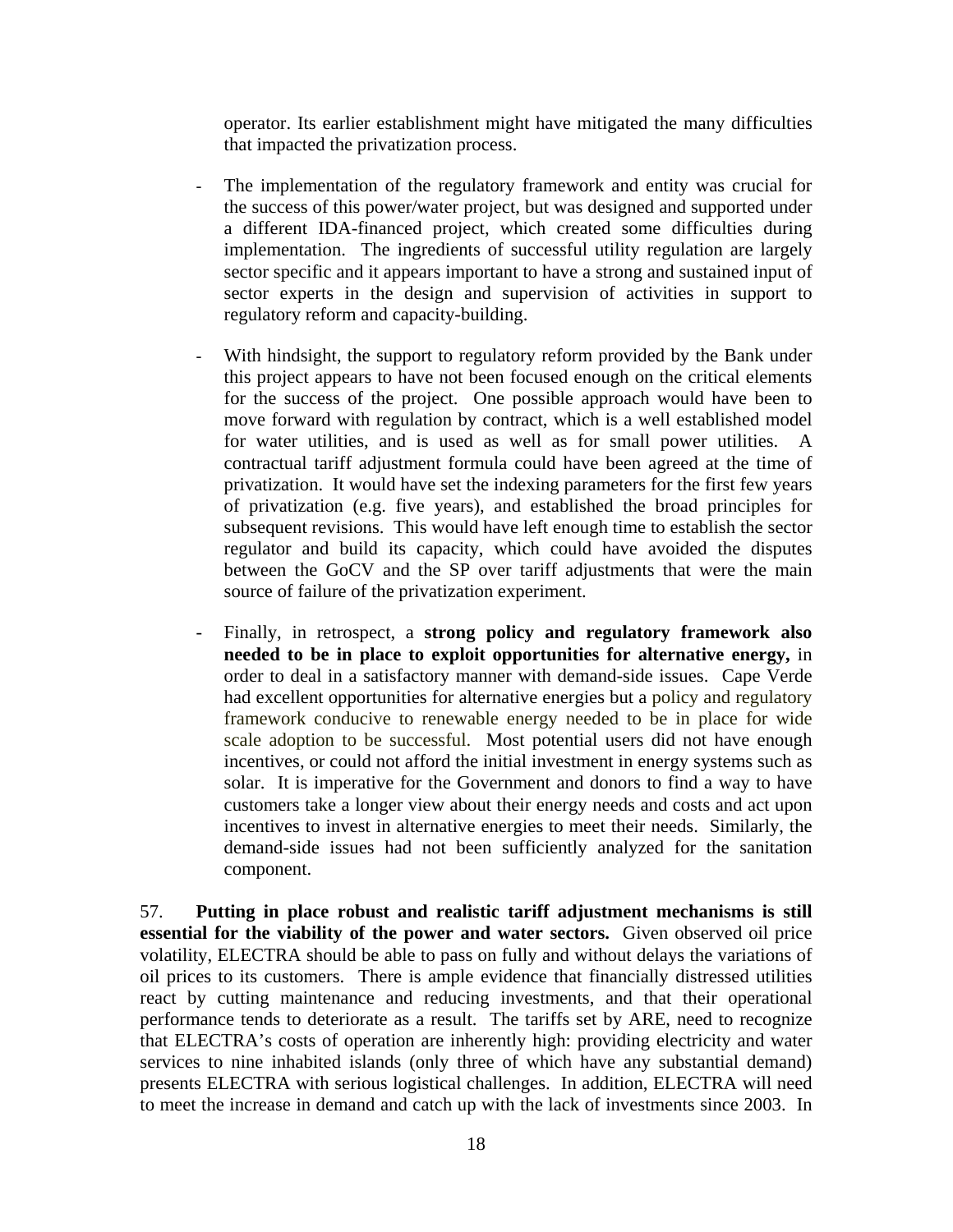this context, the use of tariff methodologies and performance benchmarks developed for distribution utilities in developed countries is not appropriate.

58. **Addressing the Social Dimension of utility services and affordability issues.** The issue of affordability, for the poorest consumers, has been a significant one at several points in the implementation of this project (PV component, sanitation, tariff adjustment). Given the positive externalities of sanitation, and the existence of underutilized infrastructure, it is urgent to put in place adequate pricing incentives for increasing the number of connections. Subsidizing the upfront connection fee would appear to be a logical option.

59. A more general concern, which the Authorities will always need to take into consideration, is the inherent tension between seeking a cost-reflective tariff structure on the one hand, and taking into account social and political considerations on the other. The two most salient issues are (i) the existence of social features in the tariff, and (ii) having a uniform national tariff. Regarding the first point, a 'lifeline' tariff is already in place in Cape Verde. In comparison with other most other SSA countries, this tariff is narrowly targeted towards the smallest users. In particular, the benefit is limited to consumers using less than 40 kWh per month. As a result, a consumer using 50 kWh per month pays the same price per unit as a much larger and wealthier customer consuming ten times as much. In principle, targeting the benefit of the lifeline tariff towards the poorest users is commendable. The downside is that it could make it more difficult to implement the needed tariff adjustments. As many other countries, Cape Verde has a national uniform tariff for electricity, in spite of very significant differences in the cost of supply between islands. Therefore, the overall financial viability of the utility depends on its ability to generate surplus with the most profitable customers (commercial users in islands supplied with HFO). Any decision regarding the scope of ELECTRA's operation (expansion of services towards less profitable users, sub-concessioning services for some islands) must be preceded by an analysis of its impact on ELECTRA's overall financial viability.

60. **Improving ELECTRA's governance.** As the major shareholder of ELECTRA, the GoCV has the responsibility to appoint board members possessing the adequate experience and commitment for the function, and to hold them accountable. In addition, while the primary responsibility lies with ELECTRA's management, it will also require an effective and sustained support of the GoCV (to combat fraud, disconnect users in default, eliminate illegal connections, and reduce the arrears of municipalities). The sectoral reform are unlikely to succeed without significant attention to governance, notably to aligning incentives; promoting transparency and benchmarking; enforcing the rule of law (especially to reduce non-technical losses).

61. **Lessons for the design of future Bank operations.** A general lesson is that projects should remain relatively simple. It appears important to limit the number of activities and their complexity to take into account the implementation capacity of the client, and the limitation on supervision resources. This is especially the case for components and sub-components that involve capacity and institution building, whose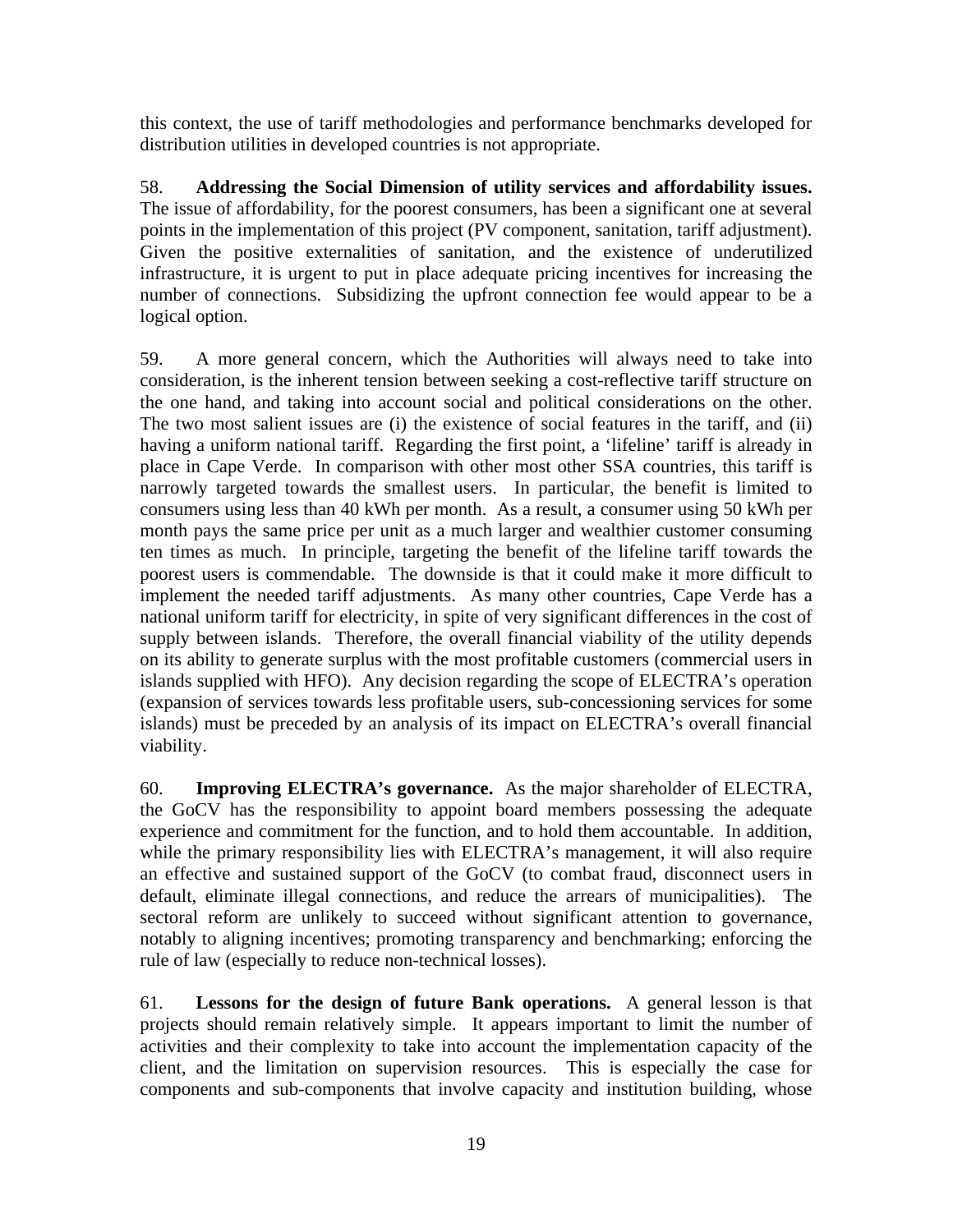implementation is lengthy and can occupy a large part of the dialogue with the authorities. One recommendation would be to focus on the institutional and regulatory issues that are critical for the success of the project. A general support for sector reform, on the basis of a weak commitment of the authorities, has limited probability of achieving the intended results. Another key lesson is to address the issues of affordability and financial viability at the project preparation stage. The implication is for instance to make sure that the promotion of renewable energy, either is cost effective for the utilities or users, or is supported by adequate transfer and subsidy mechanisms. This would also be the case for other investments that expand services in areas for which the utility is not able to charge cost-recovering tariffs (e.g. expanding access in rural areas for poor consumers). The fact that the provision of social services has a cost for the utility and that it needs to be able to cross-subsidy these services or be compensated by other means is essential. It appears also important to focus on investments that increase the efficiency of the utility (for instance by lowering generation cost, or water production costs). Such investments often have the benefit of expanding supply and lowering costs at the same time.

## **7. Comments on Issues Raised by Borrower/Implementing Agencies/Partners (a) Borrower/implementing agencies**

62. A summary of the Borrower's implementation completion report is provided in Annex 7. The report provides primarily detailed information and explanations of what was accomplished by component. Among the few issues the report raises are delays in no-objection, the question of the skill mix of the supervision team, and the fact that several missions comprised just the TTL instead of a team of different experts such as procurement, social and environmental safeguards specialists (paragraph 44). The Borrower's ICR emphasizes the increases in coverage achieved during the life of the project and concludes that PEAS' contribution to the power, water and sanitation sectors was satisfactory.

#### **(b) Co financiers**

(no comments obtained yet)

#### **(c) Other partners and stakeholders**

(no comments obtained yet)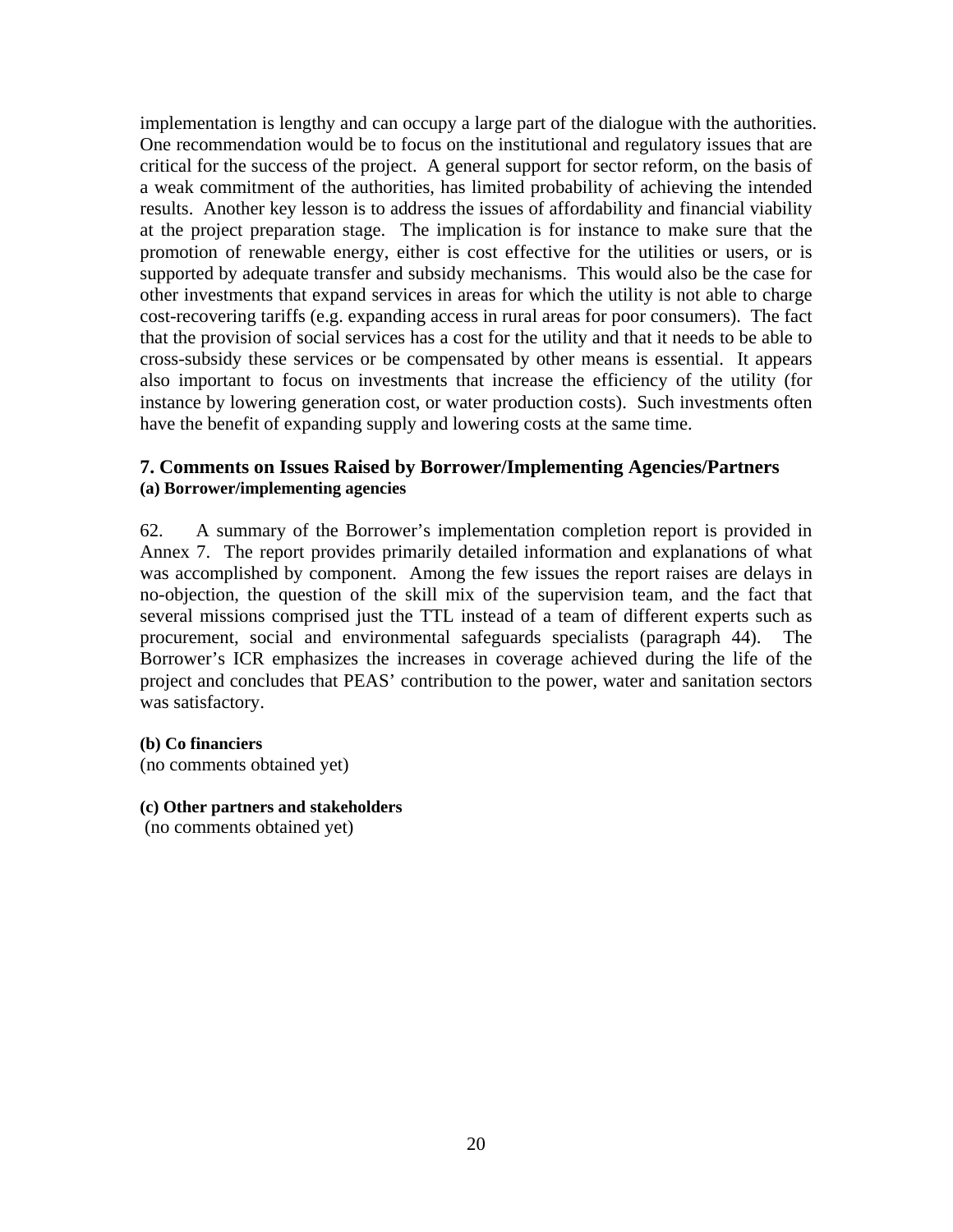# **Annex 1. Project Costs and Financing**

| <b>CV-Energy &amp; Water SIL (FY99) - P040990</b>                       |                                             |                                                           |                                          |
|-------------------------------------------------------------------------|---------------------------------------------|-----------------------------------------------------------|------------------------------------------|
| <b>Components</b>                                                       | <b>Appraisal Estimate</b><br>(USD millions) | <b>Actual/Latest</b><br><b>Estimate (USD</b><br>millions) | <b>Percentage of</b><br><b>Appraisal</b> |
| <b>POWER SECTOR REFORM</b><br><b>&amp; DEVELOPMENT</b>                  | 9.15                                        | 5.04                                                      | 55.1%                                    |
| <b>REFORM AND</b><br><b>DEVELOPMENT OF WATER</b><br><b>SECTOR</b>       | 12.38                                       | 16.26                                                     | 127.0%                                   |
| <b>SANITATION</b><br><b>DEVELOPMENT</b>                                 | 5.61                                        | 6.49                                                      | 115.7%                                   |
| PROJECT COORDINATION<br><b>AND MONITORING</b>                           | 2.32                                        | 2.07                                                      | 89.2%                                    |
| <b>RENEWABLE ENERGY</b><br><b>PROMOTION &amp;</b><br><b>DEVELOPMENT</b> | 9.33                                        |                                                           |                                          |
|                                                                         |                                             |                                                           |                                          |
| CV-GEF Energy & Water SIL (FY99) - P042054                              |                                             |                                                           |                                          |
| <b>Components</b>                                                       | <b>Appraisal Estimate</b><br>(USD millions) | <b>Actual/Latest</b><br><b>Estimate (USD</b><br>millions) | <b>Percentage of</b><br><b>Appraisal</b> |
| <b>RENEWABLE ENERGY</b><br><b>PROMOTION &amp;</b><br><b>DEVELOPMENT</b> | 4.7                                         | 1.83                                                      | 38.9%                                    |
|                                                                         |                                             |                                                           |                                          |
| <b>Total Baseline Cost</b>                                              | 43.49                                       |                                                           |                                          |
| <b>Physical Contingencies</b>                                           | 3.23                                        |                                                           |                                          |
| Price Contingencies                                                     | 1.27                                        |                                                           |                                          |
| <b>Total Project Costs</b>                                              | 48.00                                       | 31.69                                                     | 66.0%                                    |
| <b>PPF</b>                                                              | 1.50                                        |                                                           |                                          |

# **(a) Project Cost by Component (in USD Million equivalent)**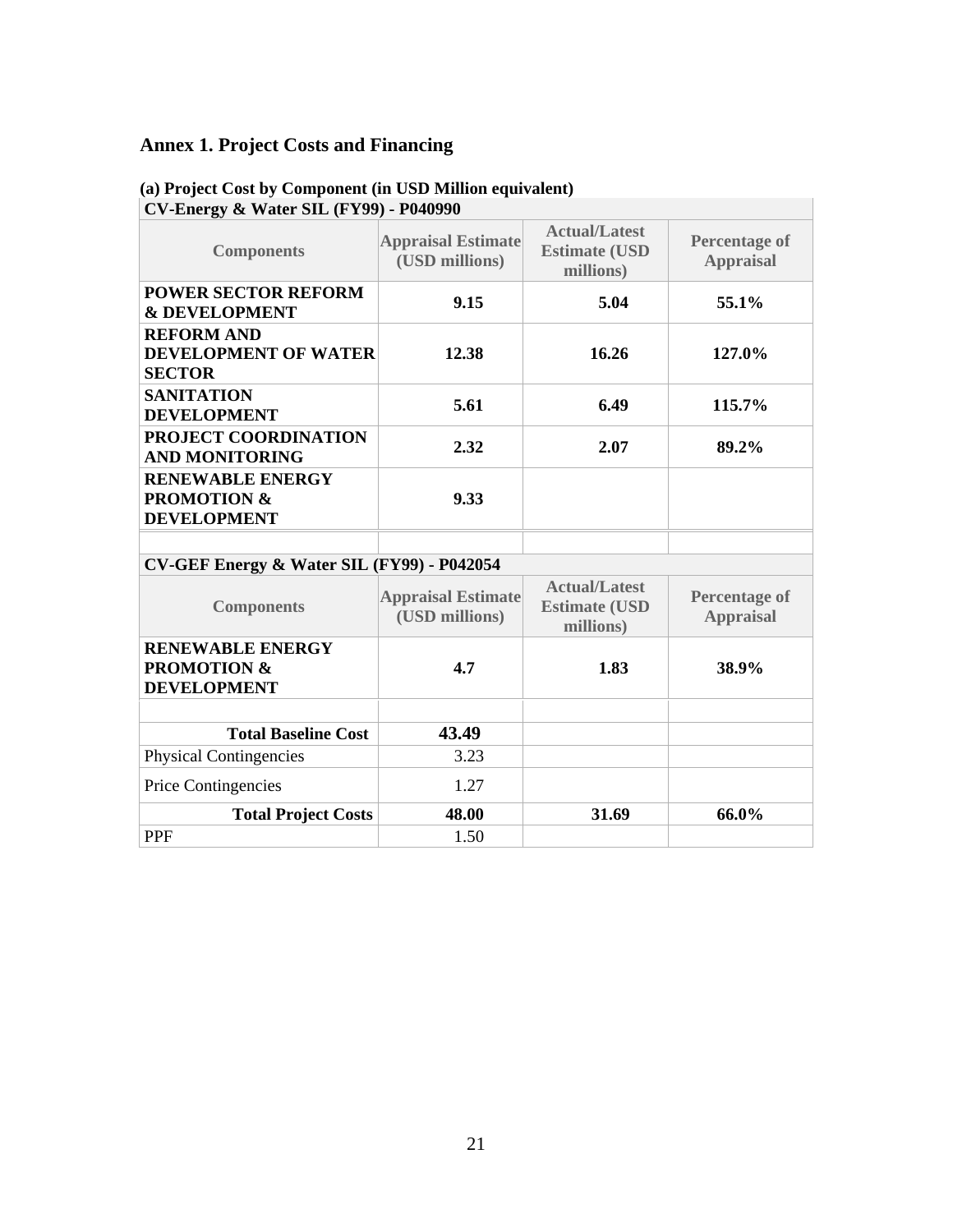# **(b) Financing**

| <b>Source of Funds</b>                                          | <b>Appraisal</b><br><b>Estimate</b><br>(USD<br>millions) | Actual/Latest<br><b>Estimate</b><br>(USD<br>millions) | <b>Percentage of</b><br><b>Appraisal</b> |
|-----------------------------------------------------------------|----------------------------------------------------------|-------------------------------------------------------|------------------------------------------|
| <b>GOVERNMENT OF CAPE</b><br><b>VERDE</b>                       | 3.53                                                     | 2.34                                                  | 66.3%                                    |
| <b>INTERNATIONAL</b><br><b>DEVELOPMENT ASSOCIATION</b><br>(IDA) | 17.52                                                    | 16.18                                                 | 92.5%                                    |
| <b>ELECTRA, SA</b>                                              | 7.65                                                     | 2.83                                                  | 37.0%                                    |
| <b>EUROPEAN UNION (EU)</b>                                      | 7.54                                                     | 3.74                                                  | 49.6%                                    |
| <b>AUSTRIAN GOVERNMENT</b>                                      | 0.76                                                     | 0.76                                                  | 100.0%                                   |
| <b>GLOBAL ENVIRONMENT</b><br><b>FACILITY (GEF)</b>              | 4.71                                                     | 1.83                                                  | 38.9%                                    |
| <b>OPEC FUND</b>                                                | 4.51                                                     | 4.00                                                  | 88.7%                                    |
| PRIVATE CONCESSIONAIRES                                         | 1.77                                                     | 0.00                                                  |                                          |
| <b>Total Project Costs</b>                                      | 48.00                                                    | 31.69                                                 | 66.0%                                    |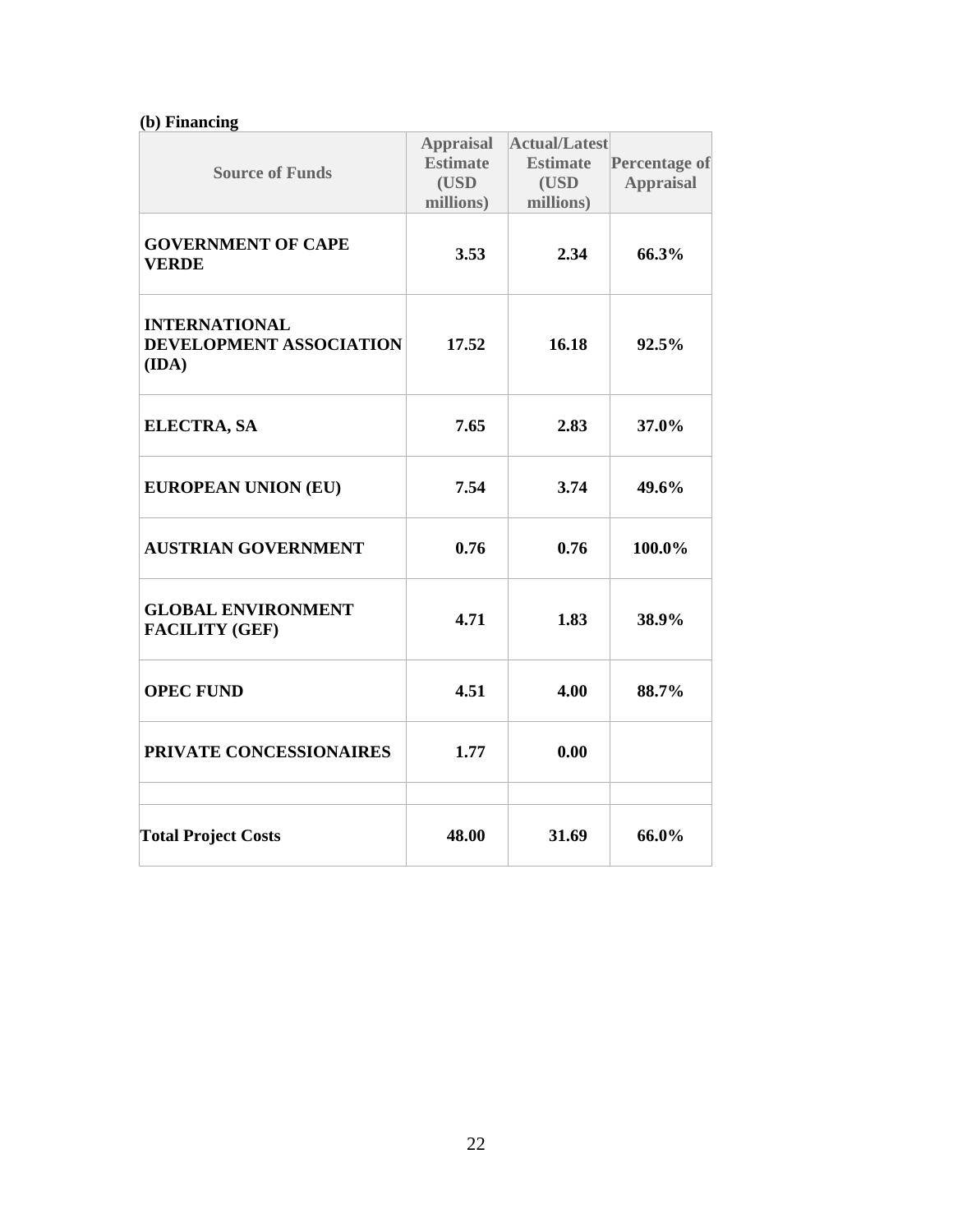|  |  |  |  |  | <b>Annex 2. Outputs by Goals and Objectives</b> |
|--|--|--|--|--|-------------------------------------------------|
|--|--|--|--|--|-------------------------------------------------|

| <b>Project Goals, PDOs, GEF</b>                                                                                                                                | <b>Key Performance</b>                                                                                                                                                           | <b>Project Outputs</b>                                                                                                                                                                                                                                                                                                                                                                                                     |
|----------------------------------------------------------------------------------------------------------------------------------------------------------------|----------------------------------------------------------------------------------------------------------------------------------------------------------------------------------|----------------------------------------------------------------------------------------------------------------------------------------------------------------------------------------------------------------------------------------------------------------------------------------------------------------------------------------------------------------------------------------------------------------------------|
| Objectives, and outputs at                                                                                                                                     | <b>Indicators</b>                                                                                                                                                                |                                                                                                                                                                                                                                                                                                                                                                                                                            |
| appraisal.                                                                                                                                                     |                                                                                                                                                                                  |                                                                                                                                                                                                                                                                                                                                                                                                                            |
| <b>Sector-related CAS Goals</b><br>Promote sustainable development by<br>encouraging public-private<br>partnership in provision of economic<br>infrastructure. | 1. Full privatization of the power<br>sector<br>2. Private participation in largest<br>municipal water companies.<br>3. Government subsidy for<br>ELECTRA is phased out by 2000  | 1. Partially achieved. ELECTRA was 51%<br>privatized in 2000/2001, but ELECTRA's<br>privatization failed and GoCV recuperated<br>majority equity in 2006.<br>2. Thirteen (13) autonomous local utilities<br>have been established.<br>3. No subsidies were provided to<br>ELECTRA between 2000 and 2003 but<br>from 2003, subsidies were to be provided<br>again due to the lack of adequate<br>adjustment tariff formula. |
| <b>Global Environment Objective</b><br>Mitigation of climate change through<br>reduction of greenhouse gas<br>emissions                                        | 4. At least 15 % of all electricity<br>generated by renewable energy<br>by the year 2003                                                                                         | 4. No additional electricity generated by<br>renewable energy by the year 2003.<br>Renewable energy penetration in 2008 is<br>less than 3%.                                                                                                                                                                                                                                                                                |
|                                                                                                                                                                | 5. Savings of 6,500 tons of<br>petroleum products in 2004<br>(substituted with renewable<br>energy), equivalent to 19,000 tons<br>of C02.                                        | 5. Maximum savings over the course of the<br>project was 1,700 tons of petroleum<br>products in 2006, equivalent to about 4,500<br>tons of CO <sub>2</sub>                                                                                                                                                                                                                                                                 |
| <b>Project Development Objectives</b>                                                                                                                          | 1. Household access to electricity                                                                                                                                               | 1. Household access to electricity increased                                                                                                                                                                                                                                                                                                                                                                               |
| (i) Improved access to energy, water                                                                                                                           | increasing as follows (in %):                                                                                                                                                    | as follows (in $%$ ):                                                                                                                                                                                                                                                                                                                                                                                                      |
| and improved sanitation services<br>with optimum use of renewable                                                                                              | 02<br>98<br>07<br>69<br>80<br>Praia<br>90                                                                                                                                        | 02<br>98<br>07<br>08<br>76<br>65<br>79<br>81<br>Praia                                                                                                                                                                                                                                                                                                                                                                      |
| resources and promotion of private<br>sector participation.                                                                                                    | Mindelo<br>92<br>95<br>99                                                                                                                                                        | 82<br>Mindelo<br>92<br>96<br>99                                                                                                                                                                                                                                                                                                                                                                                            |
|                                                                                                                                                                | 2. Household access to water                                                                                                                                                     | 2. Household access to water increased as                                                                                                                                                                                                                                                                                                                                                                                  |
|                                                                                                                                                                | increasing as follows (in %):                                                                                                                                                    | follows (in $%$ ):                                                                                                                                                                                                                                                                                                                                                                                                         |
| (ii) Increased operational and end-                                                                                                                            | 2000<br>02<br>07<br>30<br>50<br>65<br>Praia                                                                                                                                      | 2000<br>02<br>07<br>08<br>22<br>28<br>45<br>45<br>Praia                                                                                                                                                                                                                                                                                                                                                                    |
| use efficiency in the power and<br>water sectors.                                                                                                              | 57<br>Mindelo<br>80<br>90                                                                                                                                                        | 51<br>53<br>59<br>Mindelo<br>61                                                                                                                                                                                                                                                                                                                                                                                            |
|                                                                                                                                                                | 3. Household access to sanitation                                                                                                                                                | 3. Household access to sanitation                                                                                                                                                                                                                                                                                                                                                                                          |
|                                                                                                                                                                | increasing as follows (in %):                                                                                                                                                    | increasing as follows (in %):                                                                                                                                                                                                                                                                                                                                                                                              |
|                                                                                                                                                                | 2000<br>02<br>07<br>30<br>10<br>8<br>Praia                                                                                                                                       | 2002<br>07<br>08<br>17<br>9<br>18<br>Praia                                                                                                                                                                                                                                                                                                                                                                                 |
| <b>GEF Objectives</b><br>Under GEF OP#6, remove the<br>barriers gto grid connected wind<br>generation and off-grid PV electric<br>systems                      | 4. The penetration of wind power<br>on the three main grids (Praia,<br>Mindelo & Sal) averages 19% by<br>2002.<br>5.4,500 households gain access<br>to electricity from off-grid | 4. The penetration of wind power on the<br>three main grids has decreased to less than<br>3% in 2008 (coming from existing wind<br>farms)<br>5. No households connected to off-grid<br>solar PV system.                                                                                                                                                                                                                    |
|                                                                                                                                                                | renewable sources.                                                                                                                                                               |                                                                                                                                                                                                                                                                                                                                                                                                                            |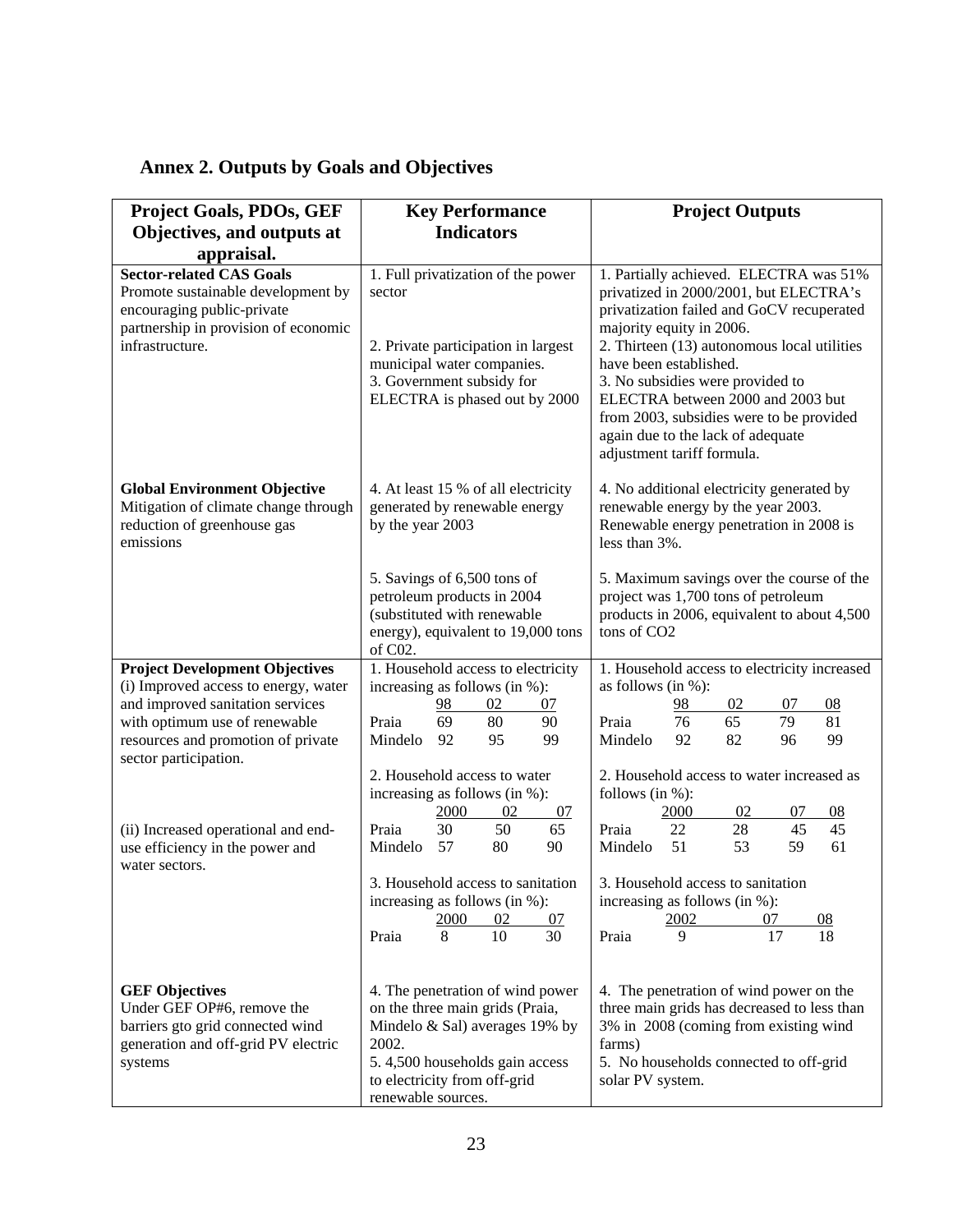|                                                                                                                                                              | 6. Cost recovery achieved for<br>water distribution in 2002<br>(without subsidy)                                                                                            | 6. Not achieved                                                                                                                                                              |
|--------------------------------------------------------------------------------------------------------------------------------------------------------------|-----------------------------------------------------------------------------------------------------------------------------------------------------------------------------|------------------------------------------------------------------------------------------------------------------------------------------------------------------------------|
|                                                                                                                                                              | 7. Water losses declining as<br>follows (in $%$ ):                                                                                                                          | 7. Water losses changed as follows (in %):                                                                                                                                   |
|                                                                                                                                                              | 07<br><u> 2000 </u><br>02<br>18<br>15<br>Praia<br>23<br>25<br>18<br>15<br>Mindelo                                                                                           | 2000<br>02<br>07<br>$\underline{08}$<br>34<br>33<br>38<br>Praia<br>29<br>Mindelo 24<br>23<br>30<br>25                                                                        |
| <b>Project Outputs</b>                                                                                                                                       |                                                                                                                                                                             |                                                                                                                                                                              |
| (1) Privatized ELECTRA<br>with improved commercial<br>viability and establishment<br>of an efficient &<br>independent regulatory                             | 1.1 ELECTRA privatized by<br>December 1999                                                                                                                                  | 1.1 Contract with the Strategic Partner was<br>signed in 2001 but ELECTRA's<br>privatization failed and GoCV recuperated<br>majority equity in 2006.                         |
| entity.                                                                                                                                                      | 1.2 More than 90% of committed<br>investments by ELECTRA<br>privatized materialize in a timely<br>manner.                                                                   | 1.2 60% of planned investments by<br>ELECTRA privatized were made between<br>2001-2006 (of which 85% in 2001 and<br>2002)                                                    |
|                                                                                                                                                              | 1.3 100% of former ELECTRA &<br>EMAP employees trained by the<br>privatized Electra by 2003.                                                                                | 1.3 About 60% of employees had been<br>trained by 2003.                                                                                                                      |
|                                                                                                                                                              | 1.4 Revenue targets for privatized<br>ELECTRA are met.                                                                                                                      | 1.4 Revenue targets for privatized<br>ELECTRA were not set or met.                                                                                                           |
|                                                                                                                                                              | 1.5 89 electricity customers per<br>ELECTRA employee by 2003,                                                                                                               | 1.5 120 electricity customers per<br>ELECTRA employee by 2003 (and 181 by<br>2007 and 184 by 2008)                                                                           |
|                                                                                                                                                              | 1.6 Rate of return on Electra's<br>assets increases to 8% in 2003                                                                                                           | 1.6 Rate of return on ELECTRA's assets<br>decreased to -2.6% in 2003 and -10 by<br>2007)                                                                                     |
|                                                                                                                                                              | 1.7 Power/water regulatory entity<br>fully operational by 12/99                                                                                                             | 1.7 $(1st)$ Power/water regulatory entity<br>established by 2000. $(2nd)$ entity operational<br>by 2003, and fully operational by 2006.                                      |
| (2) Increased electricity<br>demand met by private                                                                                                           | 2.1 7.2 MW new wind capacity is<br>added to the existing system.                                                                                                            | 2.1 Not achieved.                                                                                                                                                            |
| sector involvement in<br>developing grid-connected<br>wind power and<br>photovoltaic systems for<br>decentralized rural areas.                               | 2.2 Photovoltaic systems<br>commercialized by at least 2<br>private enterprises by 2002.                                                                                    | 2.2 Not achieved.                                                                                                                                                            |
| (3) Increased quantity,<br>quality and reliability of<br>drinking water for Praia<br>and Mindelo, integrated<br>multisectoral water<br>resource strategy and | 3.1 Per capita water consumption<br>rising as follows $(1/d)$<br>2000<br>02<br><u>07</u><br>35<br>60<br>80<br>Praia<br>Mindelo<br>35<br>50<br>90<br>Assomada 42<br>50<br>50 | 3.1 Per capita water consumption<br>changed as follows $(1/d)$<br>2000<br>02<br><u>07</u><br>Praia<br>65<br>62<br>47<br>Mindelo<br>41<br>41<br>34<br>77<br>Assomada na<br>na |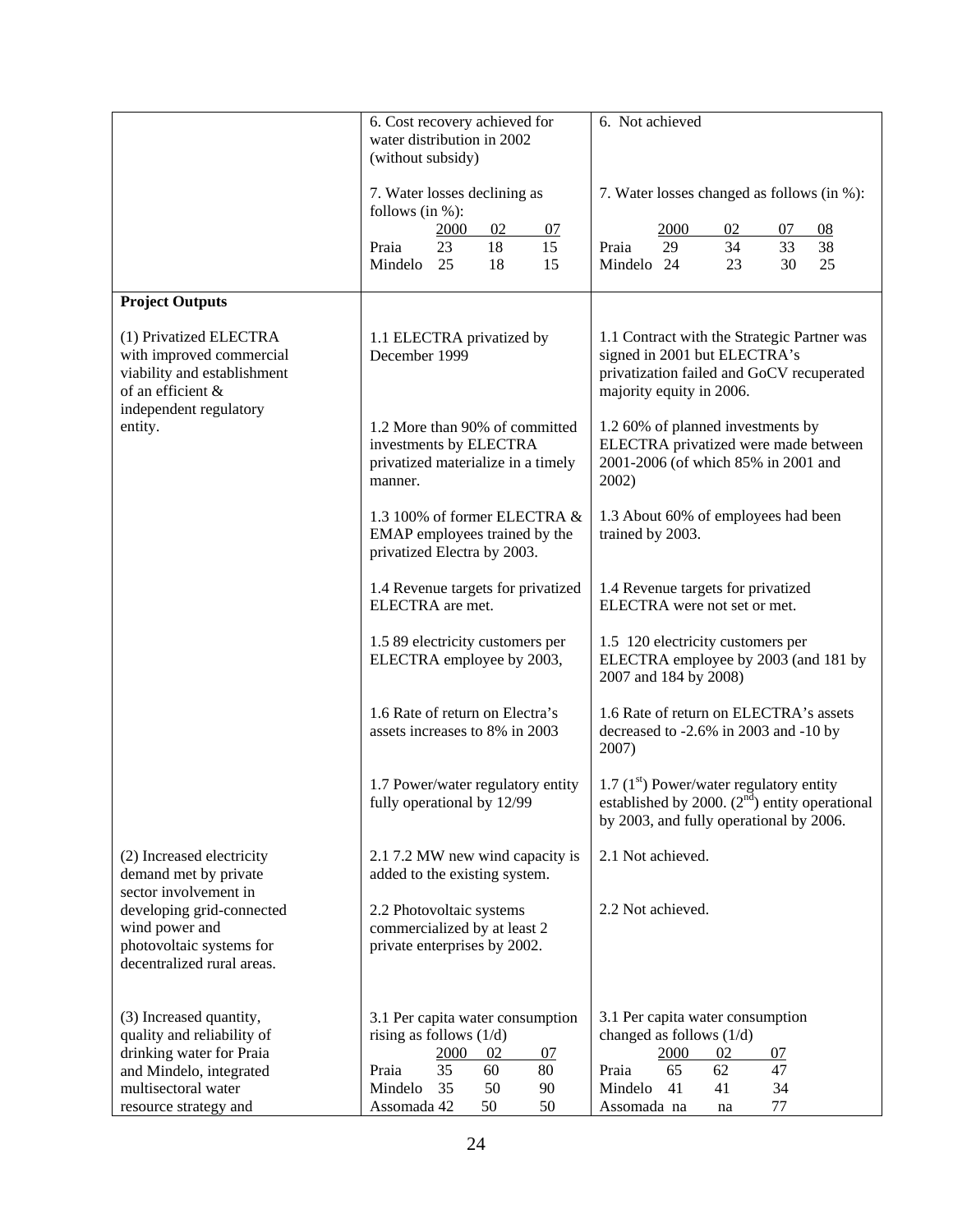| strengthened regulatory                                                                         | 3.2 Water quality meets WHO                                                                         | 3.2 Water quality meets WHO Standards.                                                               |
|-------------------------------------------------------------------------------------------------|-----------------------------------------------------------------------------------------------------|------------------------------------------------------------------------------------------------------|
| framework for water sector.                                                                     | Standards.                                                                                          |                                                                                                      |
|                                                                                                 | 3.3 Satisfactory regulatory<br>framework for water/sanitation<br>sector in place by 12/99           | 3.3 Satisfactory regulatory framework for<br>water/sanitation sector in place since 2006             |
|                                                                                                 | 3.4 Four secondary centers water<br>utilities have been strengthened<br>by 2000, and 8 by year 2007 | 3.4 Five secondary centers water utilities<br>have been strengthened by 2000, and 13 by<br>year 2007 |
|                                                                                                 | 3.5 Groundwater use and quality<br>fully monitored nationwide by<br>INGRH by year 2003              | 3.5 Groundwater use and quality fully<br>monitored nationwide by INGRH since<br>year $2003$          |
| (4) Increased coverage of sanitation<br>systems in Praia and improved<br>recovery of wastewater | 4. At least 5% of wastewater in<br>Praia is recovered for irrigation or<br>other purposes.          | 4. None of wastewater in Praia is<br>recovered for irrigation or other purposes.                     |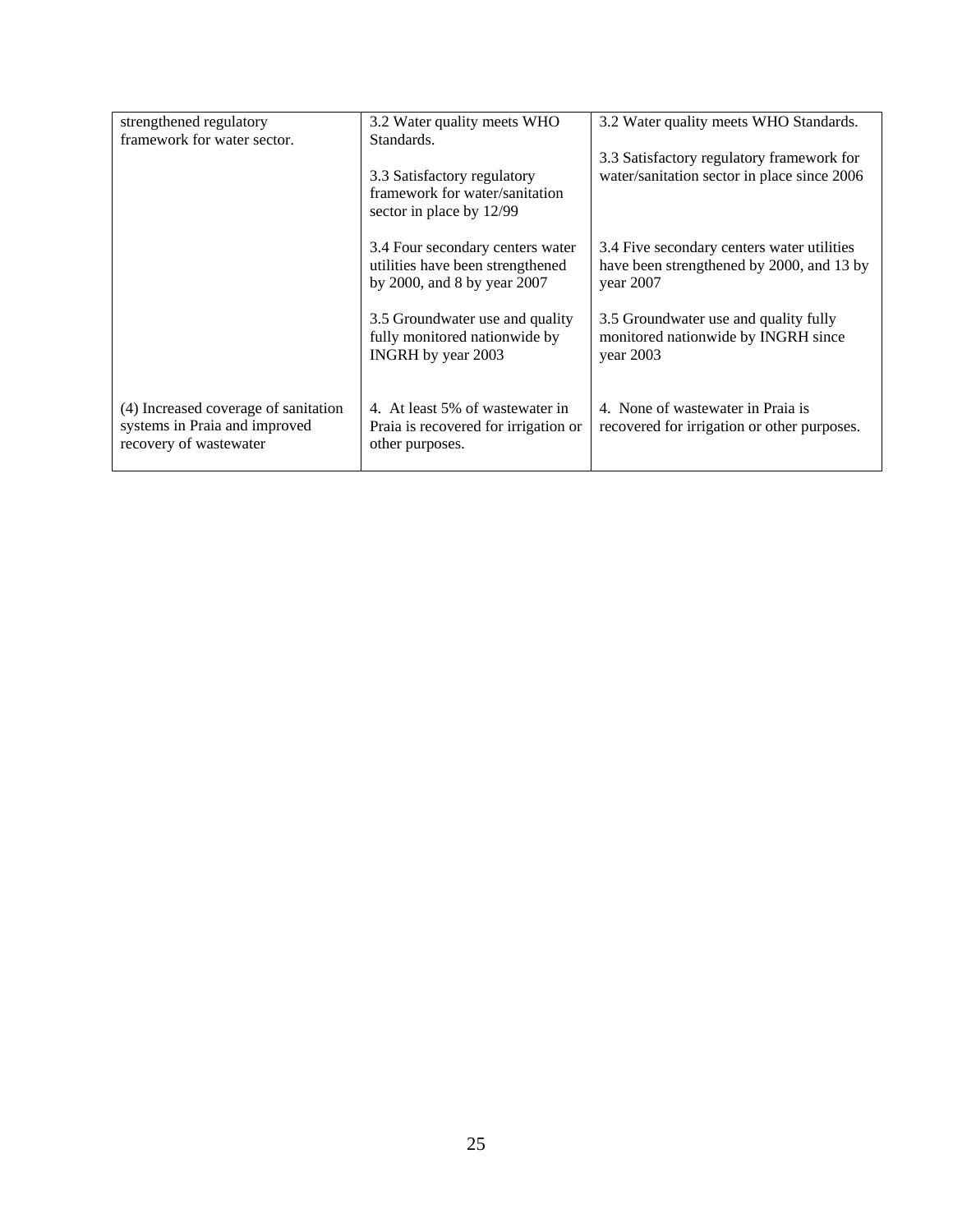# **Annex 3. Economic and Financial Analysis**

*(including assumptions in the analysis)* 

For the water investment component, the PAD had estimated the following financial and economic results based on projections of costs, revenues and benefits directly related to the project:

|                    | NPV (CVE million) | IRR |
|--------------------|-------------------|-----|
| Financial analysis | $-326$            | 3%  |
| Economic analysis  | 797               | 42% |

Due to the lack of project specific data for the ICR, we have calculated financial and economic NPV and IRR for the water business of ELECTRA as a whole. These indicators are based on overall investments in the water sector and incremental costs and benefits related to those investments since 1999. All analysis is in real CVE of 1999 and uses a 12% discount rate. Because of the different methodology used, these figures are not comparable to the estimates above. In the projections beyond 2008, it is assumed that water sales and operating cost increase by an average of 3% per year, while the tariff remains constant, all in real terms. The main difference between the financial and economic analyses is that the former relies on actual tariffs while the latter uses a higher estimated willingness to pay for piped water.

|                    | NPV (CVE million) | IRR |
|--------------------|-------------------|-----|
| Financial analysis | <b>QQ</b>         | 13% |
| Economic analysis  | 993               | 24% |

On the basis of this analysis, the water investment component of the project (as a part of overall investment in the water sector of Cape Verde) is viable financially and economically. The number of ELECTRA water customers almost doubled from 16,534 in 2000 to 32,172 in 2008, significantly improving access to clean water. However, it appears that supply of clean water could not keep up with increased connections as consumption per capita dropped by 33% during the same period.

For the sanitation component, the PAD had estimated an NPV of 96 ECV million and an IRR of 27%. We were not able to calculate similar indicators for the ICR due to lack of data.

*For the Power Sector Reform and Development component of the project, the main financial and economic benefits were expected to be derived from the restructuring and more efficient management associated with the privatization of Electra. Those benefits were not quantified in the PAD; instead, a theoretical discussion of the economic costs and benefits of utility privatization had been presented. Given that the privatization failed, that Electra was returned to full public ownership by 2008 and that several performance indicators have actually deteriorated, it is reasonable to conclude that this component has not been successful from financial and economic perspectives.*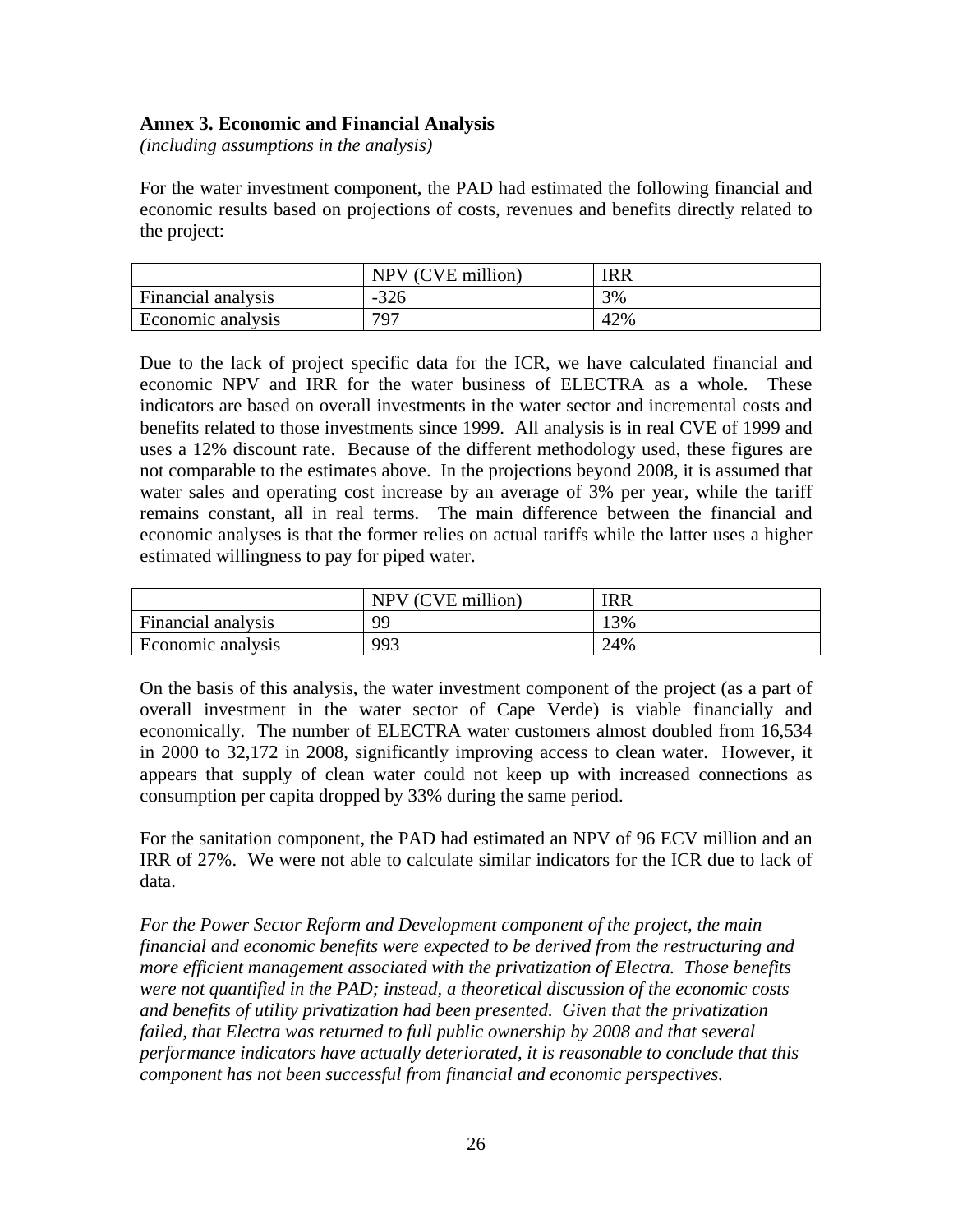| <b>Annex 4. Bank Lending and Implementation Support/Supervision Processes</b> |
|-------------------------------------------------------------------------------|
|-------------------------------------------------------------------------------|

| <b>Names</b><br><b>Title</b>         |                                          | Unit              | <b>Responsibility/</b><br><b>Specialty</b> |
|--------------------------------------|------------------------------------------|-------------------|--------------------------------------------|
| Lending                              |                                          |                   |                                            |
| Philippe Durand                      | <b>Lead Energy Specialist</b>            | AFTG1             | Team Leader                                |
| Matar Fall                           | Lead Water and Sanitation Spec           | AFTU <sub>2</sub> | Water & Sanitation<br>Specialist           |
| Noureddine Bouzaher                  | Senior energy Economist                  | AFTG1             | Economic analysis                          |
| <b>Richard Spencer</b>               |                                          | <b>IENDP</b>      | Renewable energy                           |
| Susana Hristodoulakis                |                                          |                   | Project cost                               |
| Magaye Gaye                          |                                          |                   | Financial<br>Management                    |
| Agilson Perazza                      | Consultant                               |                   | Environmental<br>impact assessment         |
| Serge Pagnucco                       |                                          |                   | <b>Financial Analysis</b>                  |
| <b>Supervision/ICR</b>               |                                          |                   |                                            |
| Noureddine Bouzaher                  | Senior energy Economist                  | AFTTG1            | <b>Team Leader</b>                         |
| Sam O'Brien                          | Senior energy Specialist                 | <b>AFTEG</b>      | Team Leader                                |
| Fanny Kathinka Missfeldt-<br>Ringius | Sr Energy Econ.                          | <b>AFTEG</b>      | <b>Team Leader</b>                         |
| <b>Boris Utria</b>                   |                                          | <b>AFTEG</b>      | <b>Team Leader</b>                         |
| Stephan Claude Frederic<br>Garnier   | Senior energy Specialist                 | <b>AFTEG</b>      | Team Leader                                |
| <b>Amadou Tidiane Toure</b>          | <b>Lead Procurement Specialist</b>       | <b>SARPS</b>      | Procurement<br>Specialist                  |
| <b>Bourama Diaite</b>                | Senior Procurement Specialist            | <b>AFTPC</b>      | Procurement<br>Specialist                  |
| <b>Fabrice Karl Bertholet</b>        | <b>Financial Analyst</b>                 | <b>AFTEG</b>      | Financial Analyst                          |
| <b>Fily Sissoko</b>                  | <b>Sr Financial Management</b><br>Specia | <b>LCSFM</b>      | Financial<br>Management                    |
| Luz Meza-Bartrina                    | <b>Sr Counsel</b><br><b>LEGAF</b>        |                   |                                            |
| Matar Fall                           | <b>Lead Water and Sanitation</b><br>Spec | AFTU <sub>2</sub> | Water & Sanitation<br>Specialist           |
| Sylvia Michele Diez                  | <b>Operations Officer</b>                | <b>ETW</b>        |                                            |
| Seynabou Thiaw Seye                  |                                          |                   | Program Assistant                          |
| Lu Ha                                |                                          | <b>AFTEG</b>      | Program Assisatnt                          |

# **(a) Task Team members**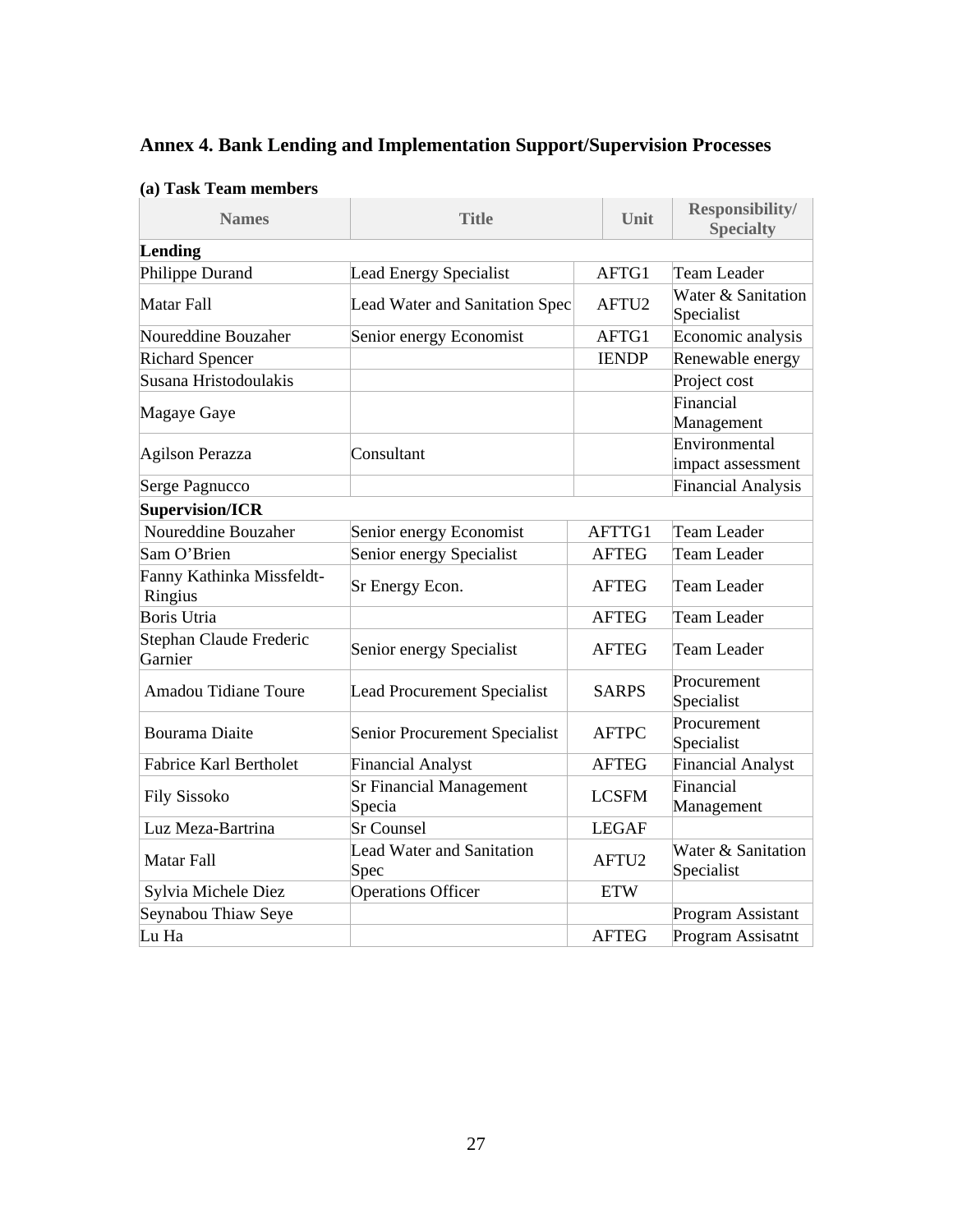|                               | <b>Staff Time and Cost (Bank Budget Only)</b> |                                                                 |  |
|-------------------------------|-----------------------------------------------|-----------------------------------------------------------------|--|
| <b>Stage of Project Cycle</b> | No. of staff weeks                            | <b>USD Thousands (including</b><br>travel and consultant costs) |  |
| Lending                       |                                               |                                                                 |  |
| <b>FY98</b>                   |                                               | 0.00                                                            |  |
| <b>FY99</b>                   |                                               | 0.00                                                            |  |
| <b>FY00</b>                   |                                               | 0.00                                                            |  |
| <b>Total:</b>                 |                                               | 0.00                                                            |  |
| Supervision/ICR               |                                               |                                                                 |  |
| <b>FY00</b>                   | 11                                            | 40.54                                                           |  |
| FY01                          | 11                                            | 33.51                                                           |  |
| <b>FY02</b>                   | 7                                             | 26.95                                                           |  |
| <b>FY03</b>                   | 18                                            | 79.91                                                           |  |
| <b>FY04</b>                   | 16                                            | 69.31                                                           |  |
| <b>FY05</b>                   | 24                                            | 129.07                                                          |  |
| <b>FY06</b>                   | 13                                            | 112.23                                                          |  |
| <b>FY07</b>                   | 17                                            | 2.06                                                            |  |
| <b>FY08</b>                   | 5                                             | 0.00                                                            |  |
| <b>Total:</b>                 | 122                                           | 493.58                                                          |  |

#### **(b) Staff Time and Cost**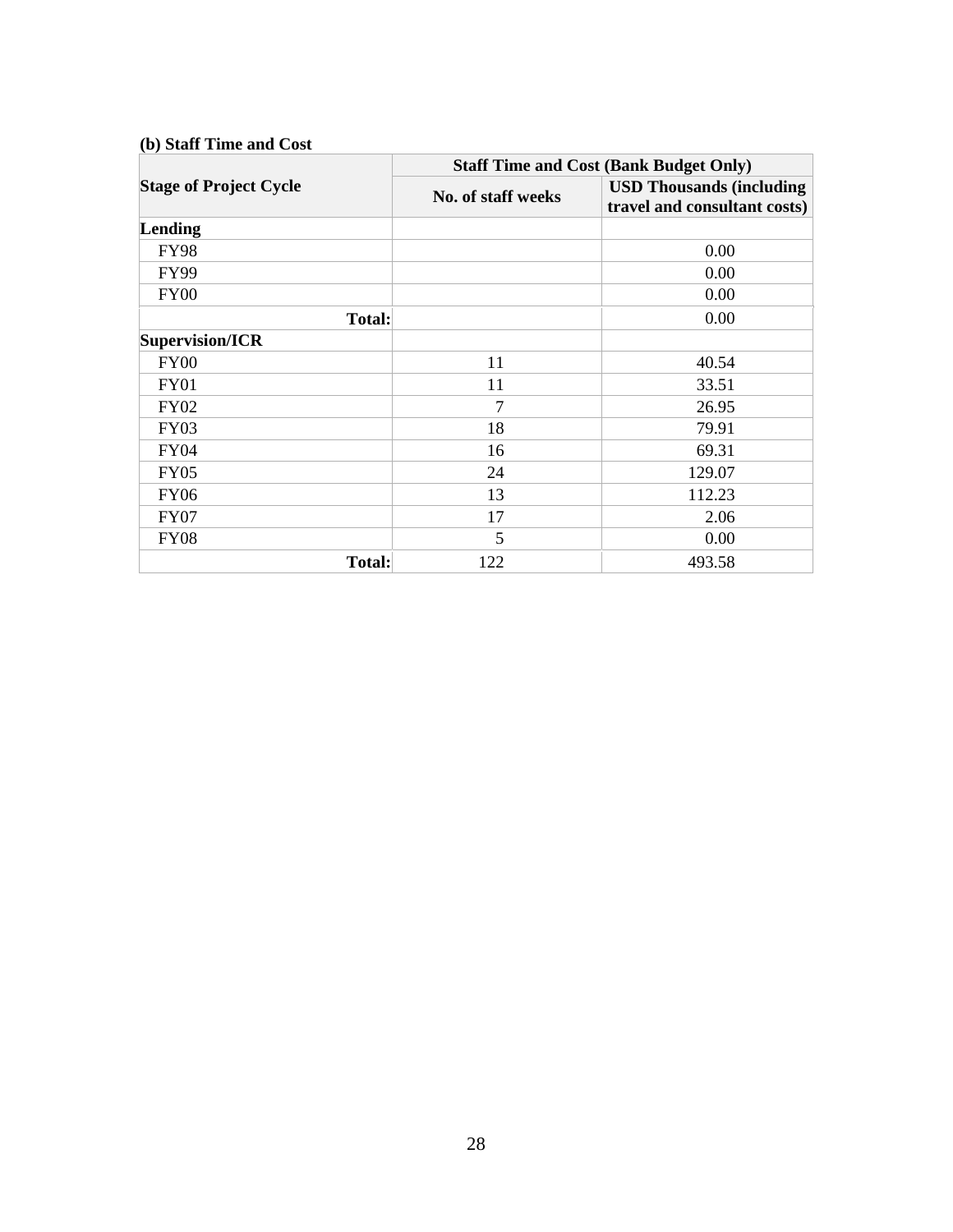**Annex 5. Beneficiary Survey Results** *(if any)*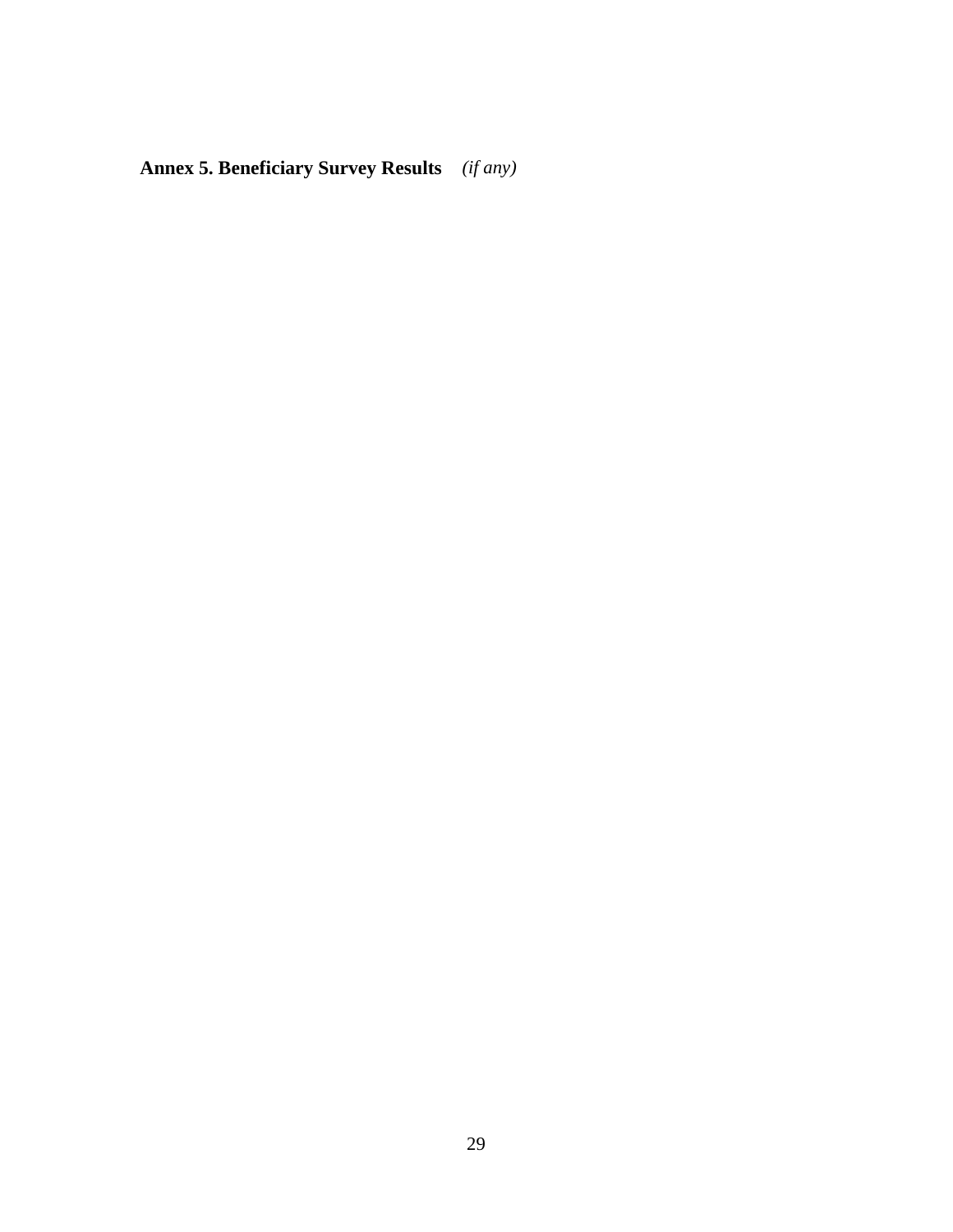**Annex 6. Stakeholder Workshop Report and Results** *(if any)*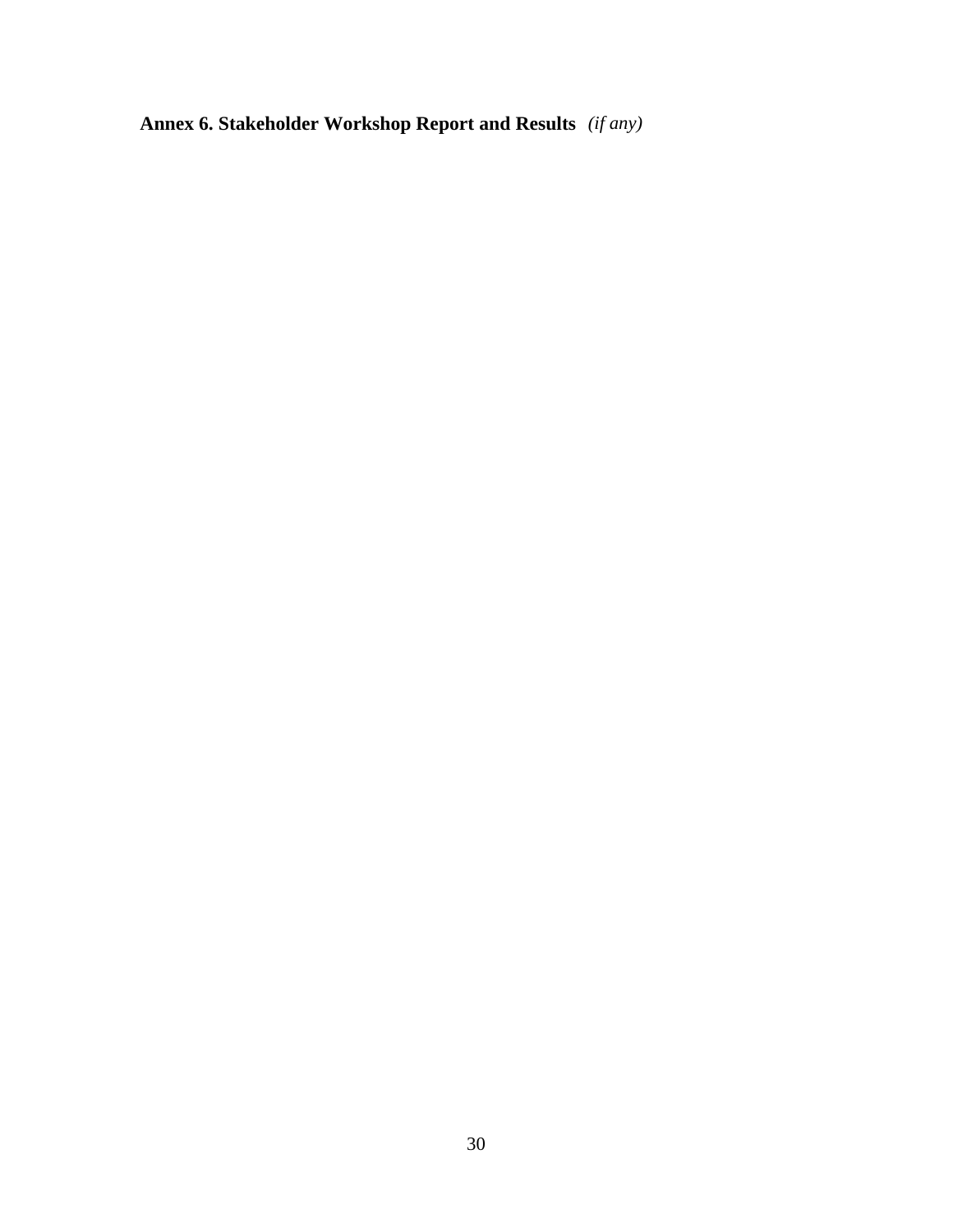# **Annex 7. Summary of Borrower's ICR and/or Comments on Draft ICR**

# PROGRAM COMPLETION REPORT April 17, 2009 Inacio Mendes Pereira Unidade de Coordenação PROGRAMA ENERGIA, AGUA E SANEAMENTO (PEAS)

# Summary in English

**I. Introduction**. PEAS was part of the 1997-2000 National Development Plan to reform the power, water and sanitation sectors. PEAS objectives were: improve the supply of power, water and sanitation systems; increase operational and end-use efficiency in the power and water sectors: lessen the barriers to the development of renewable energy resources; and foster sound management of water resources. The cost was US\$ 48.0 million, financed by the GoCV, IDA, EU, Austria, OPEC, ELECTRA and Private Operators. It had 5 components.

**II. Performance Indicators**. PEAS had 26 Key Performance Indicators, five for sector-related CAS Goal, six for the PDO and GEF operational program objective, and 11 for project outputs.

**III Purpose of the Report**. To provide IDA and the GoCV a report of the implementation, the technical, financial and administrative coordination by UCPEAS, and the results obtained.

**IV. Results and Impact of PEAS.** A. Energy Sector - Sector reform included the passing of (new) laws – Lei # 54/99; 75/99; 5/99; and 76/99 - for power, natural resources, water and regulations. Privatization of ELECTRA was realized when EDP and IPE – Agua de Portugal - purchased respectively 31% and 20% of shares in ELECTRA in 2000. Between 2001 and 2006 an estimated US\$ 79.0 million was invested in power generation and transmission and desalination (Table 4.1). However, ELECTRA's revenues stayed in the red (US\$ 8.0 million in 1999 and US\$ 18.0 million in 2007). Access to power expanded to 81% in Praia and 99% in Mindelo by 2008. The extension of the wind farms was aborted and wind power continued to contribute only around 3% nationwide. Regulatory reform was first managed by ARM and subsequently by ARE. Besides some 3,200 social connections and 300,000 low-energy lamps conservation made little headway.

B. Water and Sanitation Sector - Reforms of the water and sanitation sector included studies of the water tariff in Praia and the extension and rehabilitation of the primary and secondary infrastructure (some 20,000 meters of new pipes for water and 30,000 meters for sewerage). It included the construction of new reservoirs and replacement of water mains in Praia, Mindelo, Assomada, Tarrafal, Chao Bom, Ribeira da Prata and purchase of garbage trucks. The water treatment plant in Praia was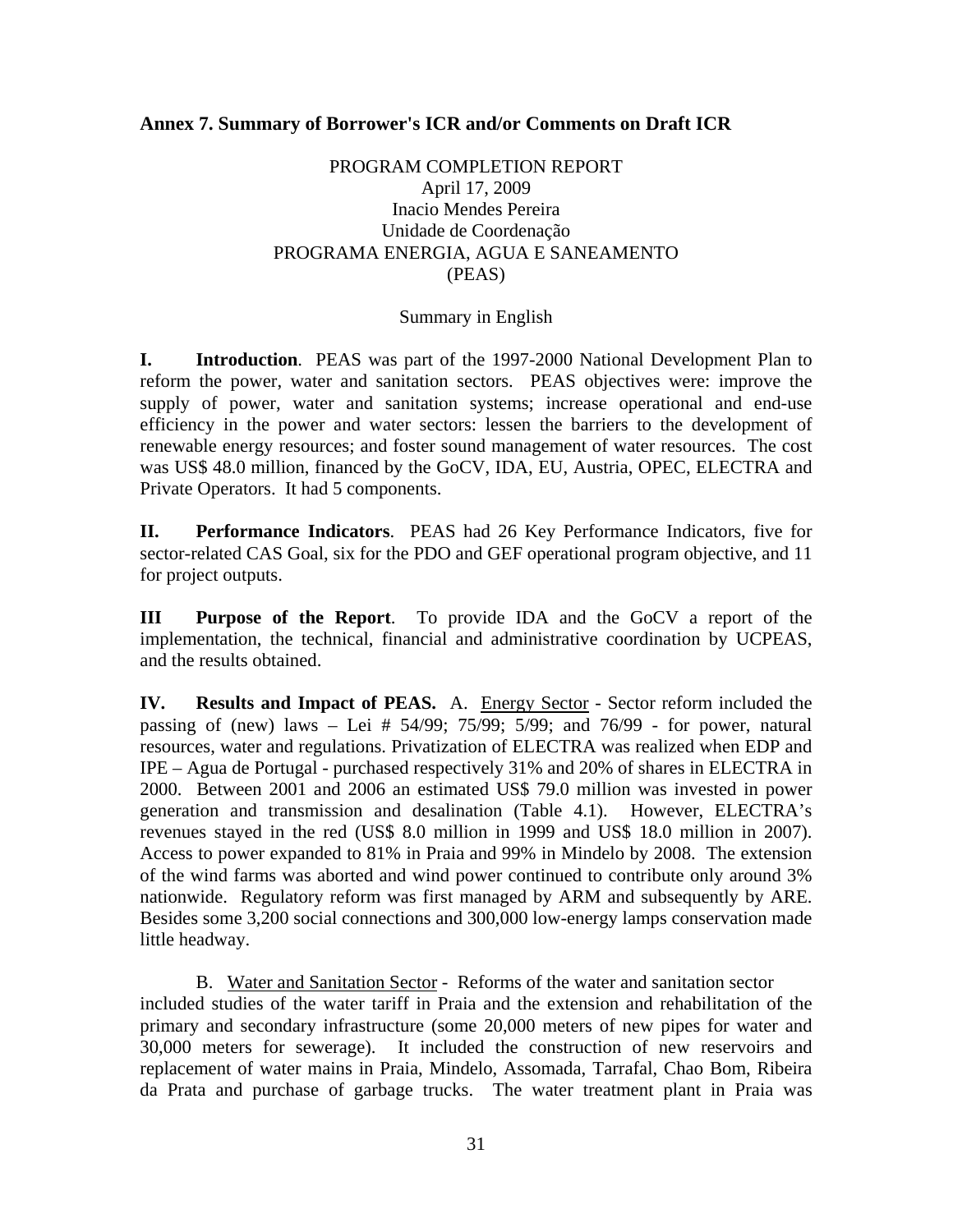renovated and expanded, but operates below optimum levels. Thirteen new municipal utilities have been established to service customers in S. Nicolau, Santo Antao, Maio, Fogo, Brava. Technical assistance was extended to INGRH and to ELECTRA.

C. Program Management - The project coordination unit managed procurement, studies, technical assistance and coordination with other agencies. ELECTRA in 2006 completed the environmental clean-up of its generation sites (Table 4.8) and INGRH began testing water quality in 2004. The UCPEAS produced annual reports to inform Bank supervision missions about implementation progress. Supervision missions were however not bi-annual and several comprised only the TTL or the energy or sanitation specialist. UCPEAS also managed the project accounts which were audited annually by an independent auditor.

D Sector Financing - A total of US\$ 37.22 million was disbursed of the US\$ 48.0 million project cost estimated at appraisal. IDA financed 43.5%, the EU 22.6%, OPEP 10.7%, ELECTRA, SA 7.6%, the GoCV 6.2%, GEF 4.9%, and Austria 4.3% of the project cost.

**V. Performance of Partners.** IDA during implementation was slow in issuing noobjections for procurement. Also, the skill-mix of the teams was uneven after 2003 which slowed implementation. Finally, the frequent changes in TTL (four) also required that the UCPEAS had to bring TTLs up-to-date on implementation which was timeconsuming. ELECTRA SA. performance was marked by delays with the planned investments in power and water and particularly with regard to the wind farm extension sub-project which had to be postponed and eventually cancelled. The OPEC Fund showed considerable flexibility in allowing its funds which were planned for Tarrafal to be used for the social connections in Praia. Both the EU and the Austrian Cooperation were effective and timely in their financing, implementation and supervision of their investments. The performance of the GoCV, municipalities, sector ministries and agencies was uneven. The UCPEAS performed satisfactory.

**VI Global Evaluation**. PEAS was well designed and was to make a substantial contribution to national development in the power, water and sanitation sectors. Initial implementation was slow, characterized by the issues surrounding the privatization of ELECTRA. By October 2002 at the MTR about 60% of the physical aspects of the project had been implemented, but only 33% of the project funds had been disbursed. The performance of ELECTRA held up implementation for most of the life of PEAS. Four extensions were necessary to compensate for delays. The water and sanitation component was well implemented except the operation of the water treatment plants. Sector reform was slow, but by completion most reforms had been put into place. At closing about 66% of the funds had been used which is moderately unsatisfactory.

**VII Final Conclusions.** The water and sanitation component has made a contribution to improving services in these areas. Also, the provision of power by ELECTRA has improved nation-wide. Municipal utilities have improved services in secondary towns and villages. Despite several constraints, particularly the need for further restructuring of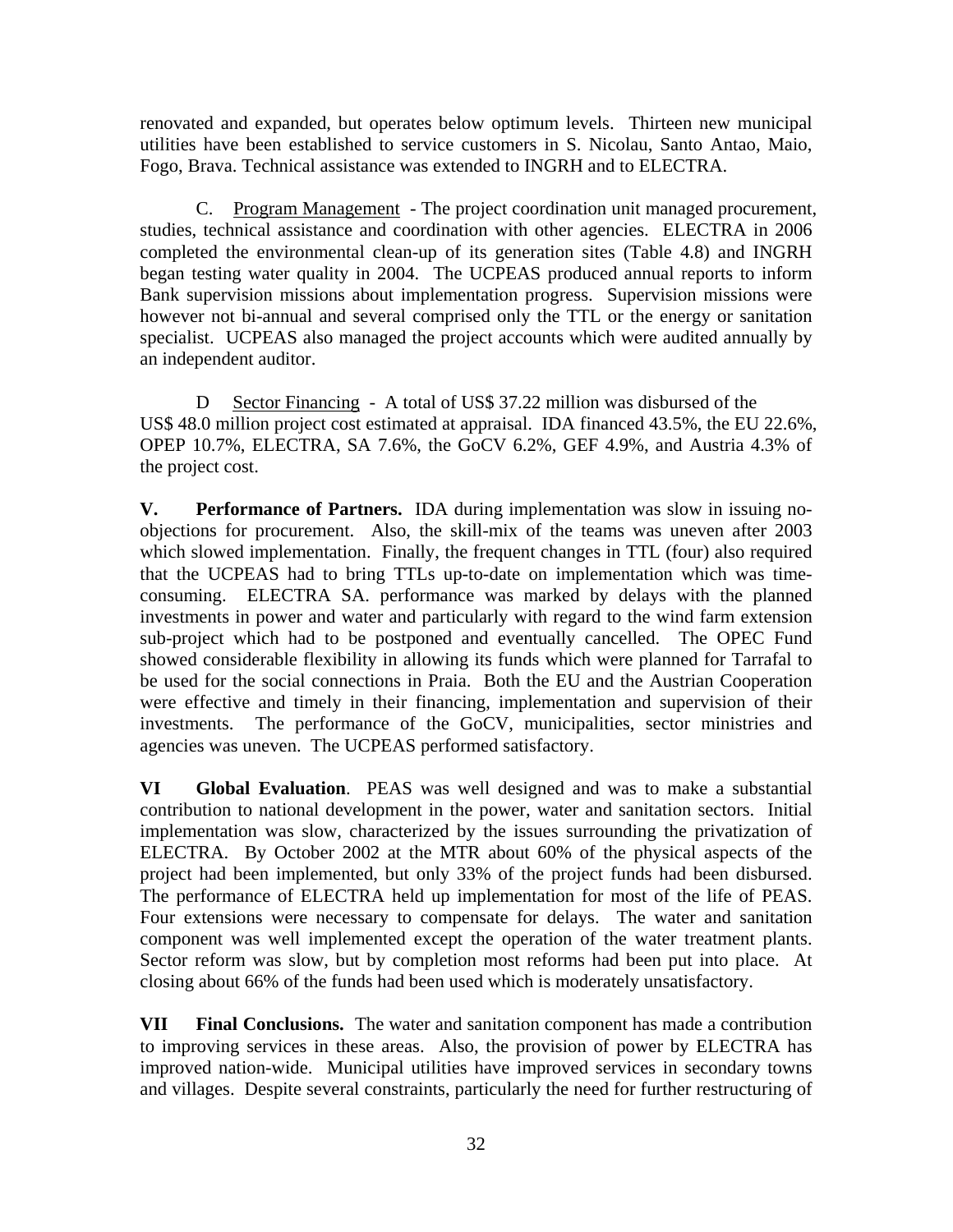ELECTRA, PEAS has made a satisfactory contribution to the power, water and sanitation sectors.

**VIII Lessons Learned.** The solar power sub-project was poorly conceived in terms of responding to the socio-economic situation with the intended customers probably too poor to pay. It was also problematic to have the financing of the wind farm extension sub-project depend on a company which operated at a loss for years on end. Also, the limited expertise in municipalities to manage utilities and the investments in water and sanitation systems slowed the implementation. Procurement was delayed by having to wait for no-objection from the bank which took often several months. The extension of the closing date allowed the GoCV to delay its allocation of counterpart funds. Cape Verde had no experience or models for utility regulations it could use to establish the legal and regulatory framework for the sector. Local businesses benefitted from working with foreign ones in the public works projects. Also, the international procurement of plant and equipment was beneficial for local companies and ELECTRA to acquaint themselves with new technologies and standards.

| <b>Annexes:</b> | List of Studies conducted |                                                          |
|-----------------|---------------------------|----------------------------------------------------------|
|                 | Table 4.1                 | Investments made by ELECTRA, SA                          |
|                 | Table 4.3a                | Performance Indicators – power and water                 |
|                 | Table 4.4                 | Performance Indicators – renewable energy                |
|                 | Table 4.8                 | Mitigating measures of the Environmental Protection Plan |
|                 | Table 4.17                | Overall achievement of PDO Indicators                    |

**Annex 8. Comments of Cofinanciers and Other Partners/Stakeholders**  (no comments obtained yet)